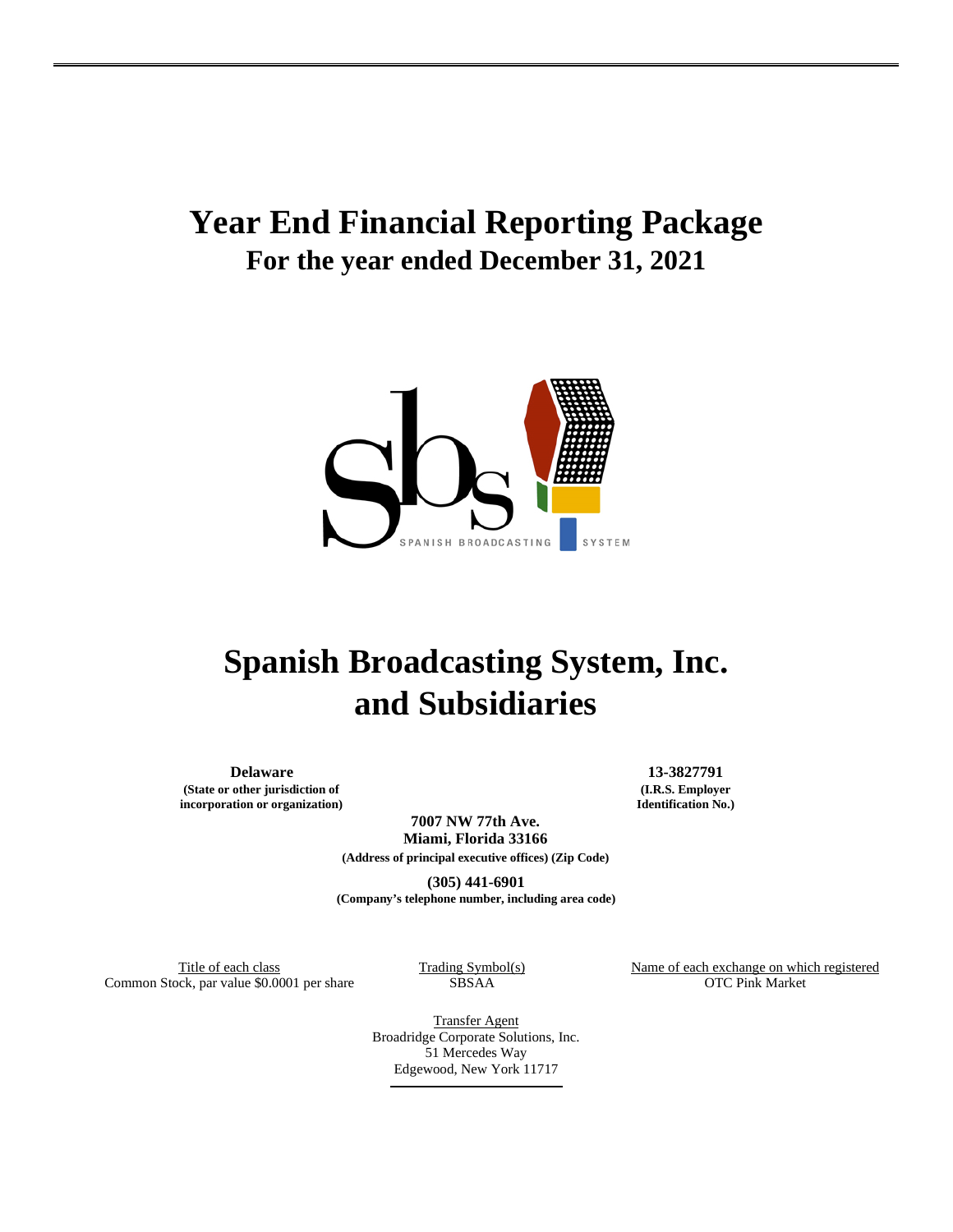# **Table of Contents**

|                                                                                                                     | <b>Page</b> |
|---------------------------------------------------------------------------------------------------------------------|-------------|
| <b>FINANCIAL INFORMATION:</b>                                                                                       |             |
| <b>Independent Auditor's Report</b>                                                                                 | 3           |
| Consolidated Balance Sheets as of December 31, 2021 and 2020                                                        | 5           |
| Consolidated Statements of Operations for the years ended December 31, 2021 and 2020                                | 6           |
| Consolidated Statements of Changes in Stockholders' Equity (Deficit) for the years ended December 31, 2021 and 2020 | 7           |
| Consolidated Statements of Cash Flows for the years ended December 31, 2021 and 2020                                | 8           |
| <b>Notes to Consolidated Financial Statements</b>                                                                   | 9           |
| Management's Discussion and Analysis of Financial Condition and Results of Operations                               | 35          |
|                                                                                                                     |             |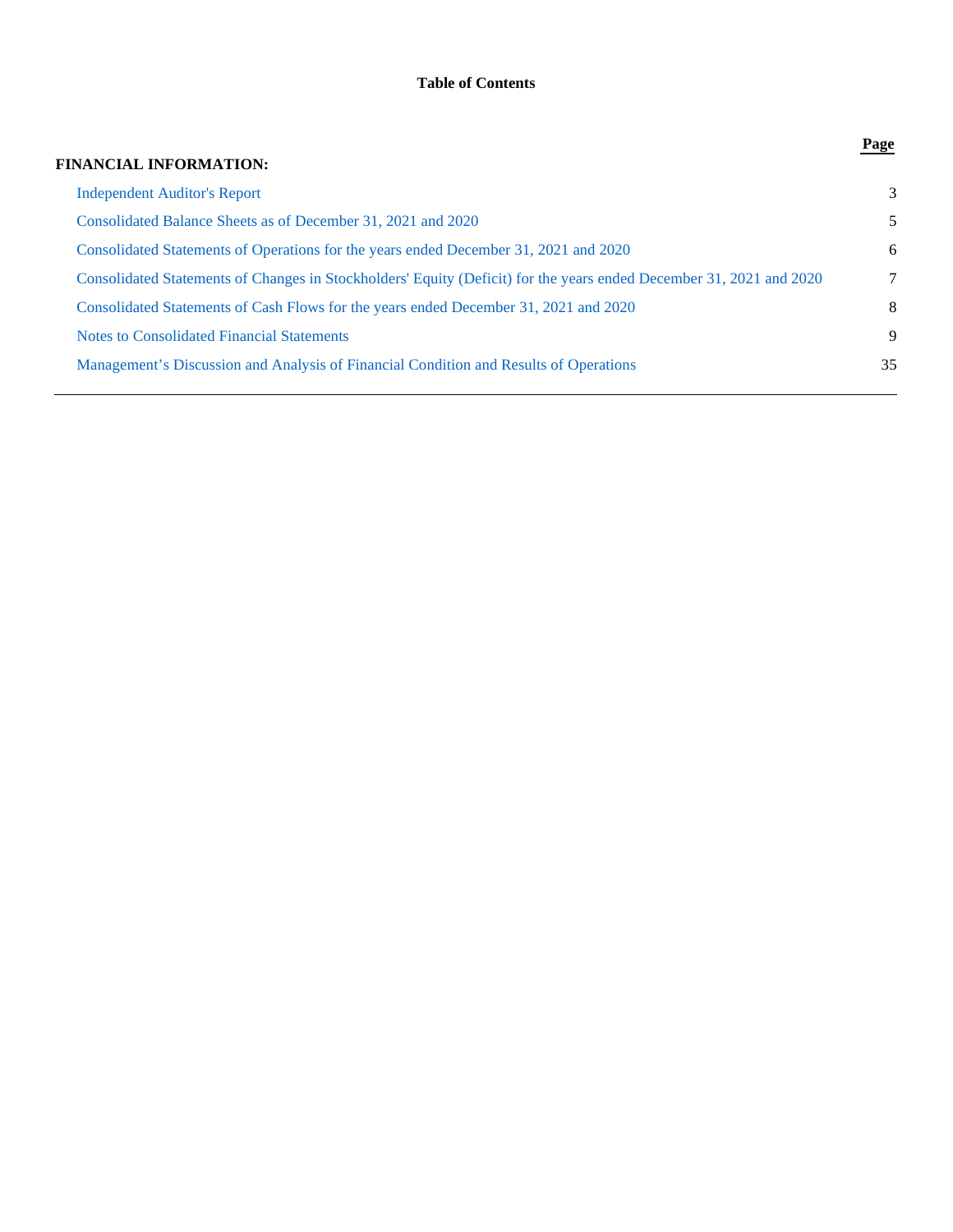# INDEPENDENT AUDITOR'S REPORT

To the Shareholders and Board of Directors of Spanish Broadcasting System, Inc. and Subsidiaries Miami, Florida

# *Opinion*

We have audited the consolidated financial statements of Spanish Broadcasting System, Inc. and Subsidiaries, which comprise the consolidated balance sheets as of December 31, 2021 and 2020, and the related consolidated statements of operations, changes in stockholders' equity (deficit), and cash flows for the years then ended, and the related notes to the financial statements.

In our opinion, the accompanying consolidated financial statements present fairly, in all material respects, the financial position of Spanish Broadcasting System, Inc. and Subsidiaries as of December 31, 2021 and 2020, and the results of their operations and their cash flows for the years then ended in accordance with accounting principles generally accepted in the United States of America.

# *Basis for Opinion*

We conducted our audits in accordance with auditing standards generally accepted in the United States of America (GAAS). Our responsibilities under those standards are further described in the Auditor's Responsibilities for the Audit of the Financial Statements section of our report. We are required to be independent of Spanish Broadcasting System, Inc. and Subsidiaries and to meet our other ethical responsibilities, in accordance with the relevant ethical requirements relating to our audits. We believe that the audit evidence we have obtained is sufficient and appropriate to provide a basis for our audit opinion.

# *Responsibilities of Management for the Financial Statements*

Management is responsible for the preparation and fair presentation of the consolidated financial statements in accordance with accounting principles generally accepted in the United States of America, and for the design, implementation, and maintenance of internal control relevant to the preparation and fair presentation of consolidated financial statements that are free from material misstatement, whether due to fraud or error.

In preparing the consolidated financial statements, management is required to evaluate whether there are conditions or events, considered in the aggregate, that raise substantial doubt about Spanish Broadcasting System, Inc. and Subsidiaries' ability to continue as a going concern for one year from the date the consolidated financial statements are available to be issued*.*

# *Auditor's Responsibilities for the Audit of the Financial Statements*

Our objectives are to obtain reasonable assurance about whether the consolidated financial statements as a whole are free from material misstatement, whether due to fraud or error, and to issue an auditor's report that includes our opinion. Reasonable assurance is a high level of assurance but is not absolute assurance and therefore is not a guarantee that an audit conducted in accordance with GAAS will always detect a material misstatement when it exists. The risk of not detecting a material misstatement resulting from fraud is higher than for one resulting from error, as fraud may involve collusion, forgery, intentional omissions, misrepresentations, or the override of internal control. Misstatements are considered material if there is a substantial likelihood that, individually or in the aggregate, they would influence the judgment made by a reasonable user based on the consolidated financial statements.

In performing an audit in accordance with GAAS, we:

- Exercise professional judgment and maintain professional skepticism throughout the audit.
- Identify and assess the risks of material misstatement of the consolidated financial statements, whether due to fraud or error, and design and perform audit procedures responsive to those risks. Such procedures include examining, on a test basis, evidence regarding the amounts and disclosures in the consolidated financial statements.
- Obtain an understanding of internal control relevant to the audit in order to design audit procedures that are appropriate in the circumstances, but not for the purpose of expressing an opinion on the effectiveness of Spanish Broadcasting System, Inc. and Subsidiaries' internal control. Accordingly, no such opinion is expressed.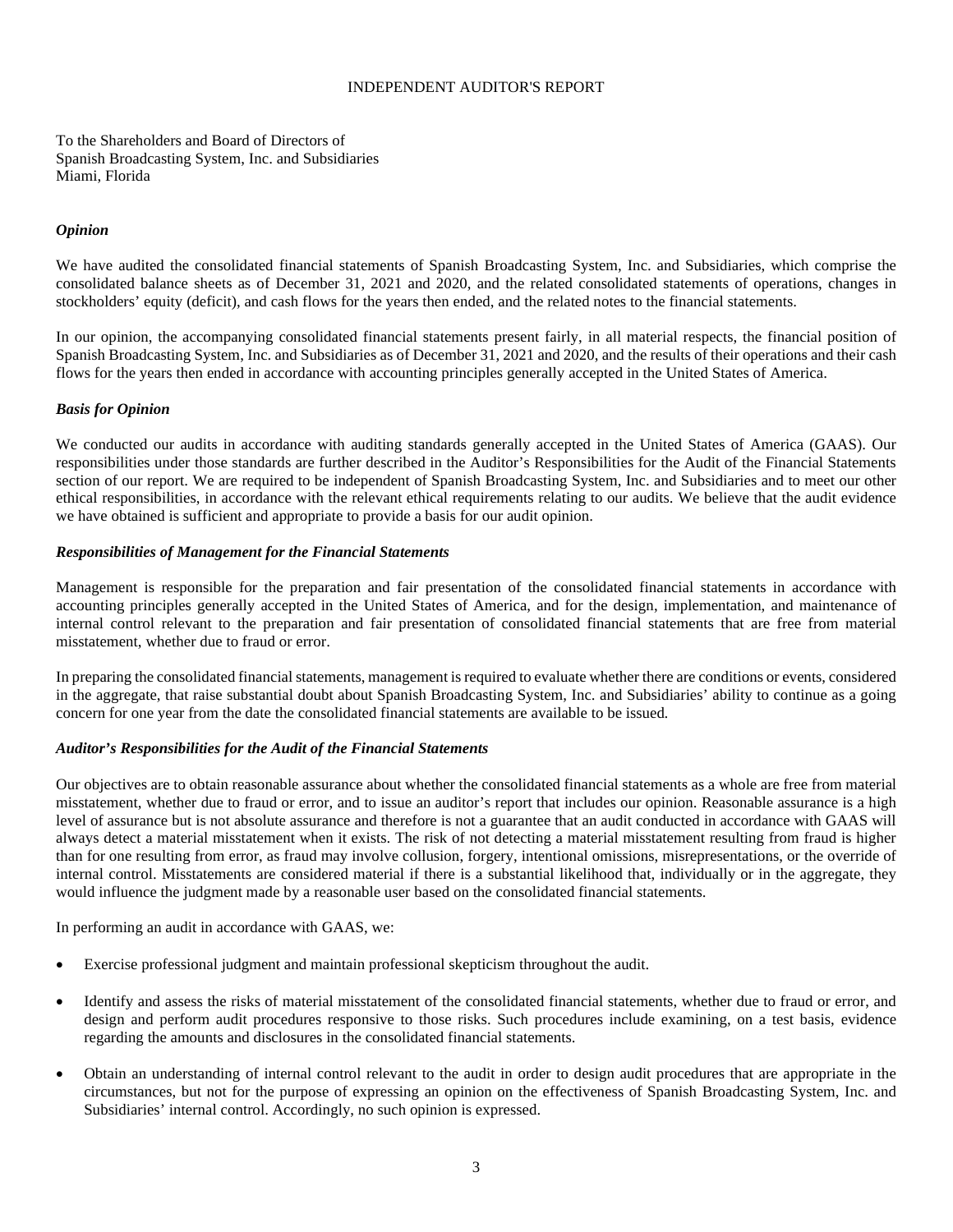- Evaluate the appropriateness of accounting policies used and the reasonableness of significant accounting estimates made by management, as well as evaluate the overall presentation of the consolidated financial statements.
- Conclude whether, in our judgment, there are conditions or events, considered in the aggregate, that raise substantial doubt about Spanish Broadcasting System, Inc. and Subsidiaries' ability to continue as a going concern for a reasonable period of time.

We are required to communicate with those charged with governance regarding, among other matters, the planned scope and timing of the audit, significant audit findings, and certain internal control–related matters that we identified during the audit.

# *Other Information*

Management is responsible for the other information included in the Year End Financial Reporting Package. The other information comprises the Management's Discussion and Analysis of Financial Condition and Results of Operations but does not include the consolidated financial statements and our auditor's report thereon. Our opinion on the consolidated financial statements does not cover the other information, and we do not express an opinion or any form of assurance thereon.

In connection with our audits of the consolidated financial statements, our responsibility is to read the other information and consider whether a material inconsistency exists between the other information and the consolidated financial statements, or the other information otherwise appears to be materially misstated. If, based on the work performed, we conclude that an uncorrected material misstatement of the other information exists, we are required to describe it in our report.

/s/ Crowe LLP

Fort Lauderdale, Florida April 12, 2022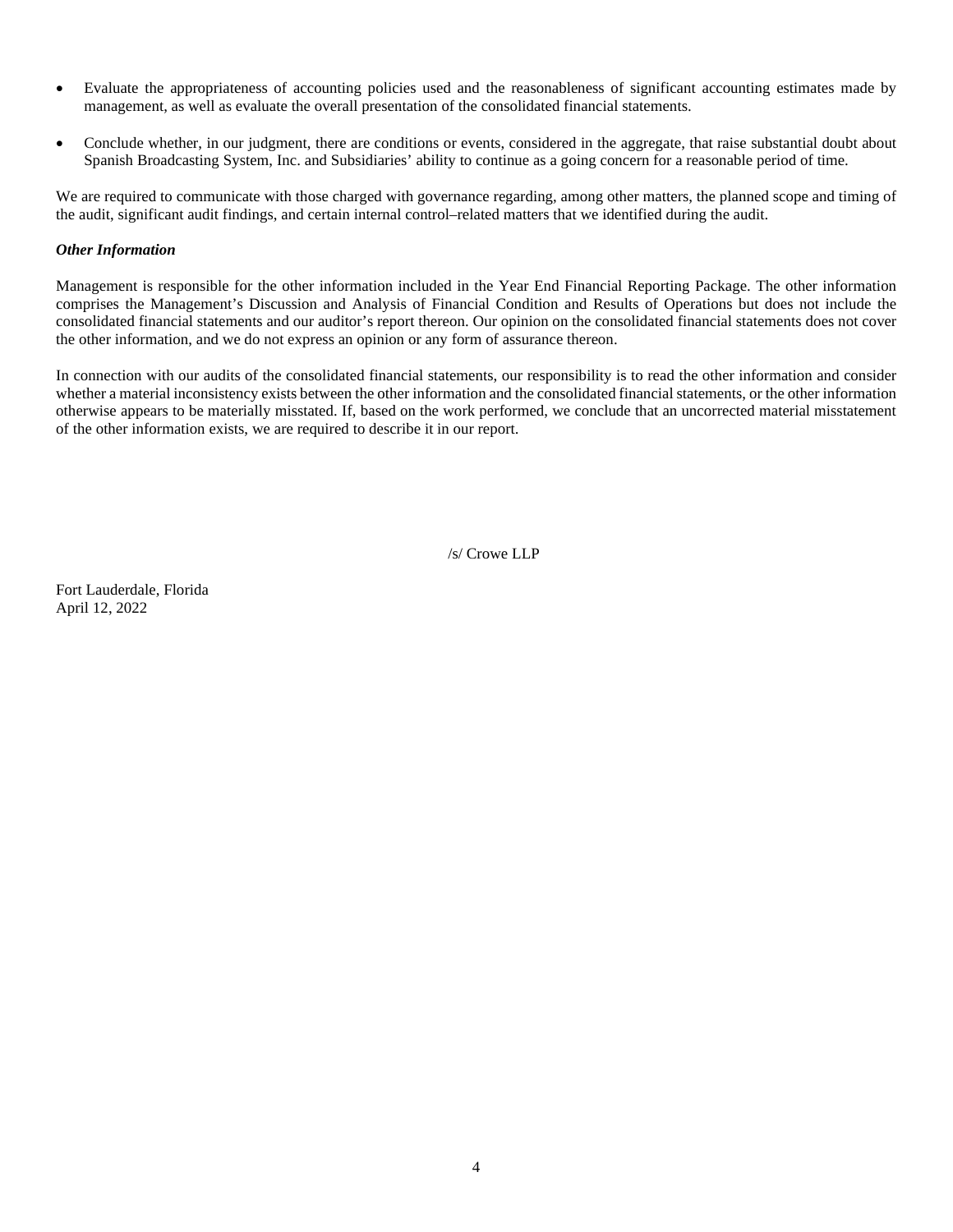# **SPANISH BROADCASTING SYSTEM, INC. AND SUBSIDIARIES**

# Consolidated Balance Sheets December 31, 2021 and 2020 (In thousands, except share data)

<span id="page-4-0"></span>

|                                                                                                                                                                                                           |              | December 31,<br>2021 |    | December 31,<br>2020 |
|-----------------------------------------------------------------------------------------------------------------------------------------------------------------------------------------------------------|--------------|----------------------|----|----------------------|
| <b>Assets</b>                                                                                                                                                                                             |              |                      |    |                      |
| Current assets:                                                                                                                                                                                           |              |                      |    |                      |
| Cash and cash equivalents                                                                                                                                                                                 | \$           | 16,243               | \$ | 28,178               |
| Receivables:                                                                                                                                                                                              |              |                      |    |                      |
| Trade                                                                                                                                                                                                     |              | 50,551               |    | 45,145               |
| Barter                                                                                                                                                                                                    |              | 309                  |    | 189                  |
|                                                                                                                                                                                                           |              | 50,860               |    | 45,334               |
| Less: allowance for doubtful accounts                                                                                                                                                                     |              | 3,027                |    | 3,411                |
| Net receivables                                                                                                                                                                                           |              | 47,833               |    | 41,923               |
| Prepaid expenses and other current assets                                                                                                                                                                 |              | 8,384                |    | 6,529                |
| Total current assets                                                                                                                                                                                      |              | 72,460               |    | 76.630               |
| Property and equipment, net                                                                                                                                                                               |              | 21,324               |    | 21,651               |
| FCC broadcasting licenses                                                                                                                                                                                 |              | 297,179              |    | 297,179              |
| Goodwill                                                                                                                                                                                                  |              |                      |    |                      |
|                                                                                                                                                                                                           |              | 32,806<br>19,770     |    | 32,806<br>20,509     |
| Operating lease right-of-use assets                                                                                                                                                                       |              |                      |    |                      |
| Other assets                                                                                                                                                                                              |              | 1,045                |    | 2,444                |
| <b>Total assets</b>                                                                                                                                                                                       | $\mathbb{S}$ | 444,584              | \$ | 451,219              |
| Liabilities and Stockholders' Equity (Deficit)                                                                                                                                                            |              |                      |    |                      |
| Current liabilities:                                                                                                                                                                                      |              |                      |    |                      |
| Accounts payable and accrued expenses (Note 6)                                                                                                                                                            | \$           | 25,801               | \$ | 19,677               |
| Accrued interest                                                                                                                                                                                          |              | 10,394               |    | 1,784                |
| Unearned revenue                                                                                                                                                                                          |              | 1,454                |    | 943                  |
| Operating lease liabilities                                                                                                                                                                               |              | 1,075                |    | 824                  |
| Current portion of 1034% Series B cumulative exchangeable redeemable preferred stock outstanding and dividends                                                                                            |              |                      |    |                      |
| outstanding, \$0.01 par value, liquidation value \$1,000 per share. (Note 8)                                                                                                                              |              |                      |    | 137,435              |
| Total current liabilities                                                                                                                                                                                 |              | 38,724               |    | 160,663              |
| Operating lease liabilities - net of current portion                                                                                                                                                      |              | 20,624               |    | 21,023               |
| 9.75% Senior Secured Notes due 2026, net of deferred financing costs of \$7,872 in 2021 (Note 7)                                                                                                          |              | 302,128              |    |                      |
| 12.5% senior secured notes (Note 7)                                                                                                                                                                       |              |                      |    | 249,864              |
| 1034% Series B cumulative exchangeable redeemable preferred stock outstanding, \$0.01 par value, liquidation value \$1,000                                                                                |              |                      |    |                      |
| per share. (Note 8)                                                                                                                                                                                       |              |                      |    | 57,348               |
| Deferred tax liabilities                                                                                                                                                                                  |              | 56,772               |    | 64,076               |
| Other liabilities, less current portion                                                                                                                                                                   |              | 3,677                |    | 3,657                |
| <b>Total liabilities</b>                                                                                                                                                                                  |              | 421,925              |    | 556,631              |
| Stockholders' equity (deficit):                                                                                                                                                                           |              |                      |    |                      |
| Series C convertible preferred stock, \$0.01 par value and liquidation value. Authorized 600,000 shares; 380,000 shares<br>issued and outstanding at December 31, 2021 and 2020                           |              | 4                    |    | 4                    |
| Class A common stock, \$0.0001 par value. Authorized 100,000,000 shares; 5,041,878 shares issued and outstanding at<br>December 31, 2021 and 4,241,991 shares issued and outstanding at December 31, 2020 |              | $\mathbf{1}$         |    |                      |
| Class B common stock, \$0.0001 par value. Authorized 50,000,000 shares; 2,340,353 shares issued and outstanding at<br>December 31, 2021 and December 31, 2020                                             |              |                      |    |                      |
|                                                                                                                                                                                                           |              |                      |    |                      |
| Additional paid-in capital                                                                                                                                                                                |              | 652,544              |    | 526,205              |
| Accumulated deficit                                                                                                                                                                                       |              | (629, 890)           |    | (631, 621)           |
| Total stockholders' equity (deficit)                                                                                                                                                                      |              | 22,659               |    | (105, 412)           |
| Total liabilities and stockholders' equity (deficit)                                                                                                                                                      | \$           | 444,584              | \$ | 451,219              |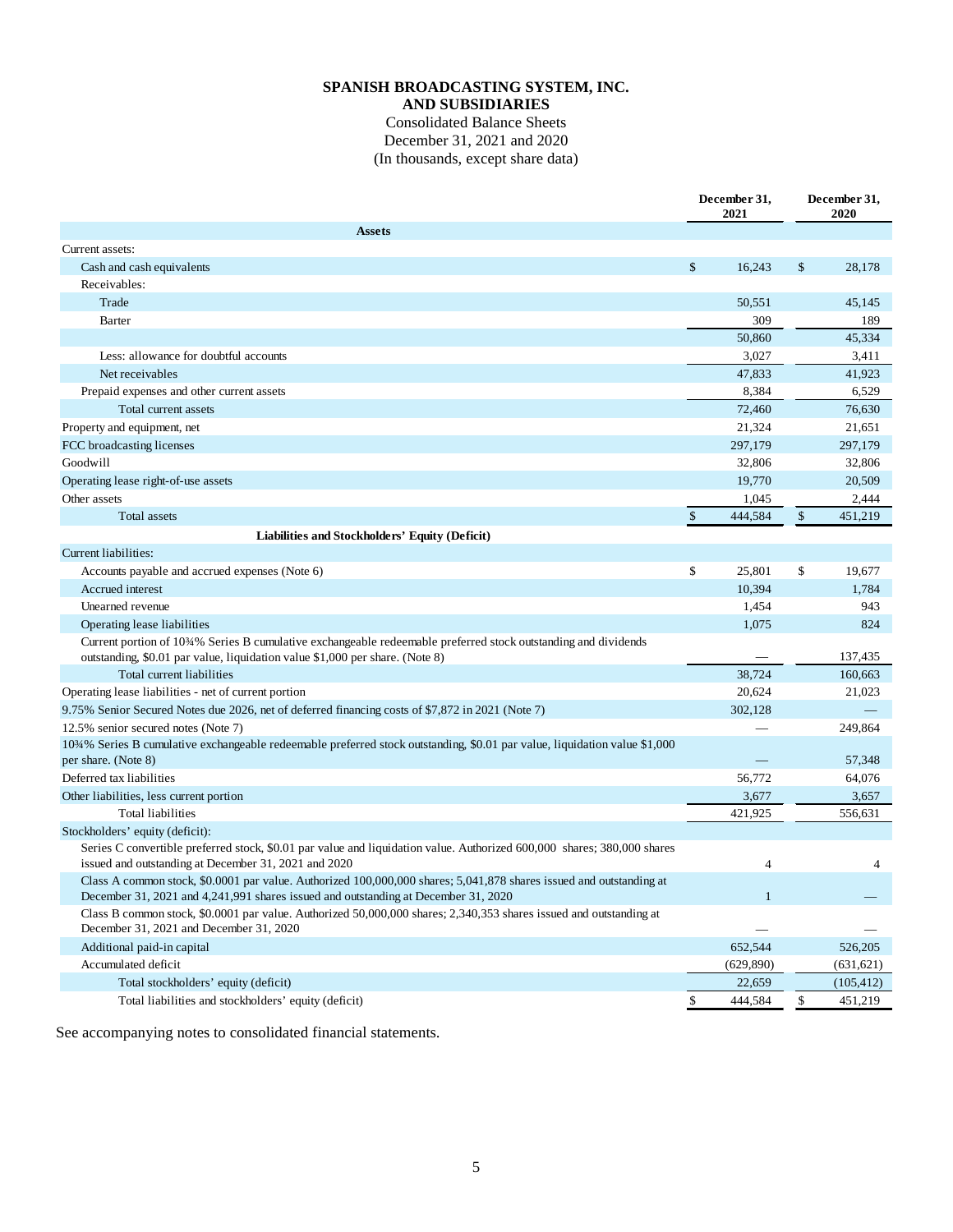# **SPANISH BROADCASTING SYSTEM, INC. AND SUBSIDIARIES**

Consolidated Statements of Operations Years Ended December 31, 2021 and 2020 (In thousands, except per share data)

<span id="page-5-0"></span>

|                                                                   | <b>Year Ended</b><br>December 31, |           |    |           |
|-------------------------------------------------------------------|-----------------------------------|-----------|----|-----------|
|                                                                   |                                   | 2021      |    | 2020      |
| Net revenue                                                       |                                   | \$145,769 |    | \$121,939 |
| Operating expenses:                                               |                                   |           |    |           |
| Engineering and programming                                       |                                   | 31,584    |    | 26,463    |
| Selling, general and administrative                               |                                   | 57,195    |    | 52,997    |
| Corporate expenses                                                |                                   | 14,740    |    | 8,533     |
| Depreciation and amortization                                     |                                   | 3,128     |    | 3,261     |
| Total operating expenses                                          |                                   | 106,647   |    | 91,254    |
| Gain on the disposal of assets                                    |                                   | (176)     |    | (3,261)   |
| Recapitalization costs                                            |                                   | 420       |    | 4,679     |
| Impairment charges                                                |                                   |           |    | 14,352    |
| Other operating expenses                                          |                                   | 81        |    | 1,102     |
| Operating income                                                  |                                   | 38,797    |    | 13,813    |
| Other expenses:                                                   |                                   |           |    |           |
| Interest expense                                                  |                                   | (32,160)  |    | (31,587)  |
| Dividends on Series B preferred stock classified as interest      |                                   |           |    |           |
| expense (Note 8)                                                  |                                   | (1,323)   |    | (9, 734)  |
| Income (loss) before income tax                                   |                                   | 5,314     |    | (27,508)  |
| Income tax expense (benefit)                                      |                                   | 3,583     |    | (2,389)   |
| Net income (loss)                                                 | \$                                | 1,731     | \$ | (25, 119) |
| Class A weighted average common shares outstanding (Note $2(m)$ ) |                                   |           |    |           |
| <b>Basic</b>                                                      |                                   | 4,545     |    | 4,242     |
| <b>Diluted</b>                                                    |                                   | 4,620     |    | 4,242     |
| Class B weighted average common shares outstanding (Note $2(m)$ ) |                                   |           |    |           |
| <b>Basic</b>                                                      |                                   | 2,340     |    | 2,340     |
| Diluted                                                           |                                   | 2,340     |    | 2,340     |
| Class A and B net income (loss) per common share (Note $2(m)$ )   |                                   |           |    |           |
| <b>Basic</b>                                                      | \$                                | 0.23      | \$ | (3.42)    |
| Diluted                                                           | \$                                | 0.22      | \$ | (3.42)    |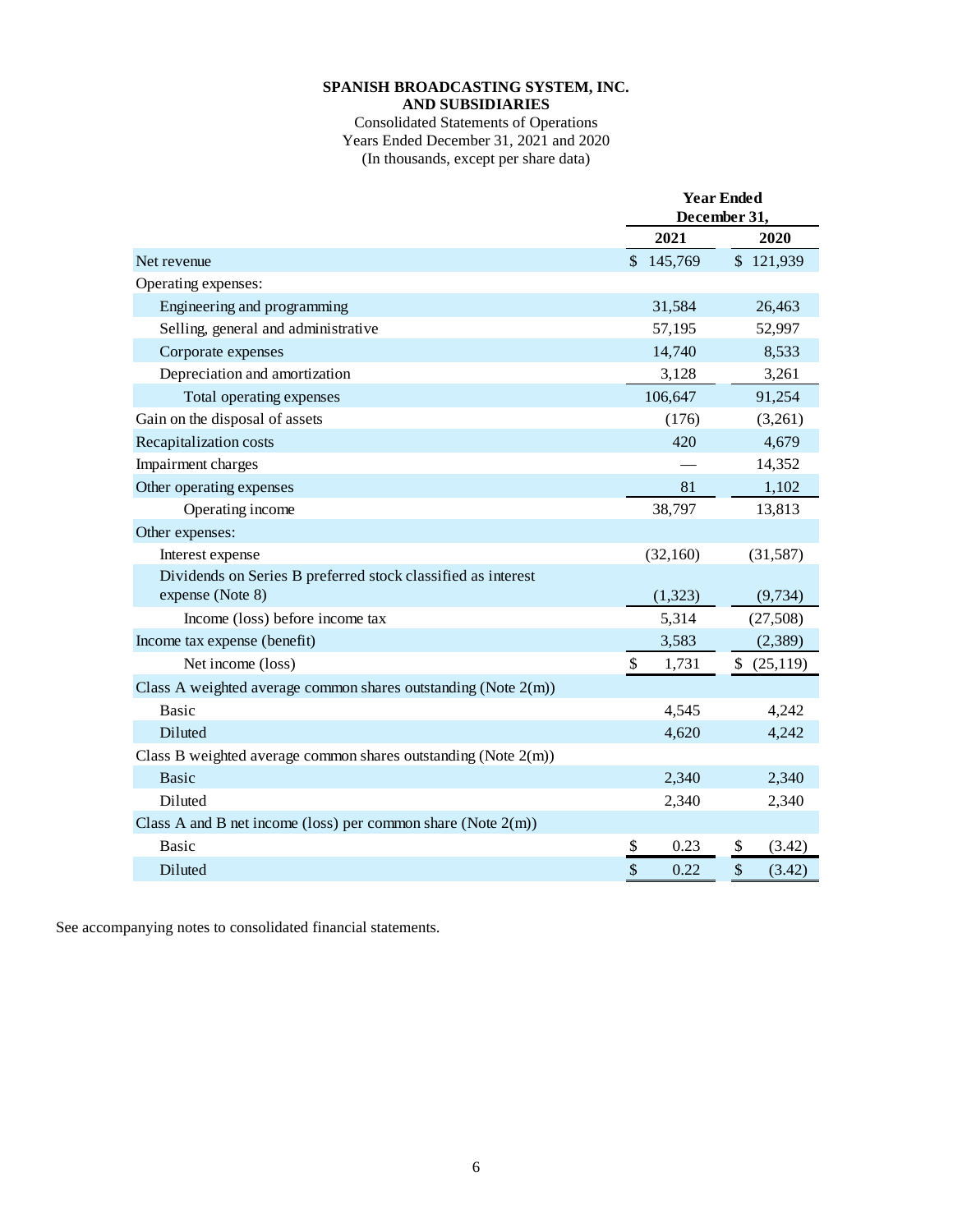# **SPANISH BROADCASTING SYSTEM, INC. AND SUBSIDIARIES** Consolidated Statements of Changes in Stockholders' Equity (Deficit) Years Ended December 31, 2021 and 2020 (In thousands, except share data)

<span id="page-6-0"></span>

|                                                                                                                 |                   | Series C<br>convertible<br>preferred stock |                          | <b>Class A</b><br>common stock  |                          | Class B<br>common stock  |                | Accumulated<br>other<br><b>Additional</b> |             | Total            |
|-----------------------------------------------------------------------------------------------------------------|-------------------|--------------------------------------------|--------------------------|---------------------------------|--------------------------|--------------------------|----------------|-------------------------------------------|-------------|------------------|
|                                                                                                                 | Number of         |                                            | Number of                |                                 | Number of                |                          | paid-in        | comprehensive                             | Accumulated | stockholders'    |
|                                                                                                                 | shares            | Par value                                  | shares                   | Par value                       | shares                   | Par value                | capital        | loss, net                                 | deficit     | equity (deficit) |
| Balance at December 31, 2019                                                                                    | 380,000           | 4                                          | 4,241,991                | $\overline{\phantom{a}}$        | 2,340,353                | $\overline{\phantom{m}}$ | 526,201        |                                           | (606, 502)  | (80, 297)        |
| Stock-based compensation                                                                                        |                   |                                            |                          |                                 |                          | __                       | $\overline{4}$ |                                           | $-$         |                  |
| Net loss                                                                                                        |                   |                                            |                          |                                 |                          |                          |                |                                           | (25, 119)   | (25, 119)        |
| Balance at December 31, 2020                                                                                    | 380,000           | $\overline{4}$                             | 4,241,991                | $\hspace{0.1mm}-\hspace{0.1mm}$ | 2,340,353                | $\qquad \qquad$          | 526,205        |                                           | (631, 621)  | (105, 412)       |
| Gain and issuance of class A common stock related to the Series<br>B Settlement and Purchase Agreement (Note 8) |                   |                                            | 771,797                  |                                 |                          | $\qquad \qquad$          | 126,352        |                                           |             | 126,353          |
| Stock-based compensation                                                                                        | $\qquad \qquad -$ | $\overline{\phantom{a}}$                   | $\overline{\phantom{a}}$ |                                 | $\overline{\phantom{a}}$ |                          | 37             | $\frac{1}{2}$                             |             | 37               |
| Cash exercise of stock options                                                                                  |                   |                                            | 10,000                   |                                 |                          |                          | 10             |                                           |             | 10               |
| Cashless exercise of stock options                                                                              |                   | $\qquad \qquad \longleftarrow$             | 18,090                   | $\qquad \qquad \longleftarrow$  |                          |                          | (60)           | $\frac{1}{2}$                             | $-$         | (60)             |
| Net income                                                                                                      |                   |                                            |                          |                                 |                          |                          |                | $-$                                       | 1,731       | 1,731            |
| Balance at December 31, 2021                                                                                    | 380,000           |                                            | 5,041,878                |                                 | 2,340,353                |                          | 652,544        |                                           | (629, 890)  | 22,659           |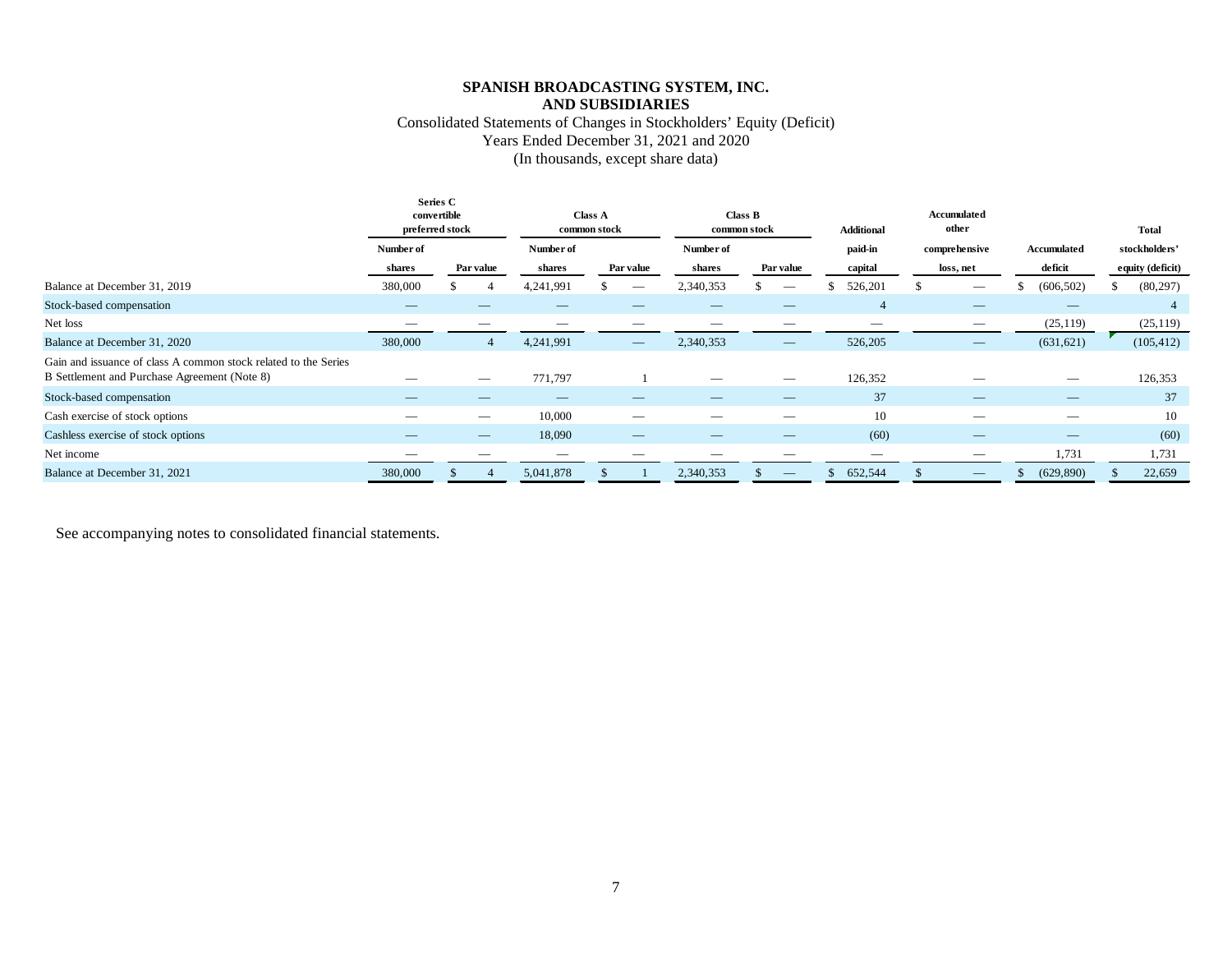# **SPANISH BROADCASTING SYSTEM, INC. AND SUBSIDIARIES**

# Consolidated Statements of Cash Flows Years Ended December 31, 2021 and 2020 (In thousands)

<span id="page-7-0"></span>

|                                                                                                       | <b>Year Ended</b><br>December 31, |            |              |           |
|-------------------------------------------------------------------------------------------------------|-----------------------------------|------------|--------------|-----------|
|                                                                                                       |                                   | 2021       |              | 2020      |
| Cash flows from operating activities:                                                                 |                                   |            |              |           |
| Net income (loss)                                                                                     | \$                                | 1,731      | \$           | (25, 119) |
| Adjustments to reconcile net income (loss) to net cash provided by (used in)<br>operating activities: |                                   |            |              |           |
| Dividends on Series B preferred stock classified as interest expense                                  |                                   | 1,323      |              | 9,734     |
| Loss (gain) on the disposal of assets, net of disposal costs                                          |                                   | 29         |              | (3,316)   |
| (Gain) loss on insurance proceeds received for damage to equipment                                    |                                   | (205)      |              | 55        |
| Impairment charges                                                                                    |                                   |            |              | 14,352    |
| Stock-based compensation                                                                              |                                   | 37         |              | 4         |
| Depreciation and amortization                                                                         |                                   | 3,128      |              | 3.261     |
| Net barter income                                                                                     |                                   | (130)      |              | (264)     |
| Provision for trade doubtful accounts                                                                 |                                   | 885        |              | 3,039     |
| Amortization of deferred financing costs                                                              |                                   | 1,670      |              |           |
| Deferred income taxes                                                                                 |                                   | (2,369)    |              | (1,655)   |
| Unearned revenue-barter                                                                               |                                   | 152        |              | 709       |
| Changes in operating assets and liabilities:                                                          |                                   |            |              |           |
| Trade receivables                                                                                     |                                   | (6,747)    |              | (5,500)   |
| Prepaid expenses and other current assets                                                             |                                   | (6, 851)   |              | (4,681)   |
| Other assets                                                                                          |                                   | 1,318      |              | 1,598     |
| Accounts payable and accrued expenses                                                                 |                                   | 6,574      |              | (715)     |
| Accrued interest                                                                                      |                                   | 8,610      |              | 271       |
| Other liabilities                                                                                     |                                   | (859)      |              | 628       |
| Net cash provided by (used in) operating activities                                                   | \$                                | 8,296      | \$           | (7, 599)  |
| Cash flows from investing activities:                                                                 |                                   |            |              |           |
| Purchases of property and equipment                                                                   |                                   | (2,966)    |              | (2, 535)  |
| Proceeds from the sale of property and equipment                                                      |                                   |            |              | 15,004    |
| Insurance proceeds received for damage to equipment                                                   |                                   | 277        |              | 418       |
| Net proceeds towards FCC repack assets                                                                |                                   | 70         |              | 2,034     |
| Net cash (used in) provided by investing activities                                                   | \$                                | (2,619)    | \$           | 14,921    |
| Cash flows from financing activities:                                                                 |                                   |            |              |           |
| Proceeds from 9.75% senior secured notes due 2026                                                     |                                   | 310,000    |              |           |
| Payment of financing fees                                                                             |                                   | (8, 347)   |              |           |
| Payment of 12.5% senior secured notes                                                                 |                                   | (249, 864) |              |           |
| Repurchase and redemption Series B preferred stock                                                    |                                   | (69, 351)  |              |           |
| Proceeds from exercise of Class A common stock options                                                |                                   | 10         |              |           |
| Tax withholdings on exercised stock options                                                           |                                   | (60)       |              |           |
| Net cash used in financing activities                                                                 | \$                                | (17, 612)  | \$           |           |
| Net (decrease) increase in cash and cash equivalents                                                  |                                   | (11, 935)  |              | 7,322     |
| Cash and cash equivalents at beginning of period                                                      |                                   | 28,178     |              | 20,856    |
| Cash and cash equivalents at end of period                                                            | $\mathbb{S}$                      | 16,243     | $\mathbb{S}$ | 28,178    |
| Supplemental cash flows information:                                                                  |                                   |            |              |           |
| Interest paid                                                                                         | \$                                | 21,832     | $\$$         | 31,246    |
| Income tax paid with cash                                                                             | \$                                | 2,657      | \$           | 73        |
| Noncash assets (tax credits) used to offset income tax payable                                        | \$                                | 974        | $\mathbb{S}$ | 1,235     |
| Transfer of noncash production tax credits to deferred tax assets                                     | \$                                | 4,935      | \$           | 1,752     |
| Noncash investing and financing activities:                                                           |                                   |            |              |           |
| Gain on repurchase of Series B preferred stock                                                        | \$                                | 118,693    | \$           |           |
| Common stock issuance in settlement of Series B preferred stock                                       | \$                                | 7,660      | $\sqrt{\ }$  |           |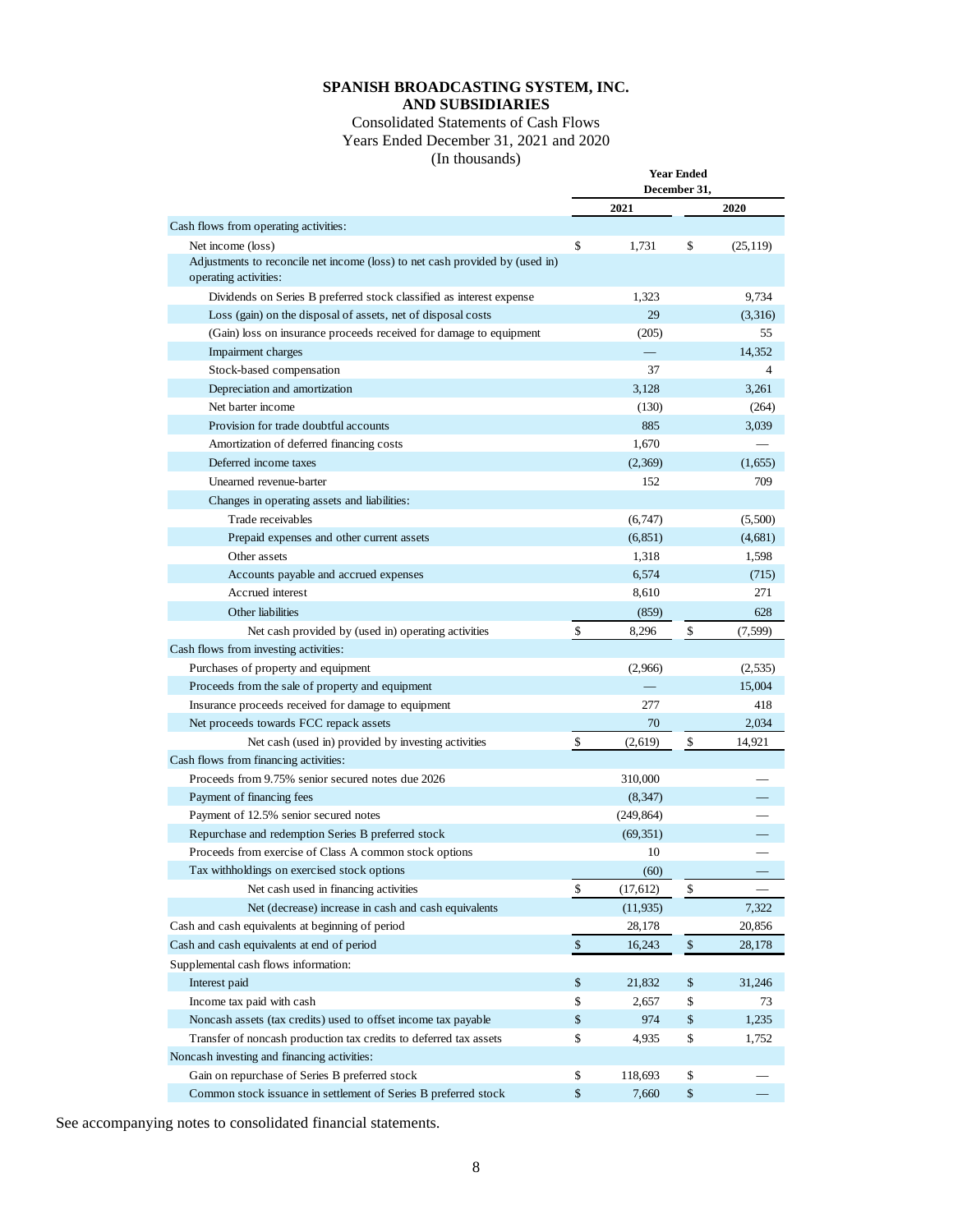## **SPANISH BROADCASTING SYSTEM, INC. AND SUBSIDIARIES**

Notes to Consolidated Financial Statements

December 31, 2021 and 2020

#### <span id="page-8-0"></span>**(1) Organization and Nature of Business**

All references to "we", "us", "our", "SBS", "our Company", or "the Company" in this report mean Spanish Broadcasting System, Inc., a Delaware corporation, and all entities owned or controlled by Spanish Broadcasting System Inc. Spanish Broadcasting System, Inc., and its subsidiaries owns and/or operates 18 radio stations in the Los Angeles, New York, Puerto Rico, Chicago, Miami and San Francisco markets. In addition, we own and operate five television stations, which operate as one television operation, branded as "MegaTV." We also have various MegaTV broadcasting outlets under affiliation or programming agreements. As part of our operating business, we produce live concerts and events and maintain multiple bilingual websites, including www.LaMusica.com, Mega.tv, various station websites, as well as the LaMusica mobile app providing content related to Latin music, entertainment, news and culture.

Our primary source of revenue is the sale of advertising time on our stations to local and national advertisers. Our revenue is affected primarily by the advertising rates that our stations are able to charge, as well as the overall demand for advertising time in each respective market. Seasonal net broadcasting revenue fluctuations are common in the broadcasting industry and are due to fluctuations in advertising expenditures by local and national advertisers. Typically for the broadcasting industry, the first calendar quarter generally produces the lowest revenue.

The broadcasting industry is subject to extensive federal regulation which, among other things, requires approval by the Federal Communications Commission ("FCC") for the issuance, renewal, transfer and assignment of broadcasting station operating licenses and limits the number of broadcasting properties we may acquire.

#### *Impact of the COVID-19 Pandemic*

In March 2020, the World Health Organization declared the outbreak of COVID-19 a global pandemic. The responses by federal, state and local governments to restrict public gatherings and travel rapidly grew to include stay-at-home orders, school closures and mandatory restrictions on non-essential businesses and services adversely affected workforces, economies, and financial markets resulting in a significant economic downturn. The COVID-19 pandemic resulted in the temporary disruptions of many of our advertisers' businesses thereby impacting our core source of revenue, which had a material impact on our operations and financial condition. In 2021, the Company benefited from a general economic recovery from the COVID-19 pandemic however the continuing impact of subsequent COVID-19 variants may result in general economic conditions deteriorating again in the future. Although the Company has evidenced steady improvements during 2021, if local, state and federal governments or public and private entities begin to implement additional precautionary or restrictive measures in 2022 or the pandemic does not end, as the case may be, there may be material adverse effects on our business, results of operations, financial condition and cash flows.

During 2020, the Company initiated various strategies to reduce expenses and preserve cash. If the general economic conditions commence to deteriorate once again, additional cost management actions will be considered to protect our long-term financial health and ensure our ability to continue serving our viewers, listeners and advertisers.

#### **(2) Summary of Significant Accounting Policies and Related Matters**

#### *(a) Basis of Presentation*

The consolidated financial statements include the accounts of Spanish Broadcasting System, Inc. and its subsidiaries. All significant intercompany balances and transactions have been eliminated in consolidation. In addition, we evaluated subsequent events after the balance sheet date and through April 12, 2022, the date the financial statements are available to be issued.

#### *(b) Valuation of Accounts Receivable*

We review accounts receivable to determine which accounts are doubtful of collection. In making the determination of the appropriate allowance for doubtful accounts, we consider our history of write-offs, relationships with our customers, age of the invoices and the overall creditworthiness of our customers. For each of the years ended December 31, 2021 and 2020, we incurred bad debt expense of \$0.9 million and \$3.0 million, respectively. The year over year decrease was primarily due to general economic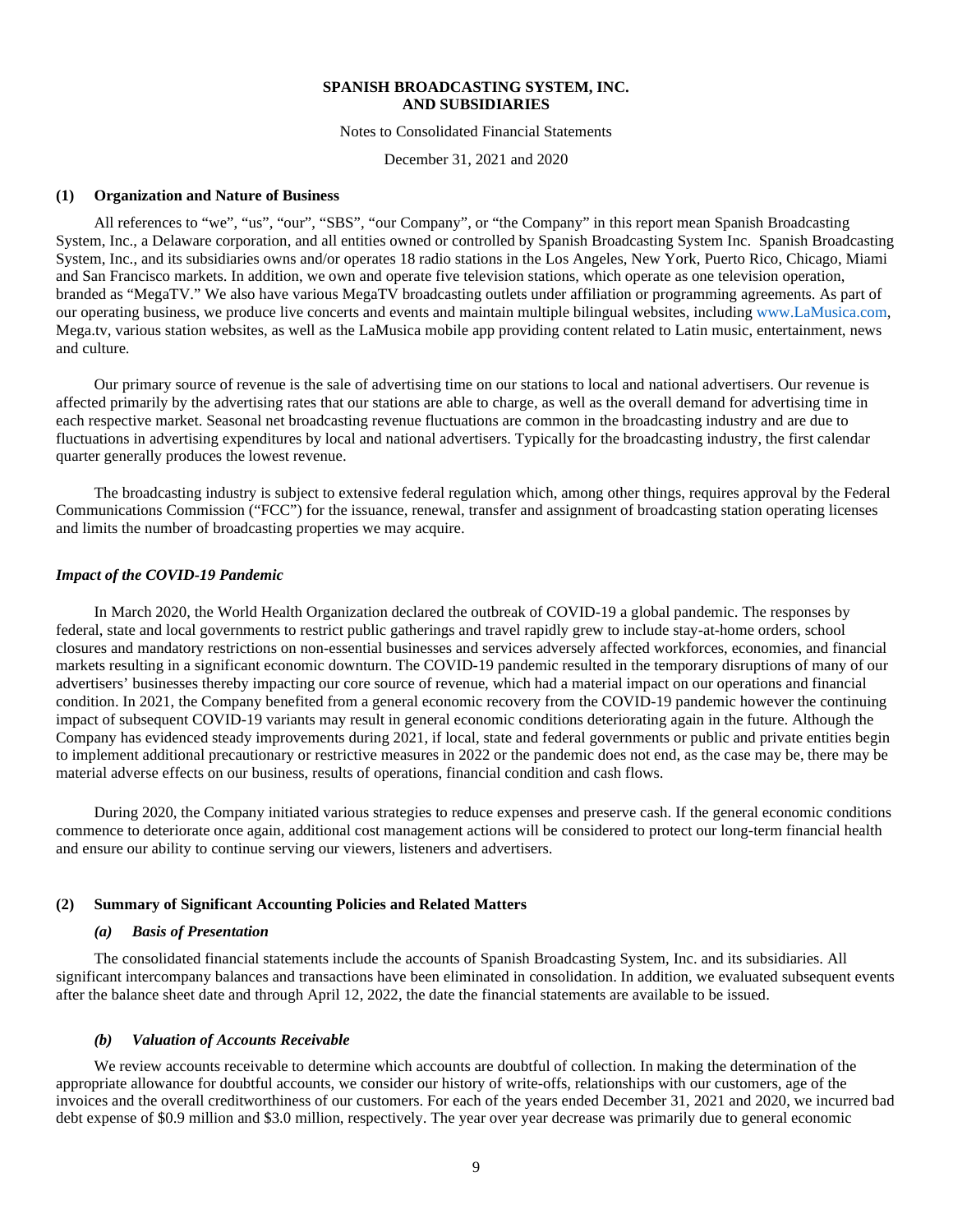recovery from the COVID-19 pandemic. Changes in the credit worthiness of customers, general economic conditions and other factors may impact the level of future write-offs.

## *(c) Property and Equipment*

Property and equipment, including capital leases, are stated at historical cost, less accumulated depreciation and amortization. We depreciate the cost of our property and equipment using the straight-line method over the respective estimated useful lives (see Note 5). Leasehold improvements are amortized on a straight-line basis over the shorter of the remaining life of the lease or the useful life of the improvements.

Maintenance and repairs are charged to expense as incurred; improvements are capitalized. When items are retired or are otherwise disposed of, the related costs and accumulated depreciation and amortization are removed from the accounts and any resulting gains or losses are credited or charged to operating income.

# *(d) Impairment or Disposal of Long-Lived Assets*

Accounting for impairment or disposal of long-lived assets requires that long-lived assets be reviewed for impairment whenever events or changes in circumstances indicate that the carrying amount of an asset may not be recoverable. Recoverability of assets to be held and used is measured by a comparison of the carrying amount of an asset to future net cash flows expected to be generated by the asset. If the carrying amount of an asset exceeds its estimated future cash flows, an impairment charge is recognized in the amount by which the carrying amount of the asset exceeds the estimated fair value of the asset.

#### *(e) FCC Broadcasting Licenses*

Our indefinite-lived intangible assets consist of Federal Communications Commission (the "FCC") broadcasting licenses. FCC broadcasting licenses are granted to stations for up to eight years under the Telecommunications Act of 1996 ("the Act"). We intend to renew our licenses indefinitely and evidence supports our ability to do so. Historically, there has been no material challenge to our license renewals. In addition, the technology used in broadcasting is not expected to be replaced by another technology any time in the foreseeable future. The weighted-average period before the next renewal of our FCC broadcasting licenses is 5.1 years.

We do not amortize our FCC broadcasting licenses. We test these indefinite-lived intangible assets for impairment at least annually, as of November  $30<sup>th</sup>$ , or when an event occurs that may indicate that impairment may have occurred. We test our FCC broadcasting licenses for impairment at the market cluster level.

Our valuations principally use the discounted cash flow methodology. The key assumptions incorporated in the discounted cash flow model are market revenue projections, market revenue share projections, anticipated operating profit margins and risk adjusted discount rates. These assumptions vary based on the market size, type of broadcast of signal, media competition and audience share and primarily reflect industry norms for similar stations/broadcast signals, as well as historical performance and trends of the markets. In the preparation of the FCC broadcasting license appraisals, estimates and assumptions are made that affect the valuation of the intangible asset. Since a number of factors such as: overall advertising demand, station listenership and viewership, audience tastes, technology, fluctuation in preferred advertising media and the estimated cost of capital may influence the determination of the fair value of our FCC broadcasting licenses, we are unable to predict whether impairments, which could have a material impact on our consolidated financial statements, will occur in the future. We also consider additional market valuation approaches in assessing whether any impairment may exist at reporting units. We also consider additional market valuation approaches in assessing whether any impairment may exist at reporting units.

Based on consideration of these factors, we determined that there were no impairments of our FCC broadcasting licenses for the year ended December 31, 2021 as compared to the year ended December 31, 2020, when we recorded a non-cash impairment loss of approximately \$14.1 million that reduced the carrying value of such FCC broadcasting licenses, see Note 15 for additional details regarding the 2020 FCC license impairment.

Any significant change in these factors will result in a modification of the key assumptions, which may result in an additional impairment.

# *(f) Goodwill*

Goodwill consists of the excess of the purchase price over the fair value of tangible and identifiable intangible net assets acquired in business combinations. We test goodwill for impairment at least annually at the reporting unit level. We have determined that we have two reporting units, Radio and Television. We currently only have goodwill in our radio reporting unit. We have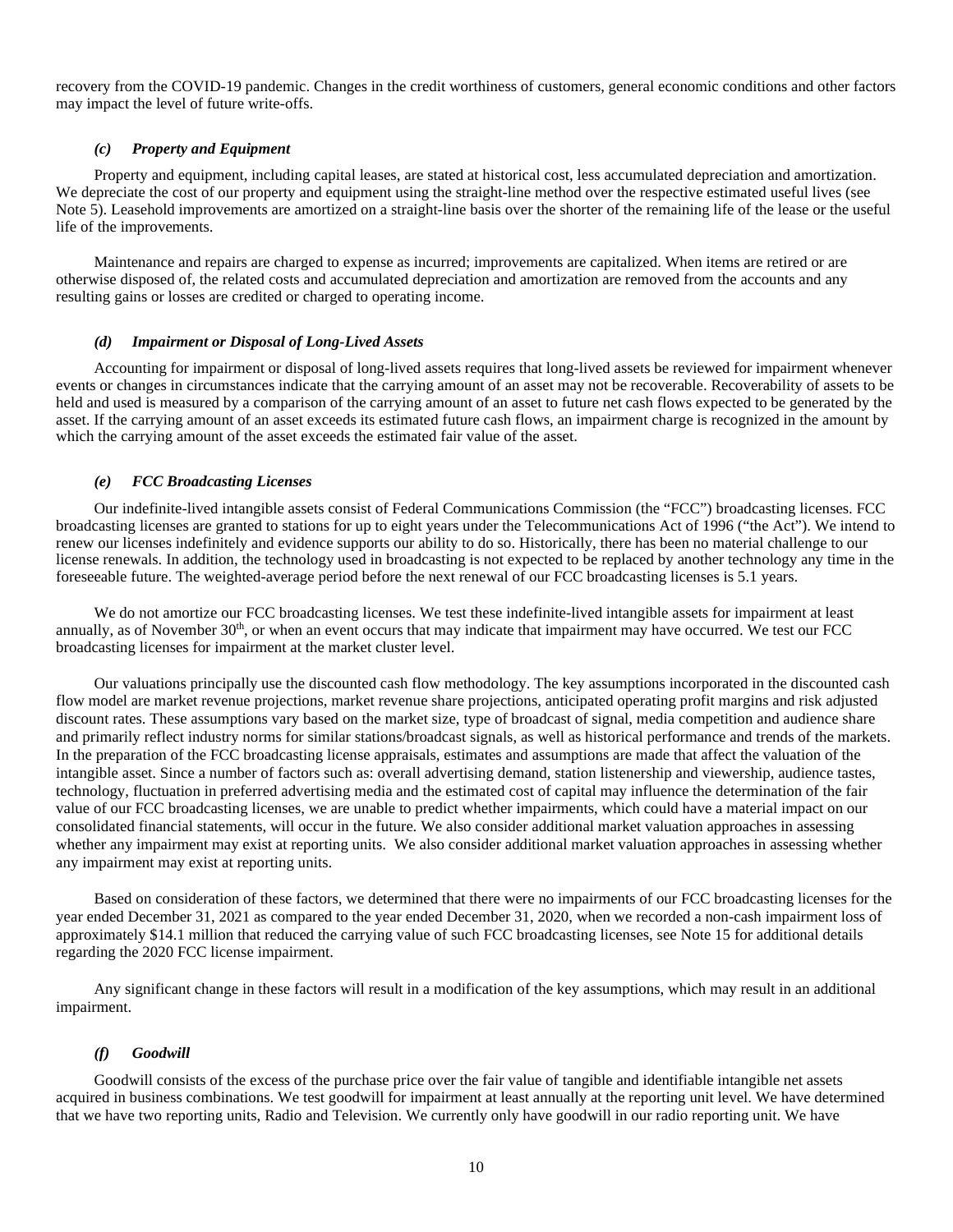aggregated our operating components (radio stations) into a single radio reporting unit based upon the similarity of their economic characteristics. Our evaluation included consideration of factors, such as regulatory environment, business model, gross margins, nature of services and the process for delivering these services.

The Company assesses qualitative factors to determine whether it is necessary to perform a quantitative assessment for its radio reporting unit. If the quantitative assessment is necessary, the Company will determine the fair value of its radio reporting unit. If the fair value of its radio reporting unit is less than the carrying amount, the Company will recognize an impairment charge for the amount by which the carrying amount exceeds the fair value. The loss recognized will not exceed the total amount of goodwill.

During 2021 and 2020, we performed interim and annual impairment reviews of our goodwill, as of November 30<sup>th</sup>. Our impairment testing indicated that the estimated enterprise value of our radio reporting unit exceeded its carrying value. When evaluating our estimated enterprise value, we utilized an income approach which uses assumptions and estimates which among others include the aggregated expected revenues and operating margins generated by our FCC broadcasting licenses (i.e. our stations) and use of a risk adjusted discount rate. Based on our reviews it was determined that there was no impairment of goodwill for the yearsended December 31, 2021 and 2020.

# *(g) Cash and Cash Equivalents*

Cash and cash equivalents consist of cash and money market accounts at various commercial banks. All cash equivalents have original maturities of 90 days or less.

#### *(h) Income Taxes*

We file a consolidated federal income tax return for substantially all of our domestic operations. We are also subject to foreign taxes on our Puerto Rico operations. We account for income taxes under the asset and liability method. Deferred tax assets and liabilities are recognized for the future tax consequences attributable to temporary differences between the financial statement carrying amounts of existing assets and liabilities and their respective tax bases and operating loss and tax credit carry-forwards. Deferred tax assets and liabilities are measured using enacted tax rates expected to apply to taxable income in the years in which those temporary differences are expected to be recovered or settled and are respectively classified as noncurrent assets or noncurrent liabilities. The effect on deferred tax assets and liabilities of a change in tax rates is recognized in income in the period that includes the enactment date.

In assessing the realizability of deferred tax assets, management considers whether it is more likely than not that some portion or all of the deferred tax assets will not be realized. The ultimate realization of deferred tax assets is dependent upon the generation of future taxable income during the periods in which those temporary differences become deductible. Management considers the scheduled reversal of deferred tax liabilities, projected future taxable income, and tax planning strategies in making this assessment. If the realization of deferred tax assets in the future is considered more likely than not, an adjustment to the deferred tax assets would increase net income in the period such determination is made. Based upon the level of historical taxable income and projections for future taxable income over the periods which the deferred tax assets are deductible, at this time, management believes it is more likely than not that we will not realize the benefits of the majority of these deductible differences. As a result, we have established and maintained a valuation allowance for that portion of the deferred tax assets we believe will not be realized. The Company's accounting policy is to not record the amount of NOL carry-forwards that will expire due to Section 382 limitations. We account for uncertain tax positions which require that a position taken or expected to be taken in a tax return be recognized in the financial statements when it is more likely than not (a likelihood of more than 50%) that the position would be sustained upon examination by tax authorities. A recognized tax position is then measured at the largest amount of benefit that is greater than 50% likely of being realized upon ultimate settlement. Interest and penalties on tax liabilities, if any, would be recorded in interest expense and other noninterest expense, respectively (see Note 11).

The Company has generated tax credits from the production of programming content that can be used to reduce imposed income tax or other tax liabilities. These tax credits can be claimed in the tax year in which the activities covered by the tax credit commenced. The tax credits are non-refundable but are transferable to third parties if not used by the Company. It is the Company's policy to routinely review the timing of the estimated realization of recorded tax credits and how these tax credits should be utilized. Although these tax credits had previously been sold to third parties, Management's intent is to use these tax credits to offset its future income tax liabilities in Puerto Rico. For the years ended December 31, 2021 and 2020, the Company reclassified \$4.9 million and \$0.4 million, respectively, of tax credits as an offset to deferred tax liability on its balance sheet. Changes in tax legislation may lead the Company to elect to use these tax credits differently in the future.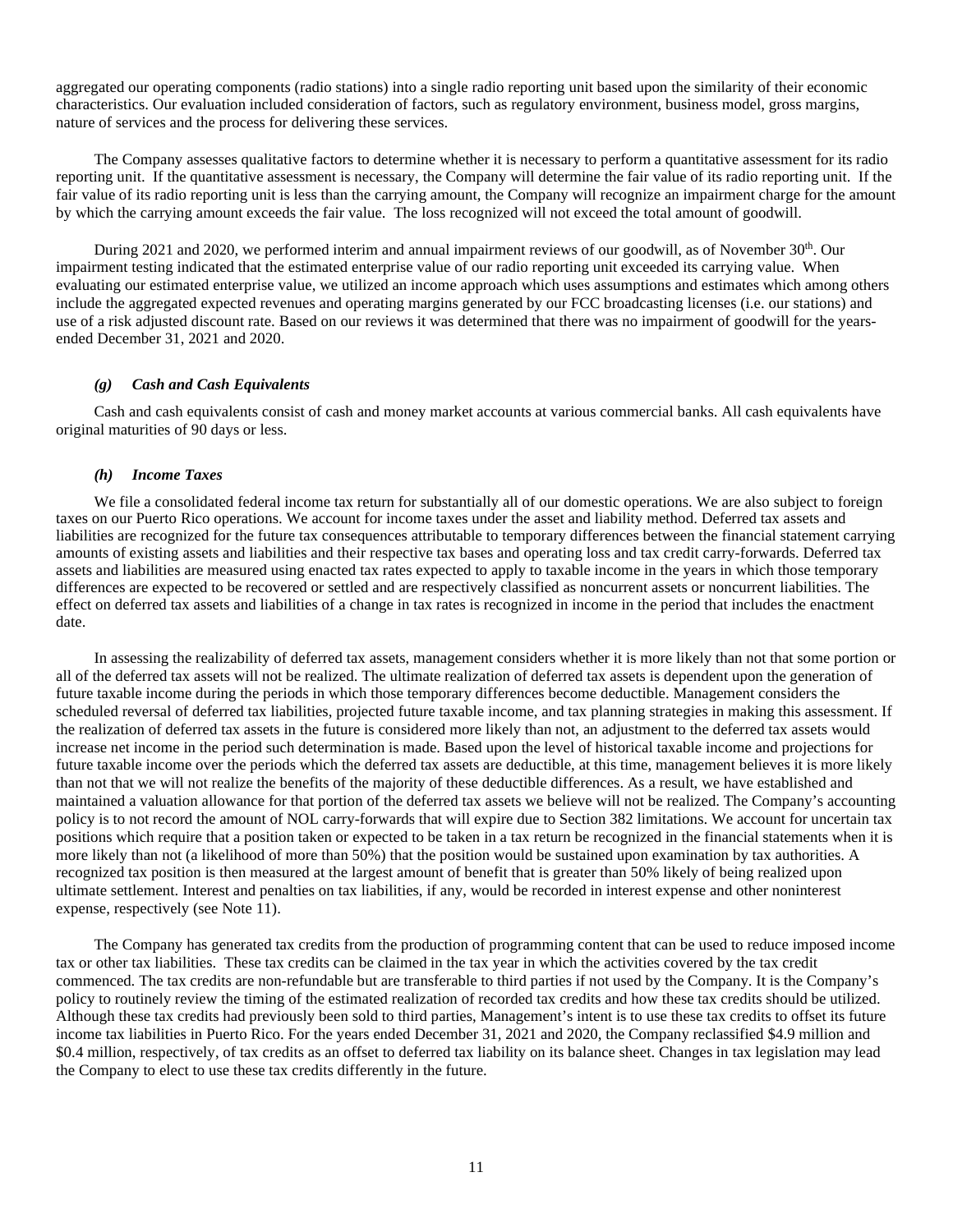## *(i) Advertising Costs*

We incur advertising costs to add and maintain listeners. These costs are charged to expense in the period incurred. Cash advertising costs amounted to \$1.1 million during the years ended December 31, 2021 and 2020.

## *(j) Contingent Liabilities and Gains*

Accounting standards require that an estimated loss from a loss contingency shall be accrued when information available prior to the issuance of the financial statements indicate that it is probable that an asset has been impaired or a liability has been incurred at the date of the financial statements and when the amount of the loss can be reasonably estimated. Accounting for contingencies such as legal and income tax matters requires us to use our judgment. We believe that our accruals for these matters are adequate. Contingencies that might result in gains are disclosed but not reflected in the financial statements until realization has occurred.

## *(k) Use of Estimates*

The preparation of consolidated financial statements in conformity with U.S. generally accepted accounting principles requires management to make estimates and assumptions that affect the reported amounts of assets and liabilities, and disclosure of contingent assets and liabilities at the date of the consolidated financial statements and the reported amounts of revenues and expenses during the reporting period. Significant items subject to such estimates and assumptions include the allowance for doubtful accounts, the realization of deferred tax assets, the useful lives and future cash flows used for testing the recoverability of property and equipment, the recoverability of FCC broadcasting licenses, and goodwill, the recoverability of right-of-use assets, the fair value of Level 2 financial instruments, production tax credits, the assessment as to whether it is reasonably certain that we will exercise our options to extend lease terms when available, the present value of lease payments used to calculate our lease liabilities and related right-of-use assets which includes the use of estimated incremental borrowing rate ("IBR"), contingencies and litigation. These estimates and assumptions are based on management's best judgments. Management evaluates its estimates and assumptions on an ongoing basis using historical experience and other factors, including the current economic environment, which management believes to be reasonable under the circumstances. Management adjusts such estimates and assumptions as facts and circumstances dictate. Actual results could differ from these estimates.

The COVID-19 pandemic created significant uncertainty and disruption in the global economy. It is possible that these uncertainties could impact our estimates related to, but not limited to, allowance for doubtful accounts, FCC broadcast licenses, goodwill, and income taxes. As a result, many of our estimates and assumptions require increased judgment and carry a higher degree of variability and volatility. Our estimates may change as new events occur and additional information emerges, and such changes are recognized or disclosed in our consolidated financial statements.

# *(l) Concentration of Business and Credit Risks*

Financial instruments that potentially subject us to concentrations of risk include primarily cash and trade receivables. We place our cash with highly rated credit institutions. Although we try to limit the amount of credit exposure with any one financial institution, we do in the normal course of business maintain cash balances in excess of federally insured limits.

Our operations are conducted in several markets across the United States, including Puerto Rico. Our New York, Los Angeles, and Miami radio markets accounted for more than 65% and 70% of net revenue for the years ended December 31, 2021 and 2020, respectively. Our credit risk is spread across a large number of diverse customers in a number of different industries, thus spreading the trade credit risk. We do not normally require collateral on credit sales; however, a credit analysis is performed before extending substantial credit to any customer and occasionally we request payment in advance. We establish an allowance for doubtful accounts based on customers' payment history and perceived credit risks.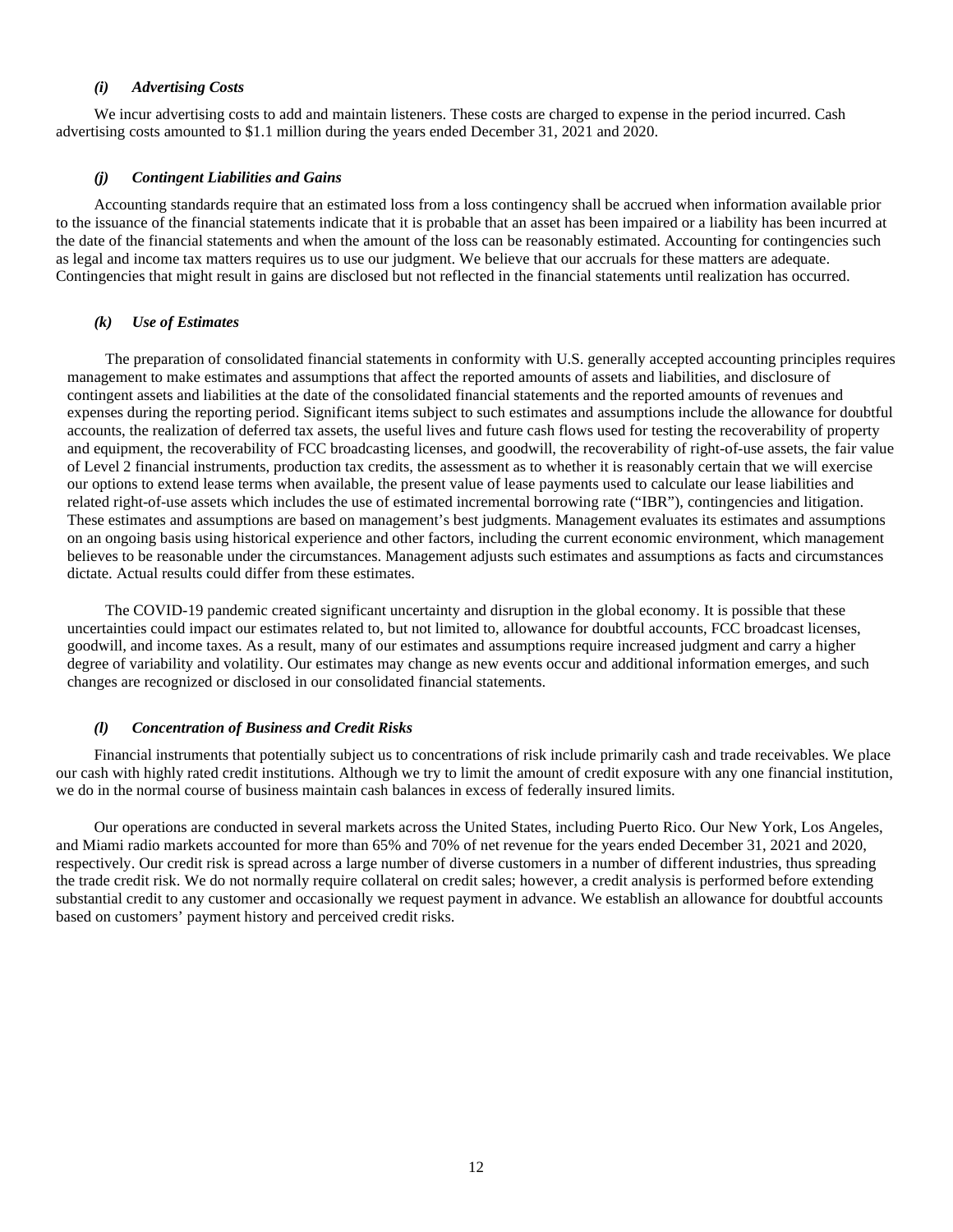## *(m) Basic and Diluted Net Income (Loss) Per Common Share*

Basic net income (loss) per common share was computed by dividing net income (loss) available to common stockholders by the weighted average number of shares of common stock and convertible preferred stock outstanding for each period presented. Diluted net income (loss) per common share is computed by giving effect to common stock equivalents as if they were outstanding for the entire period. The following table summarizes the net income (loss) applicable to common stockholders and the net income (loss) per common share for the years ended December 31, 2021 and 2020 (in thousands, except per share data):

|                                                               | <b>Twelve Months Ended December 31,</b> |                |              |                |               |          |     |                |     |                |          |          |
|---------------------------------------------------------------|-----------------------------------------|----------------|--------------|----------------|---------------|----------|-----|----------------|-----|----------------|----------|----------|
|                                                               | 2021                                    |                |              |                |               |          |     | 2020           |     |                |          |          |
|                                                               |                                         | <b>Class A</b> |              | <b>Class B</b> |               | Series C |     | <b>Class A</b> |     | <b>Class B</b> |          | Series C |
| Basic net income (loss) per share:                            |                                         |                |              |                |               |          |     |                |     |                |          |          |
| Numerator                                                     |                                         |                |              |                |               |          |     |                |     |                |          |          |
| Allocation of undistributed earnings                          | $\mathbb{S}$                            | 1,029          | $\mathbb{S}$ | 530            | $\mathcal{S}$ | 172      | \$  | (14,512)       | \$. | (8,007)        | <b>S</b> | (2,600)  |
| Denominator                                                   |                                         |                |              |                |               |          |     |                |     |                |          |          |
| Number of shares used in per share computation (as converted) |                                         | 4,545          |              | 2,340          |               | 760      |     | 4,242          |     | 2,340          |          | 760      |
| Basic net income (loss) per share                             | \$.                                     | 0.23           | \$           | 0.23           | \$.           | 0.23     | \$. | (3.42)         | \$. | (3.42)         | \$.      | (3.42)   |
|                                                               |                                         |                |              |                |               |          |     |                |     |                |          |          |
| Diluted net income (loss) per share:                          |                                         |                |              |                |               |          |     |                |     |                |          |          |
| Numerator                                                     |                                         |                |              |                |               |          |     |                |     |                |          |          |
| Allocation of undistributed earnings                          | \$                                      | 1,029          | \$           | 530            | \$            | 172      | \$  | (14,512)       | \$  | (8,007)        | £.       | (2,600)  |
| Denominator                                                   |                                         |                |              |                |               |          |     |                |     |                |          |          |
| Number of shares used in basic computation                    |                                         | 4,545          |              | 2,340          |               | 760      |     | 4,242          |     | 2,340          |          | 760      |
| Weighted-average impact of dilutive equity instruments        |                                         | 75             |              |                |               |          |     |                |     |                |          |          |
| Number of shares used in per share computation (as converted) |                                         | 4,620          |              | 2,340          |               | 760      |     | 4,242          |     | 2,340          |          | 760      |
| Diluted net income (loss) per share                           |                                         | 0.22           | \$           | 0.23           |               | 0.23     |     | (3.42)         |     | (3.42)         |          | (3.42)   |
|                                                               |                                         |                |              |                |               |          |     |                |     |                |          |          |
| Common stock equivalents excluded from calculation of         |                                         |                |              |                |               |          |     |                |     |                |          |          |
| diluted net income (loss) per share as the effect would       |                                         |                |              |                |               |          |     |                |     |                |          |          |
| have been anti-dilutive:                                      |                                         | 460            |              |                |               |          |     | 381            |     |                |          |          |

In conjunction with the settlement of the Series B Preferred Stock, the Company reserved 1,939,365 (adjusted for fractional shares) shares of its Class A common stock. As of the year ended December 31, 2021, the Company issued 771,797 shares of Class A common stock to the Settling Series B Preferred Holders in accordance with the terms and conditions of the Series B Purchase Agreement. The remaining 1,167,568 reserved shares were not included in calculating basic or diluted net income (loss) per share as of December 31, 2021.

# *(n) Fair Value Measurement*

We determine the fair value of assets and liabilities using a fair value hierarchy that distinguishes between market participant assumptions developed based on market data obtained from sources independent of the reporting entity, and the reporting entity's own assumptions about market participant assumptions developed based on the best information available in the circumstances.

Fair value is the price that would be received to sell an asset or paid to transfer a liability in an orderly transaction between market participants at the measurement date, essentially an exit price. The levels of the fair value hierarchy are:

- *Level 1:* inputs are quoted prices, unadjusted, in active markets for identical assets or liabilities that the reporting entity has the ability to access at the measurement date.
- *Level* 2: inputs are other than quoted prices included within Level 1 that are observable for the asset or liability, either directly or indirectly. A Level 2 input must be observable for substantially the full term of the asset or liability.
- *Level* 3: inputs are unobservable and reflect the reporting entity's own assumptions about the assumptions that market participants would use in pricing the asset or liability.

#### *(o) Share-Based Compensation Expense*

We account for our share-based compensation expense based on the estimated grant date fair value method using the Black-Scholes option pricing model. For these awards, we have recognized compensation expense using a straight-line amortization method (prorated). Share-based compensation expense is based on awards that are ultimately expected to vest. Share-based compensation for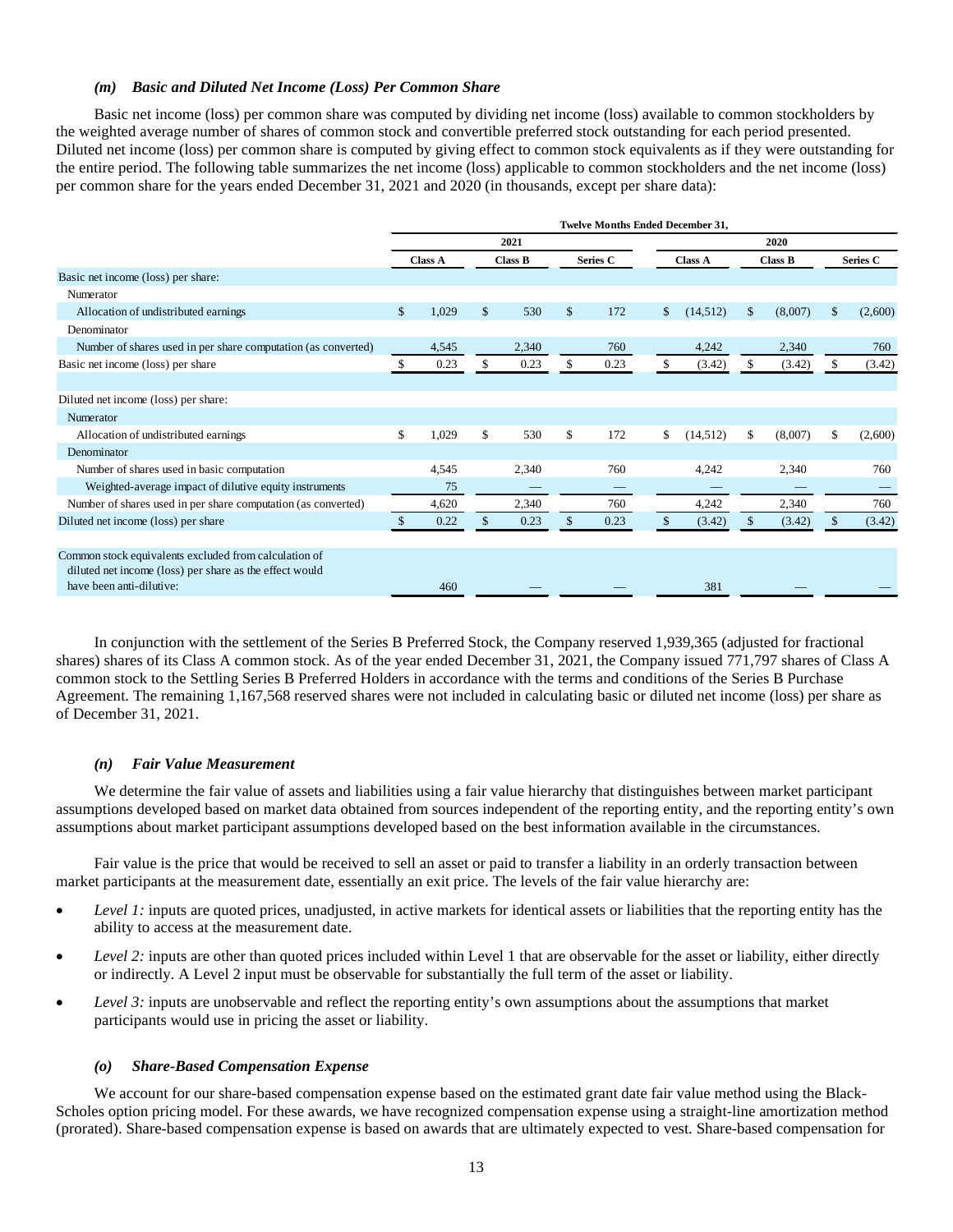the years ended December 31, 2021 and 2020 were reduced for estimated forfeitures. When estimating forfeitures, we consider voluntary termination behaviors, as well as trends of actual option forfeitures.

# *(p) Leasing (Operating Leases)*

We analyze if contracts are leases or contain leases at inception. Our analysis includes determining whether the right to control the use of an identified asset for a period of time in exchange for consideration has been transferred to the Company. The term of each lease is determined based on the noncancellable period specified in the agreement together with renewal periods which would provide the Company the option to extend the lease and it were reasonably certain that the Company would exercise that option, as well as that it is also reasonably certain that the lessor would not preclude the Company from doing so. The lease liabilities and the related rightof-use assets are calculated based on the present value of the lease payments using the lessee's incremental borrowing rate ("IBR"), if the rate is not defined in the contract. IBR is defined as the rate of interest that the Company would have to pay to borrow an amount equal to the lease payments, on a collateralized basis, over a similar term.

# *(q) Segment Reporting*

Accounting standards establish the way public business enterprises report information about operating segments in annual financial statements and require those enterprises to report selected information about operating segments in interim financial reports issued to stockholders. Operating segments are defined as components of an enterprise about which separate financial information is available that is evaluated regularly by the chief operating decision-maker in deciding how to allocate resources and in assessing performance. We have two reportable segments: radio and television (see Note 13).

## *(r) Deferred Financing Costs*

Deferred financing costs relates to our 9.75% Senior Secured Notes due 2026 and our New Revolving Credit Facility (see note 7) and are reflected as a direct carrying amount of the related long-term debt. Deferred financing costs are being amortized to interest expense over the term of the related debt using the effective interest method.

#### **(3) Revenue**

In accordance with ASC 606, revenue is recognized when a customer obtains control of promised services. The amount of revenue recognized and reported reflects the consideration to which the Company expects to be entitled to receive in exchange for these services and entitled under the contract. Substantially all deferred revenue is recognized within twelve months of the payment date. To achieve this core principle, the Company applies the following five steps:

- 1) Identify the contract with a customer,
- 2) Identify the performance obligations in the contract,
- 3) Determine the transaction price,
- 4) Allocate the transaction price to performance obligations in the contract, and
- 5) Recognize revenue when or as the Company satisfies a performance obligation.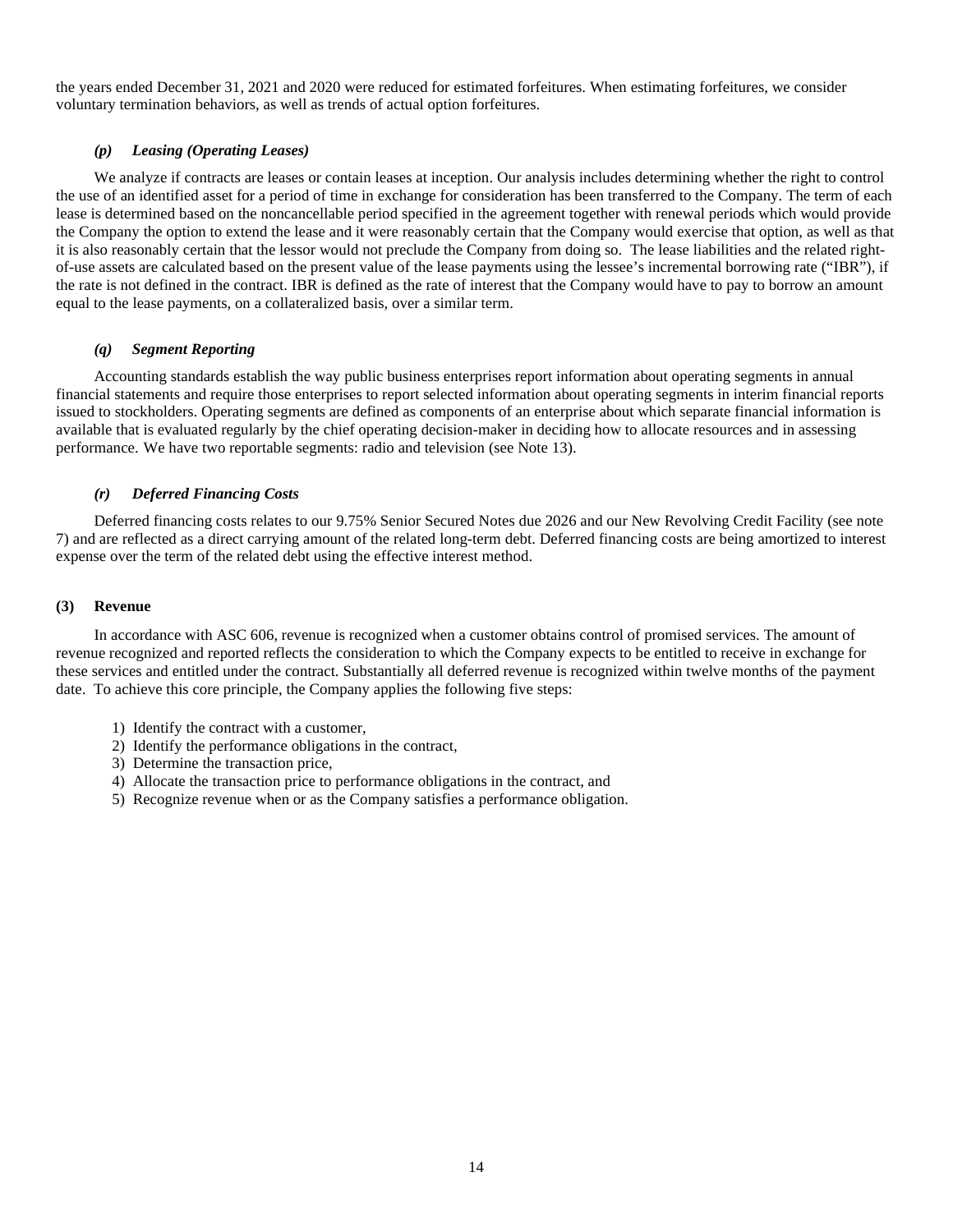## *Disaggregation of Revenue*

The following table summarizes revenue from contracts with customers for the years ended 2021 and 2020 (in thousands):

|                                      | <b>Twelve Months Ended</b><br>December 31, |         |    |         |  |
|--------------------------------------|--------------------------------------------|---------|----|---------|--|
|                                      |                                            | 2021    |    | 2020    |  |
| Local, national, digital and network | \$                                         | 158,544 | \$ | 124,461 |  |
| Special events                       |                                            | 647     |    | 6,446   |  |
| <b>Barter</b>                        |                                            | 6,470   |    | 5,695   |  |
| Other                                |                                            | 2,720   |    | 3,396   |  |
| Gross revenue                        | \$                                         | 168,381 | \$ | 139,998 |  |
| Less: Agency commissions             |                                            | 22,612  |    | 18,059  |  |
| Net revenue                          | \$                                         | 145,769 | \$ | 121.939 |  |

## *Nature of Products and Services*

#### **(a) Local, national, digital and network advertising**

Local and digital revenues generally consist of advertising airtime sold in a station's local market, the Company's La Musica application or its websites either directly to the advertiser or through an advertiser's agency. Local revenue includes local spot sales, integrated sales, sponsorship sales and paid-programming (or infomercials). National revenue generally consists of advertising airtime sold to agencies purchasing advertising for multiple markets. National sales are generally facilitated by an outside national representation firm, which serves as an agent in these transactions. Revenues from national advertisers are presented as net of agency commissions as this is the amount that the Company expects to be entitled to receive in exchange for these services and entitled to under the contract. Network revenue generally consists of advertising airtime sold on the AIRE Radio Networks platform by network sales staff.

A contract for local, national, digital and network advertising exists only at the time commercial substance is present. For each contract, the Company considers the promise to air or display advertisements, each of which is distinct, to be the identified performance obligation. The price as specified on a customer purchase order is considered the standalone selling price as it is an observable input which depicts the price as if sold to a similar customer in similar circumstances. Revenue is recognized when control is transferred to the customer (i.e. when the Company's performance obligation is satisfied), which typically occurs as an advertisement airs or appears.

#### **(b) Special events**

Special events revenue is generated from ticket sales, as well as through profit-sharing arrangements for producing or coproducing live concerts and events promoted by radio and television stations.

In addition to ticket sales, the Company enters into profit-sharing arrangements to produce or co-produce live concerts and events with partners which may also purchase various production services from the company. These contracts include multiple promises that the Company evaluates to determine if the promises are separate performance obligations. Once the Company determines the performance obligations and the transaction price, including estimating the amount of variable consideration, the Company then allocates the transaction price to each performance obligation in the contract based on a relative stand-alone selling price method or using the variable consideration allocation exception if the required criteria are met. The corresponding revenues are recognized as the related performance obligations are satisfied, which may occur over time (i.e. term of agreement) or at a point in time (i.e. event completion). In order to determine if revenue should be reported gross as principal or net as agent, the Company considers indicators such as if it is the party primarily responsible for fulfillment, has inventory risk, and has discretion in establishing price to determine control. When management determines it controls an event, it is acting as the principal and records revenue gross. When management determines it does not control an event, it is acting as an agent and records revenue net.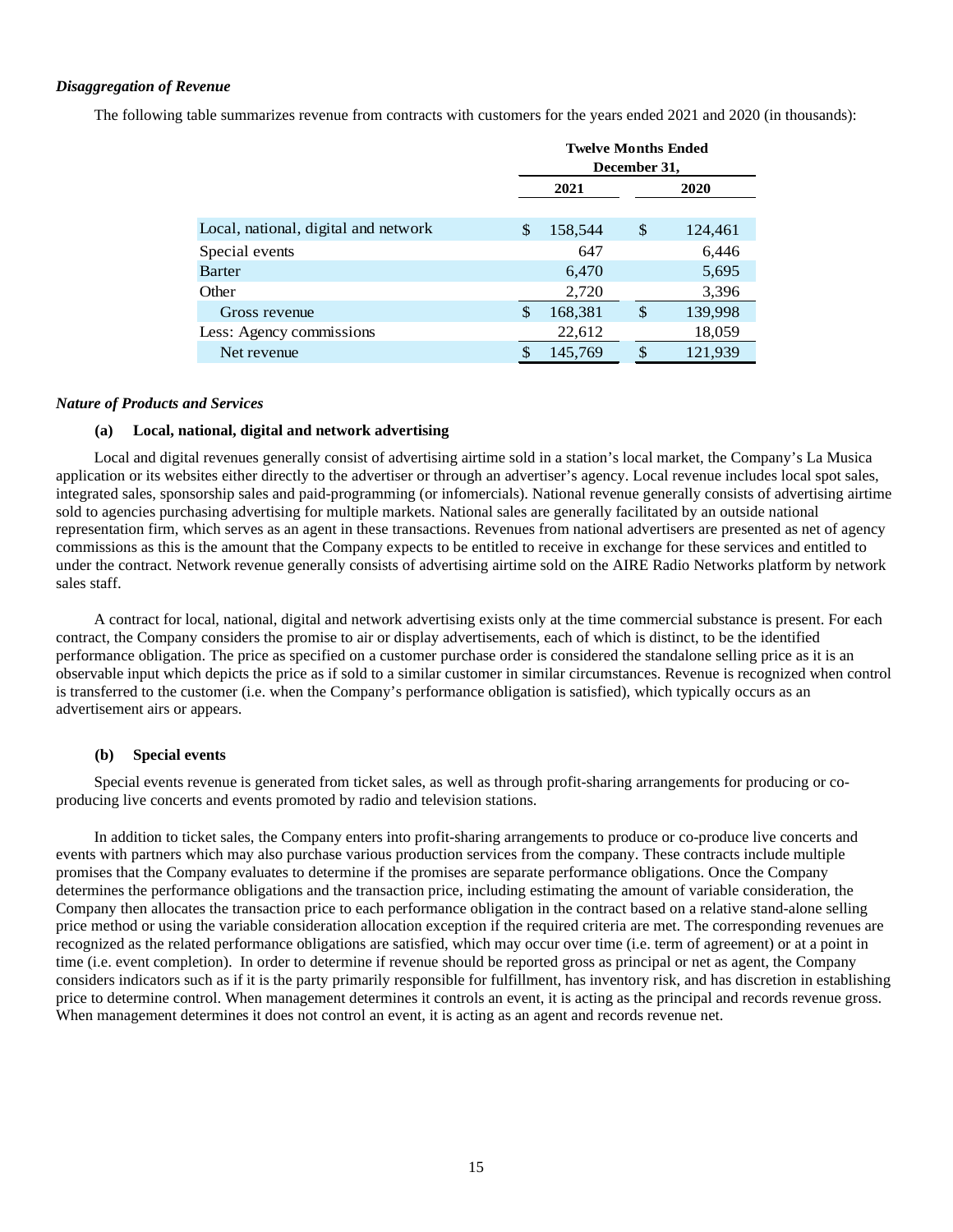# **(c) Barter advertising**

Barter sales agreements are used to reduce cash paid for operating costs and expenses by exchanging advertising airtime for goods or services.

A contract for barter advertising exists only at the time commercial substance is present. For each contract, the Company considers the promise to air or display advertisements, each of which is distinct, to be the identified performance obligation. The price as specified on a counterparty's purchase order is considered the standalone selling price as it is an observable input which depicts the price as if sold to a similar customer in similar circumstances. Revenue is recognized when control is transferred to the customer (i.e. when the Company's performance obligation is satisfied), which typically occurs as an advertisement airs or displays.

For the years ended December 31, 2021 and 2020, barter revenue of \$6.4 million and \$5.7 million was offset by barter expense of \$6.3 million and \$5.4 million, respectively.

#### **(d) Other revenue**

Other revenue consists of syndication revenue, subscriber revenue and other revenue. Syndication revenue is recognized from licensing various MegaTV content and is payable on a usage-based model. Subscriber revenue is payable in a per subscriber form from cable and satellite providers. Other revenue consists primarily of renting available tower space or sub-channels and various other non-broadcast related revenues.

The Company considers signed license or subscriber agreements to be the contract with a customer for the sale of syndicated or subscriber related content. For each contract, the Company considers making content available to the customer to be the identified performance obligation. The price as specified on a counterparty's agreement, which is generally stated on a per user basis, is considered the standalone selling price as it is an observable input which depicts the price as if sold to a similar customer in similar circumstances. Revenue is recognized when control is transferred to the customer (i.e. when the Company's performance obligation is satisfied), which typically occurs on a month-to-month basis. Other revenues related to renting tower space are recognized in accordance with ASC 842 - Leases.

#### *Significant Judgments*

As part of its consideration of the existence of contracts, the Company evaluates certain factors including the customer's ability to pay (or credit risk). Advertising contracts are for one year or less. In determining the transaction price the Company evaluates whether the price is subject to refund or adjustment to determine the net consideration to which the Company expects to be entitled. In determining whether control has transferred, the Company considers if there is a present right to payment and legal title, along with risks and rewards of ownership having transferred to the customer.

#### *Contract Balances*

During the years ended December 31, 2021 and 2020, there were \$0.5 million and \$0.3 million of local, national, digital and network revenue recognized that were included in the unearned revenue balances at the beginning of each period, respectively. During the years ended December 31, 2021 and 2020, there were \$0.3 million of special events revenue recognized that were included in the unearned balances at the beginning of each period, respectively. During years ended December 31, 2021 and 2020, there were \$0.1 million and \$0.3 million of barter revenue that were included in the unearned revenue balances at the beginning of each period, respectively. Other revenue recognized during the years ended December 31, 2021 and 2020, that were included in unearned revenue balances at the beginning of each period were not significant. At December 31, 2021 there was \$1.4 million of variable consideration in the form of agency based volume discounts accrued as contract liabilities within accrued expenses as compared to \$1.3 million at December 31, 2020. Variable consideration in the form of agency based volume discounts of \$1.4 million and \$1.3 million were recognized and recorded as contract liabilities within accrued expenses during the years ended December 31, 2021 and 2020, respectively.

#### *Transaction Price Allocated to the Remaining Performance Obligation*

The Company has elected to use the optional exemption in ASC 606-10-50-14 with regard to disclosing balances associated with remaining performance obligations. Revenue expected to be recognized in any future year related to remaining performance obligations, excluding revenue pertaining to contracts that have an original expected duration of one year or less, contracts where revenue is recognized as invoiced and contracts with variable consideration related to undelivered performance obligations, is not material.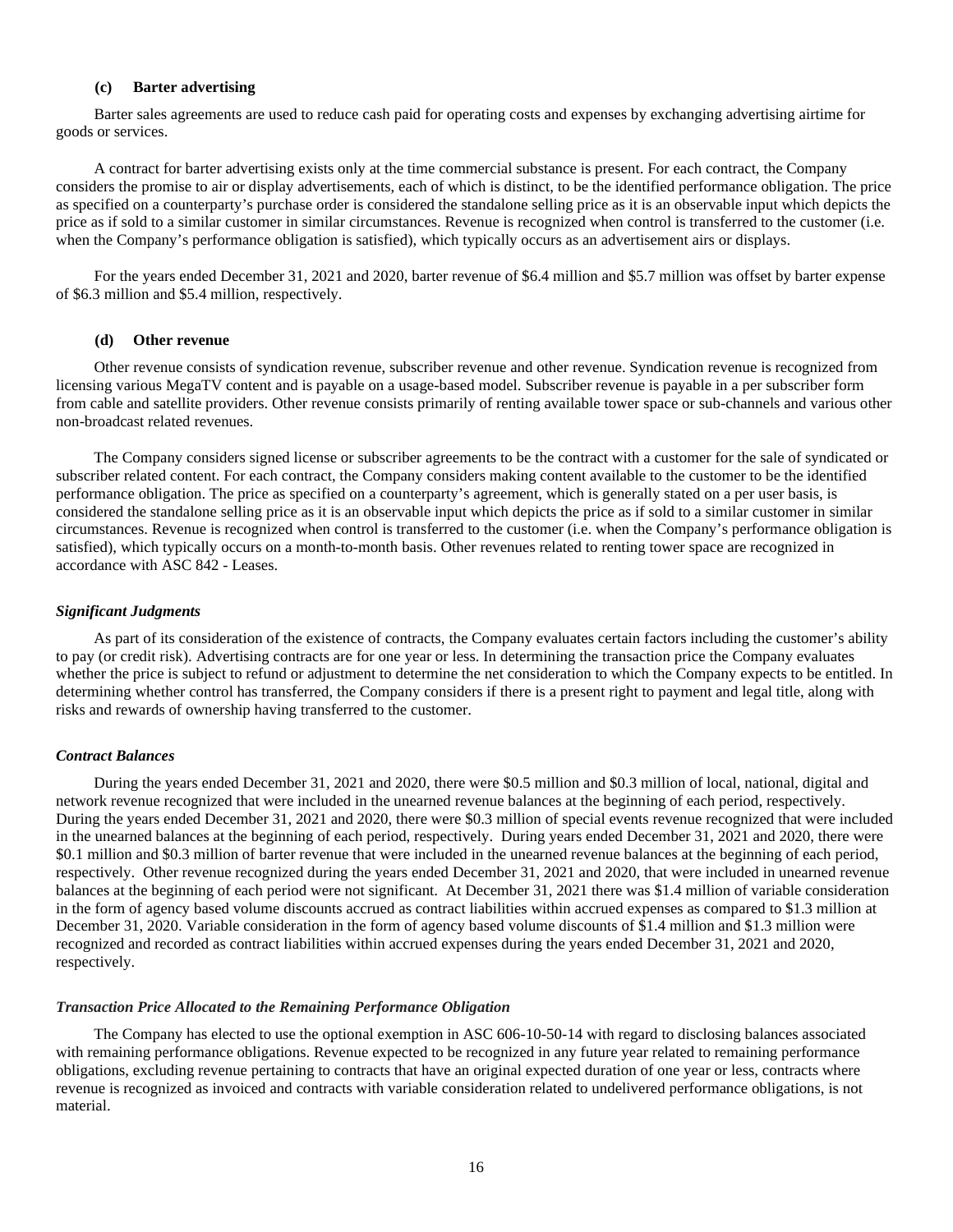# *Assets Recognized from the Costs to Obtain a Contract with a Customer*

ASC 606 requires that the Company capitalize incremental costs of obtaining a contract such as sales commissions. The guidance provides certain practical expedients that limit this requirement. The Company has elected to use the practical expedient in ASC 340-40-25-4 which allows us to recognize the incremental cost of obtaining a contract, such as sales commissions paid to our employees, as an expense when incurred if the amortization period of the asset that the entity otherwise would have recognized is one year or less.

# **(4) Leases**

The Company has commitments under operating leases for office space and radio tower sites used in its operations. Our leases have initial lease terms that expire between 2022 and 2082, most of which include options to extend or renew the leases. Currently, we do not have finance leases. The Company determines if an arrangement is a lease at contract inception. A lease exists when a contract conveys to the customer the right to control the use of identified property, plant, or equipment for a period of time in exchange for consideration. The definition of a lease embodies two conditions: (1) there is an identified asset in the contract that is land or a depreciable asset (i.e. property, plant, and equipment), and (2) the customer has the right to control the use of the identified asset.

Certain rental agreements for office space and radio towers contain non-lease components such as common area maintenance and utilities. The Company elected to apply the practical expedient that permits lessees to make an accounting policy election to account for each separate lease component of an office space and radio tower lease contract and its associated non-lease components as a single lease component. Certain rental agreements for office space and radio towers also include taxes and insurance which are not considered lease components.

Consideration for office space and radio tower site leases generally includes fixed monthly payments. The lease term begins at the commencement date and is determined on that date based on the term of the lease, together with periods covered by an option to extend the lease if the Company is reasonably certain to exercise that option. When evaluating whether the Company is reasonably certain to exercise an option to renew the lease, the Company is required to assess all relevant factors that create an economic incentive for the Company to exercise the renewal.

The various discount rates are based on the Company's incremental borrowing rate due to the rate implicit in the leases being not readily determinable. The Company's incremental borrowing rate is the rate of interest that the Company would have to pay to borrow on a collateralized basis over a similar term an amount equal to the lease payments in a similar economic environment. The Company used publicly available information about low-grade debt, adjusted for the effects of collateralization, to determine the various rates it would pay to finance transactions over similar time periods.

The Company elected to apply a package of practical expedients that allows it not to reassess (i) whether any expired or existing contracts are or contain leases, (ii) lease classification for any expired or existing leases, and (iii) initial direct costs for any expired or existing leases.

The following table summarizes the components of lease cost for the years ended December 31, 2021 and 2020 (in thousands):

|                      |    | <b>Year Ended</b> |    |       |  |  |  |
|----------------------|----|-------------------|----|-------|--|--|--|
|                      |    | December 31,      |    |       |  |  |  |
|                      |    | 2021              |    | 2020  |  |  |  |
| Operating lease cost | S  | 4.251             |    | 4,018 |  |  |  |
| Sublease income      |    | (171)             |    | (343) |  |  |  |
| Total lease cost     | J. | 4,080             | ۰D | 3,675 |  |  |  |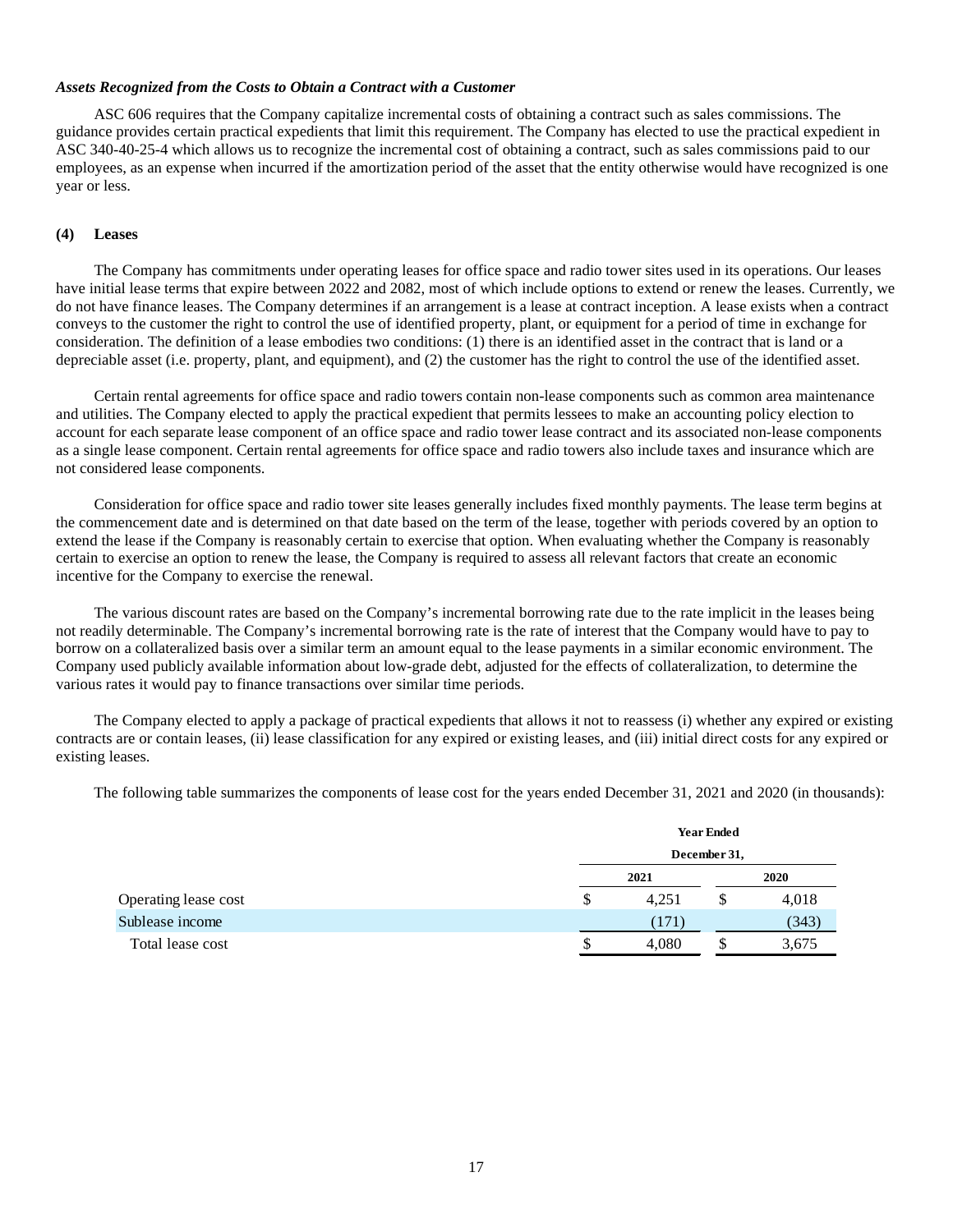At December 31, 2021 and 2020, amounts reported in the Consolidated Balance Sheet are as follows (in thousands):

|                                                                    |                | <b>Year Ended</b> |               |            |  |  |
|--------------------------------------------------------------------|----------------|-------------------|---------------|------------|--|--|
|                                                                    |                | December 31,      |               |            |  |  |
|                                                                    |                | 2021              |               | 2020       |  |  |
| <b>Operating Leases:</b>                                           |                |                   |               |            |  |  |
| Operating lease right-of-use assets                                | $\mathbb{S}$   | 19,770            | \$            | 20,509     |  |  |
|                                                                    |                |                   |               |            |  |  |
| Operating lease liabilities - current                              |                | 1,075             |               | 824        |  |  |
| Operating lease liabilities - net of current portion               |                | 20,624            |               | 21,023     |  |  |
| Total operating lease liabilities                                  |                | 21,699            | \$            | 21,847     |  |  |
|                                                                    |                |                   |               |            |  |  |
| Other information:                                                 |                |                   |               |            |  |  |
| Operating cash flows from operating leases                         | $\mathcal{S}$  | 3,544             | $\mathcal{S}$ | 2,632      |  |  |
| Right-of-use assets obtained in exchange for new lease liabilities | \$             | 815               | \$            | 4,213      |  |  |
| Weighted-average remaining lease term                              |                | 13.9 years        |               | 14.7 years |  |  |
| Weighted average discount rate                                     | 12.5%<br>12.6% |                   |               |            |  |  |

Future minimum lease payments under operating leases as of December 31, 2021 are as follows (in thousands):

| Year ending December 31:          |              |
|-----------------------------------|--------------|
| 2022                              | \$<br>3,688  |
| 2023                              | 3,518        |
| 2024                              | 3,686        |
| 2025                              | 3,695        |
| 2026                              | 3,677        |
| Thereafter                        | 34,993       |
| Total undiscounted lease payments | \$<br>53,257 |
| Less: imputed interest            | 31,588       |
| Total lease liabilities           | 21,669       |

We have agreements to sublease our radio frequencies and portions of our tower sites and buildings. Such agreements provide for payments through 2024. Future minimum rental income to be received under these agreement as of December 31, 2021 is as follows:

| Year ending December 31:          |     |
|-----------------------------------|-----|
| 2022                              | 138 |
| 2023                              | 124 |
| 2024                              | 117 |
| Total undiscounted lease payments |     |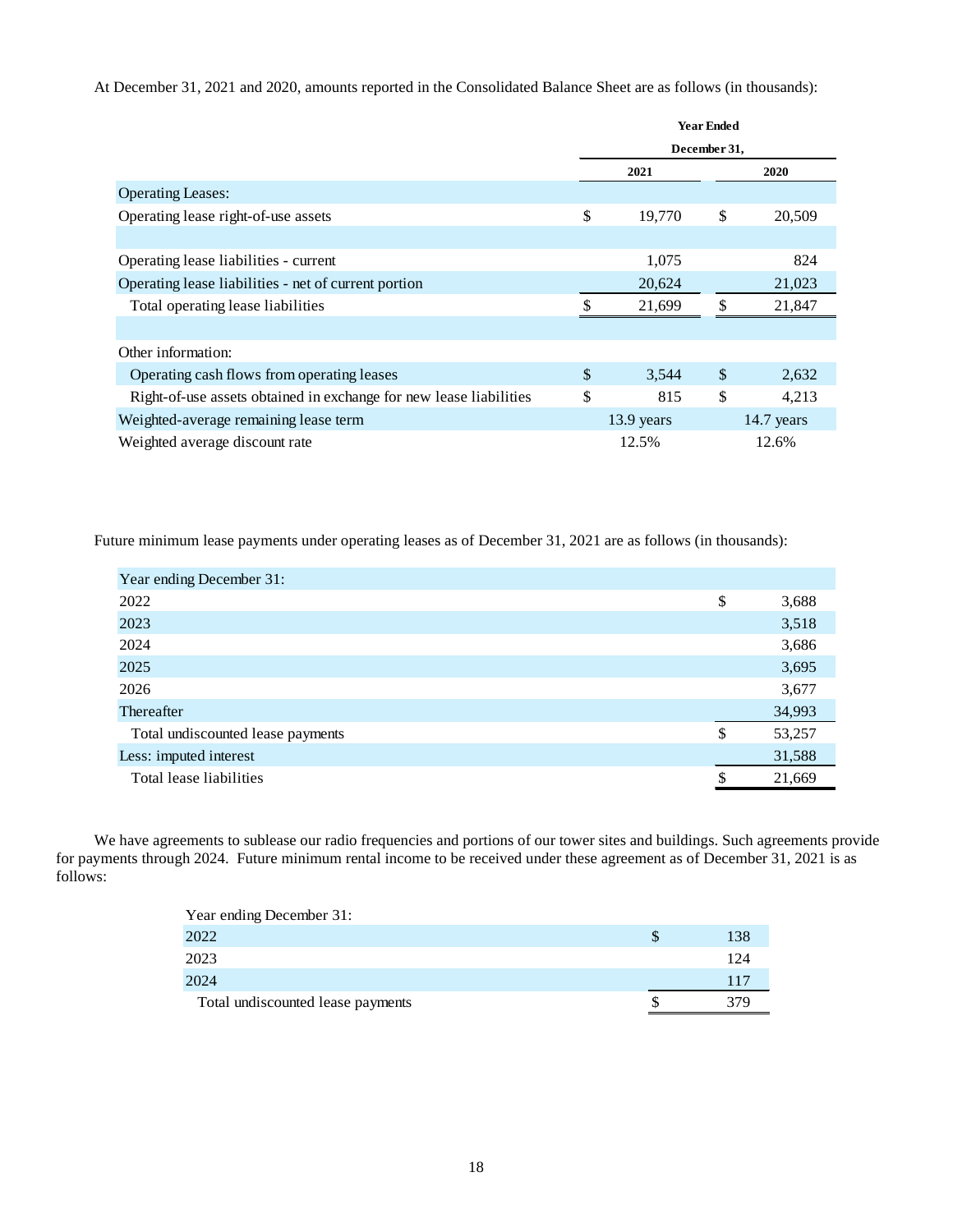# **(5) Property and Equipment, Net**

Property and equipment, net consists of the following at December 31, 2021 and 2020 (in thousands):

|               | 2021      | 2020         | <b>Estimated</b><br>useful lives |
|---------------|-----------|--------------|----------------------------------|
| \$            | 6,456     | \$<br>6,456  |                                  |
|               | 22,729    | 22,534       | $7-20$ years                     |
|               | 5,686     | 5,454        | 10 years                         |
|               | 22,515    | 21,791       | $5-10$ years                     |
|               | 3,472     | 3,365        | $5-10$ years                     |
|               | 8,739     | 8,435        | 10 years                         |
|               | 3,081     | 3,097        | $1-20$ years                     |
|               | 11,526    | 10,679       | $3-5$ years                      |
|               | 2,540     | 2,419        | $3-5$ years                      |
|               | 86,744    | 84,230       |                                  |
|               | (65, 420) | (62, 579)    |                                  |
| $\mathcal{S}$ | 21,324    | \$<br>21,651 |                                  |
|               |           |              |                                  |

During the years ended December 31, 2021 and 2020, depreciation of property and equipment totaled \$3.1 million and \$3.3 million, respectively.

# **(6) Accounts Payable and Accrued Expenses**

Accounts payable and accrued expenses at December 31, 2021 and 2020 consist of the following (in thousands):

|                                              | 2021 |        | 2020        |
|----------------------------------------------|------|--------|-------------|
| Accounts payable – trade                     | \$   | 2,293  | \$<br>1,851 |
| Accrued compensation and commissions         |      | 10,491 | 6,570       |
| Accrued professional fees                    |      | 1,113  | 2,149       |
| Accrued music license fees                   |      | 1,041  | 852         |
| Accrued rating service                       |      | 1,547  | 1,566       |
| Accrued rent, property and real estate taxes |      | 583    | 1,102       |
| Accrued income and franchise tax             |      | 3,456  | 342         |
| Other accrued expenses                       |      | 5,277  | 5,245       |
|                                              |      | 25,801 | 19,677      |

# **(7) New \$310 Million Senior Secured Notes Due 2026, New Revolving Credit Facility and 12.5% Senior Secured Notes Due 2017**

# *a) New \$ 310 million Senior Secured Notes Due 2026*

On February 17, 2021, the Company completed its private offering of \$310.0 million aggregate principal amount of its 9.75% Senior Secured Notes due 2026 (the "Notes"). Interest on the Notes accrues at the rate of 9.75% per annum and is payable semiannually in arrears on March 1 and September 1 of each year, beginning on September 1, 2021. The Notes will mature on March 1, 2026, unless earlier redeemed or repurchased. Prior to September 1, 2023, the Company will be subject to certain premiums, as defined in the Indenture, for certain optional redemption of some or all of the Notes. Further, at any time on or prior to September 1, 2023, we may redeem up to 40% of the aggregate principal amount of the Notes with the proceeds of certain equity offerings. In addition, we may redeem the Notes with the proceeds of certain asset sales. If we experience certain change of control events, noteholders may require us to repurchase all or part of their Notes at 101% of the sum of the principal amount of the Notes, plus any other interest that is accrued and unpaid to, but not including, the repurchase date.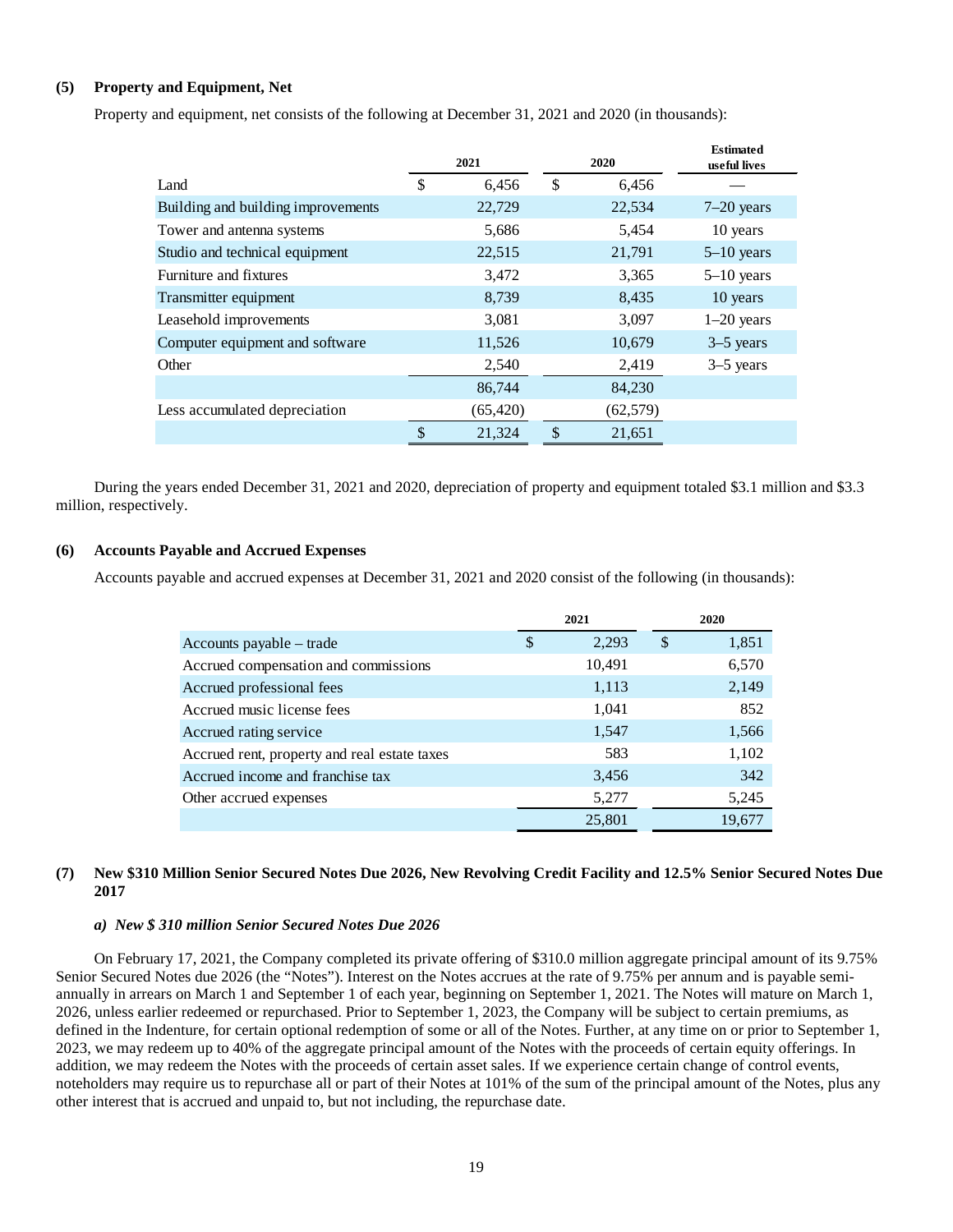We used the net proceeds of this offering along with cash on hand to (i) repay the outstanding principal amount of the 2017 Notes, (ii) repurchase 85,265 shares of our Series B Preferred Stock pursuant to certain agreements entered with holders of 94.16% of our Series B Preferred Stock, (iii) redeem the remaining outstanding 5,283 shares, or 5.84% of our Series B Preferred Stock and (iv) pay related fees and expenses.

The Notes will rank equally with all our existing and future senior indebtedness and senior to all of our existing and future subordinated indebtedness. The Notes and related guarantees will be structurally subordinated to all existing and future indebtedness and other liabilities (including trade payables but excluding intercompany liabilities) of each of our non-guarantor subsidiaries. The Notes and the related guarantees will be secured on a first-priority basis (other than with respect to certain ABL Priority Collateral securing a New Revolving Credit Facility) by a security interest in certain of our and the guarantors' existing and future tangible and intangible assets, subject to certain excluded assets. The Notes and related guarantees will be effectively senior to all of our and our guarantors' existing and future unsecured indebtedness to the extent of the value of the collateral.

The Indenture contains covenants that, among other things, limit the ability of the Company and its restricted subsidiaries to (i) incur additional debt and issue certain preferred stock, (ii) pay certain dividends on, repurchase or make distributions in respect of their capital stock or make other restricted payments, (iii) make certain investments, (iv) sell or exchange certain assets, (v) enter into transactions with affiliates, (vi) create certain liens and (vii) consolidate, merge or transfer all or substantially all of their assets. These covenants are subject to several exceptions, limitations and qualifications as set forth in the Indenture. The Indenture does not contain any financial covenants.

The Indenture also contains customary events of default including, but not limited to, nonpayment, breach of covenants, and payment or acceleration defaults in certain other indebtedness of the Company or certain of its subsidiaries. Upon an event of default, the holders of not less than 25% in principal amount of the then-outstanding Notes may declare the Notes immediately due and payable, or in certain circumstances, the Notes automatically will become due and immediately payable. At December 31, 2021, the Company had no events of default under the Indenture.

The Company incurred recapitalization costs of \$0.4 million and \$4.7 million for the years ended December 31, 2021 and 2020, respectively, which consisted primarily of professional fees, settlements, severance pay and station relocation costs directly related to our recapitalization efforts. Also included in these amounts are the legal and financial advisory fees incurred by the holders of the Notes.

# *b) New Revolving Credit Facility*

Concurrently with the completion of the Notes offering, we entered into a senior secured asset-based revolving credit facility (the "Revolver"), providing for borrowings of up to \$15.0 million subject to compliance with a "borrowing base." We intend to use borrowings under the Revolver, if necessary, to finance working capital needs and other general corporate purposes. As of December 31, 2021, the availability under the Revolver was \$15.0 million.

At the Company's election, the interest rate on borrowings under the Revolver will bear interest at: (a) so long as the Leverage Fall Away Trigger (as defined below) shall not then be continuing, either (i) LIBOR plus a margin of 2.75% (stepping down to 2.50% upon Availability exceeding 33% and 2.25% upon Availability exceeding 66%) or (ii) the base rate plus a margin of 1.75% (stepping down to 1.50% upon Availability exceeding 33% and 1.25% upon Availability exceeding 66%) and (b) following the occurrence and during the continuation of a Leverage Fall Away Trigger, either (i) LIBOR plus a margin of 4.00% (stepping down to 3.75% upon the net leverage ratio reaching 5.0x) or (ii) the base rate plus a margin of 3.00% (stepping down to 2.75% upon the net leverage ratio reaching 5.0x). As of December 31, 2021 the interest rate on the Revolver was either (i) LIBOR plus a margin of 2.25% or (ii) the base rate plus a margin of 1.25%.

All obligations under the Revolver are secured by (a) a first priority lien on all accounts receivable, cash, deposit accounts, and proceeds thereof held by the Company and the guarantors (the "ABL Priority Collateral") and (b) a first lien, pari passu with the holders of the Notes, on all other assets held by the Company and the guarantors. Letters of credit issued under the agreement are required to be collateralized with cash in certain circumstances.

# *c) 12.5% Senior Secured Notes due 2017*

On February 7, 2012, we closed our offering of \$275 million in aggregate principal amount of our 2017 Notes. The 2017 Notes matured on April 17, 2017, but at that time we were unable to repay the 2017 Notes because we did not have sufficient cash on hand and did not generate sufficient cash from operations or asset sales, nor were we able to access the capital markets to refinance the 2017 Notes. The 2017 Notes accrued interest at a rate of 12.5% per year and from April 17, 2017 to February 17, 2021, we paid interest monthly.

The Company fully repaid the outstanding 2017 Notes balance on February 17, 2021, with proceeds from the Notes.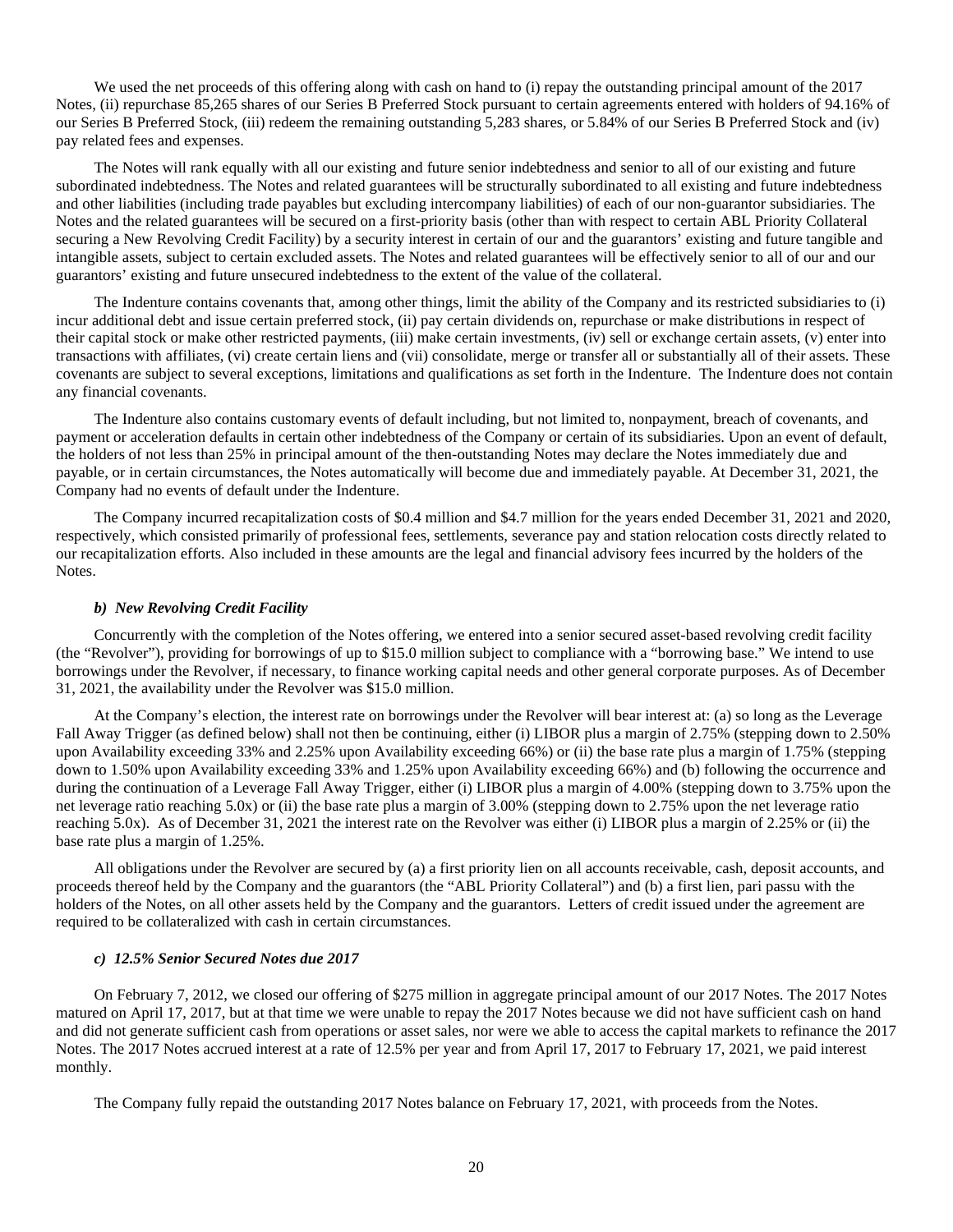#### **(8) 10 3/4% Series A and B Cumulative Exchangeable Redeemable Preferred Stock**

On October 30, 2003, we partially financed the purchase of a radio station with proceeds from the sale, through a private placement, of 75,000 shares of our 10 3/4% Series A cumulative exchangeable redeemable preferred stock, par value \$0.01 per share, with a liquidation preference of \$1,000 per share (the "Series A preferred stock"), without a specified maturity date. The gross proceeds from the issuance of the Series A preferred stock amounted to \$75.0 million. On April 5, 2004, we exchanged 76,702 shares of 10 3/4% Series B cumulative exchangeable redeemable preferred stock, par value \$0.01 per share and liquidation preference of \$1,000 per share (the "Series B preferred stock"), for any and all shares of our outstanding shares of Series A preferred stock. On October 15, 2013, each holder of Series B preferred stock had the right to request that we repurchase (subject to the legal availability of funds under Delaware General Corporate Law) all or a portion of such holder's shares of Series B preferred stock at a purchase price equal to 100% of the liquidation preference of such shares, plus all accumulated and unpaid dividends on those shares to the date of repurchase. Under the terms of our Series B preferred stock, we were required to pay dividends at a rate of 10 3/4% per year of the \$1,000 liquidation preference per share of Series B preferred stock. From October 30, 2003 to October 15, 2008, we had the option to pay these dividends in either cash or additional shares of Series B preferred stock. During October 15, 2003 to October 30, 2008, we increased the carrying amount of the Series B preferred stock by approximately \$17.3 million for stock dividends, which were accreted using the effective interest method. Since October 15, 2008, we have been required to pay the dividends on our Series B preferred stock in cash. On October 15, 2013, holders of shares of our Series B preferred stock requested that we repurchase 92,223 shares of Series B preferred stock for an aggregate repurchase price of \$126.9 million, which included accumulated and unpaid dividends on these shares as of October 15, 2013. We did not have sufficient funds legally available to repurchase all of the Series B preferred stock for which we received requests and instead used the limited funds legally available to us to repurchase 1,800 shares for a purchase price of approximately \$2.5 million, which included accrued and unpaid dividends. Consequently, a "Voting Rights Triggering Event" occurred (the "Voting Rights Triggering Event").

On February 5, 2021, the Company entered into the Series B Settlement Agreement and Series B Purchase Agreement with holders owning 85,265 shares, or 94.16%, of our Series B Preferred Stock (the "Selling Series B Preferred Holders"). Pursuant to the Series B Settlement Agreement, we, together with the Selling Series B Preferred Holders, agreed to fully resolve and settle all claims and causes of action arising out of, or related to, the Preferred Holder Complaint or the Series B Preferred Stock. We entered into the Series B Purchase Agreement with the Selling Series B Preferred Holders whereby we purchased from the Selling Series B Preferred Holders 85,265 shares of Series B Preferred Stock for: (i) their pro rata share of an aggregate cash purchase price of \$60 million (pro rata share calculated based upon 90,548 shares of Series B Preferred Stock) or and (ii) their pro rata share of 1,939,365 (adjusted for fractional shares) shares, or 19.99%, of our Class A Common Stock (pro rata share calculated based upon 85,265 shares of Series B Preferred Stock). We reserved the 1,939,365 (adjusted for fractional shares) shares of Class A Common Stock and will issue to each Selling Series B Preferred Stockholder their pro rata shares subject to receipt of appropriate certifications and/or requisite regulatory approval. As of December 31, 2021, the Company has issued 771,797 shares of the reserved Class A common stock to various Settling Series B Preferred Holders in accordance with the terms and conditions of the Series B Purchase Agreement. With respect to the remaining 5.84%, or 5,283 shares, of Series B Preferred Stock, on March 18, 2021, we redeemed such shares of Series B Preferred Stock for \$11.5 million, a price equal to 100% of the liquidation preference plus all accumulated and unpaid dividends per share to, but excluding, the date of redemption in accordance with the Certificate of Designations.

#### *Accounting Treatment of the Preferred Stock*

The Series B preferred stock was measured at subsequent reporting dates at the amount of cash that would be paid under the conditions specified in the contract, as if the settlement occurred at the reporting date, recognizing the resulting change in that amount from the previous reporting date as interest expense. Therefore, the 10 ¾% accruing quarterly dividends were recorded as interest expense (i.e., "Dividends on Series B preferred stock classified as interest expense") as required by ASC 480.

At December 31, 2020, a portion of the outstanding Series B preferred stock balance had been reclassified as a non-current liability based on the subsequent settlement discussed below.

The Company has recognized a gain of \$118.7 million on settlement with the Series B shareholders as an increase to additional paid in capital as the transaction was in essence a capital transaction with equity holders (both before and after the settlement). The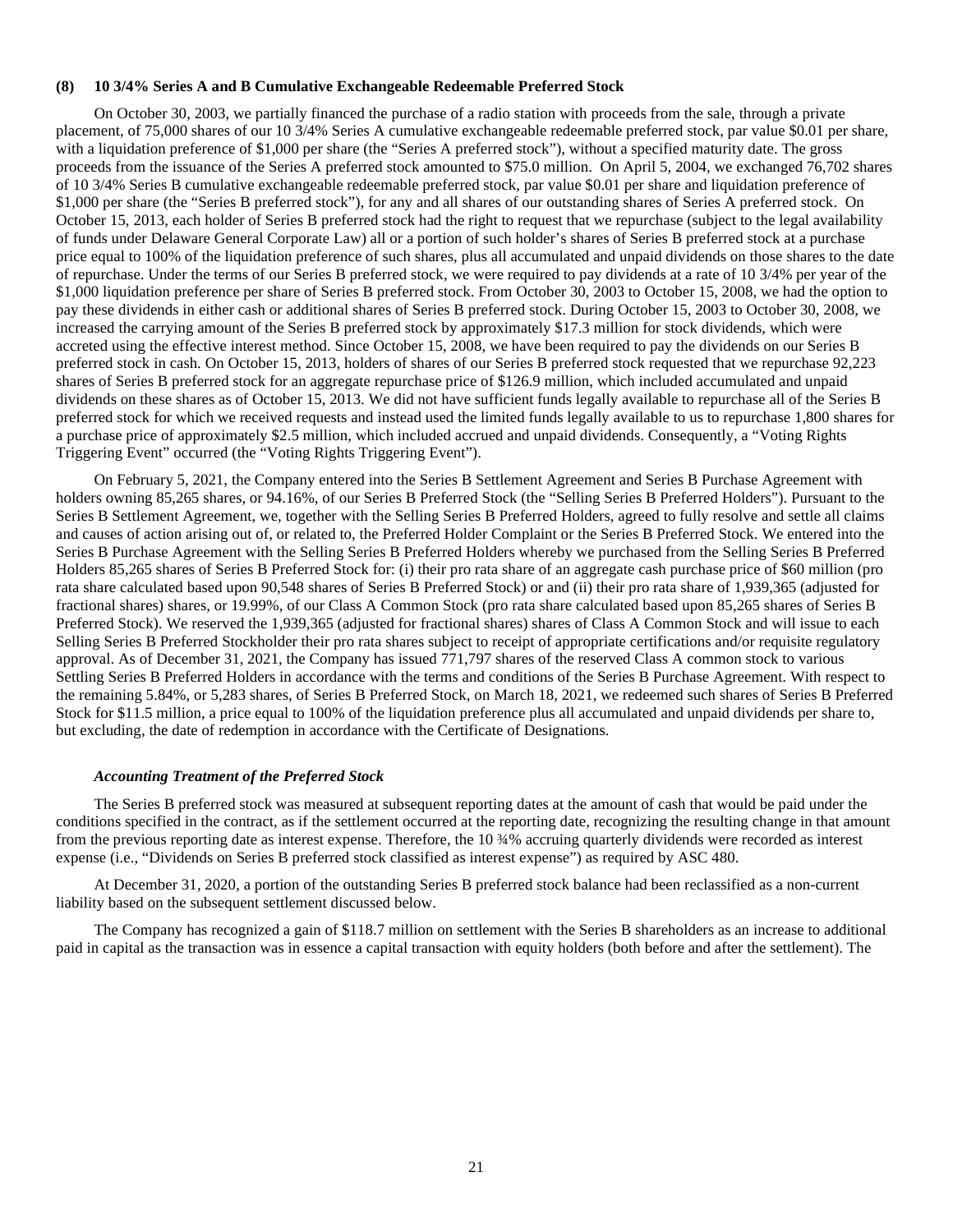Company analogized troubled debt restructuring accounting guidance to calculate the gain on the repurchased Series B preferred stock. The following table summarizes the calculation of the recognized gain as of December 31, 2021 (in thousands):

|                                                             |   | December 31,<br>2021 |
|-------------------------------------------------------------|---|----------------------|
| Series B Carrying Value of Selling Group                    |   | 184,618              |
| Less: fair value of equity securities granted               |   | 7,660                |
| Net carrying value                                          | S | 176,958              |
| Less: current year cash payments, including direct expenses |   | 57,862               |
| Less: prior year cash payments, including direct expenses   |   | 405                  |
| Gain on repurchase of Selling Series B preferred stock      |   | 118,691              |

#### **(9) Stockholders' Equity**

#### *(a) Series C Convertible Preferred Stock*

We are required to pay holders of Series C convertible preferred stock, \$0.01 par value per share (the "Series C preferred stock") dividends on parity with our Class A common stock and Class B common stock, and each other class or series of our capital stock created after December 23, 2004. The Series C preferred stockholders have the same voting rights and powers as our Class A common stock on an as-converted basis, subject to certain adjustments.

Each holder of Series C preferred stock (i) has preemptive rights to purchase its pro rata share of any equity securities we may offer, subject to certain conditions, and (ii) may, at their option, convert each share of Series C preferred stock into two (2) shares of Class A common stock, subject to certain adjustments.

The terms of the Certificate of Designations for our Series C preferred stock limits our ability to (i) enter into transactions with affiliates and certain merger transactions and (ii) create or adopt any shareholder's rights plan.

Mr. Alarcón, our Chairman of the Board and Chief Executive Officer, is the beneficial owner of all the shares of Series C preferred stock which are convertible into 760,000 shares of Class A common stock, subject to certain adjustments.

#### *(b) Class A and B Common Stock*

The rights of the Class A common stockholders and Class B common stockholders are identical except with respect to their voting rights and conversion provisions. The Class A common stock is entitled to one vote per share and the Class B common stock is entitled to ten votes per share. The Class B common stock is convertible to Class A common stock on a share-for-share basis at the option of the holder at any time, or automatically upon a transfer of the Class B common stock to a person or entity which is not a permitted transferee (as described in our Charter). Holders of each class of common stock are entitled to receive dividends and, upon liquidation or dissolution, are entitled to receive all assets available for distribution to stockholders. Neither the holders of the Class A common stock nor the holders of the Class B common stock have preemptive or other subscription rights, and there is no redemption or sinking fund provisions with respect to such shares. Each class of common stock is subordinate to our Series B preferred stock. The Series B preferred stock has a liquidation preference of \$1,000 per share and is on parity with the Series C preferred stock with respect to dividend rights and rights upon liquidation, winding up and dissolution of SBS.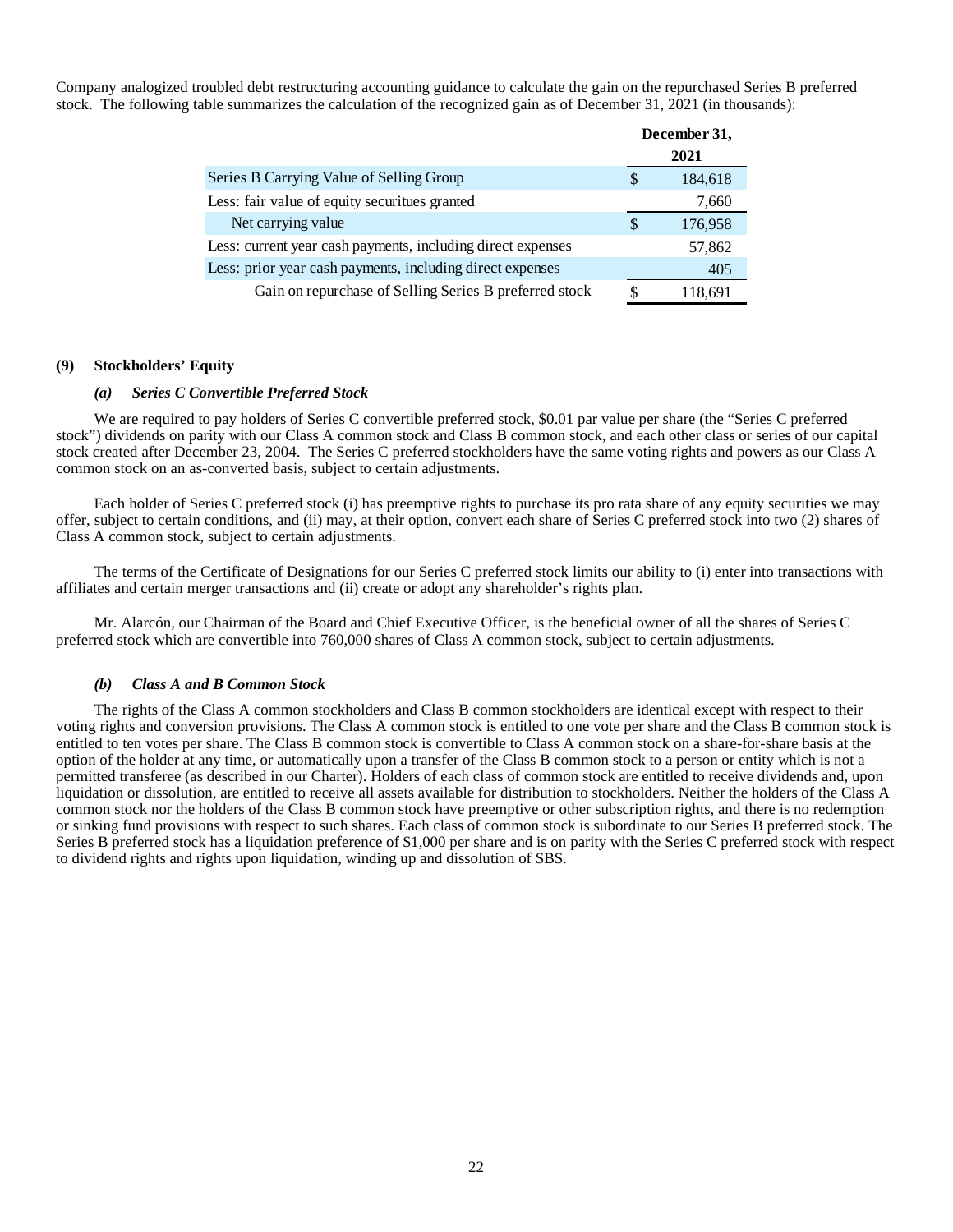# *(c) Share-Based Compensation Plans and Other Share Based Compensation*

#### **2006 Omnibus Equity Compensation Plan**

In July 2006, we adopted an omnibus equity compensation plan (the "Omnibus Plan") in which grants of Class A common stock can be made to participants in any of the following forms: (i) incentive stock options, (ii) nonqualified stock options, (iii) stock appreciation rights, (iv) stock units, (v) stock awards, (vi) dividend equivalents, and (vii) other stock-based awards. The Omnibus Plan authorizes up to 350,000 shares of our Class A common stock for issuance, subject to adjustment in certain circumstances. The Omnibus Plan provides that the maximum aggregate number of shares of Class A common stock units, stock awards and other stockbased awards that may be granted, other than dividend equivalents, to any individual during any calendar year is 100,000 shares, subject to adjustments. The Omnibus Plan expired on July 17, 2016 and no further share-based awards can be granted under this plan.

#### **Other Share-Based Compensation**

In January 2019, the Company also issued options to purchase 75,000 shares of the Company's Class A Common Stock to another individual as an inducement to his taking a position with the Company. The 2019 options vest over a three-year period and have a ten-year term commencing on their vesting dates. In November 2021, the Company also issued options to purchase 50,000 shares of the Company's Class A Common Stock to each of four independent board members. The 2021 options vest over a four-year period and have a ten-year term commencing on their vesting dates. These grants were outside of the Company's 2006 Omnibus Plan and issued as non-qualified stock options.

#### **Accounting for Share-Based Compensation**

We recognize share-based compensation expense based on the estimated grant date fair value method using the Black-Scholes option pricing model. For these awards, we have recognized compensation expense using a straight-line amortization method (prorated). Share-based compensation expense is based on awards that are ultimately expected to vest. Share-based compensation for the years ended December 31, 2021 and 2020 was reduced for estimated forfeitures. When estimating forfeitures, we consider voluntary termination behaviors, as well as trends of actual option forfeitures. For the years ended December 31, 2021 and 2020, share-based compensation totaled \$37 thousand and \$4 thousand, respectively.

As of December 31, 2021, there was \$1.0 million of total unrecognized compensation costs related to nonvested stock-based compensation arrangements granted. The cost is expected to be recognized over a weighted average period of approximately 3.9 years.

Accounting standards require that cash flows resulting from excess tax benefits be classified as a part of cash flows from financing activities. Excess tax benefits are realized tax benefits related to tax deductions for exercised options in excess of the deferred tax asset attributable to stock compensation costs for such options.

During the year ended December 31, 2021, 85,000 stock options were exercised for which cash payments in the amount of \$10 thousand were received and no stock options were exercised in 2020.

#### **Valuation Assumptions**

We calculated the fair value of each option award on the date of grant using the Black-Scholes option pricing model. The per share weighted average fair value of the stock options granted to employees during 2021 was \$5.06 and there were no stock options granted to employees during 2020. The following weighted average assumptions were used for 2021:

|                                  | 2021   |  |
|----------------------------------|--------|--|
| Expected term                    | 7.82   |  |
| Dividends to common stockholders | None   |  |
| Risk-free interest rate          | 1.48%  |  |
| Expected volatility              | 190.76 |  |

Our computation of expected volatility for the year ended December 31, 2021 was based on a combination of historical and market-based implied volatility from traded options on our stock. Our computation of expected term in 2021 was determined based on historical experience of similar awards, giving consideration to the contractual terms of the stock-based awards, vesting schedules and expectations of future employee behavior. The information provided above results from the behavior patterns of separate groups of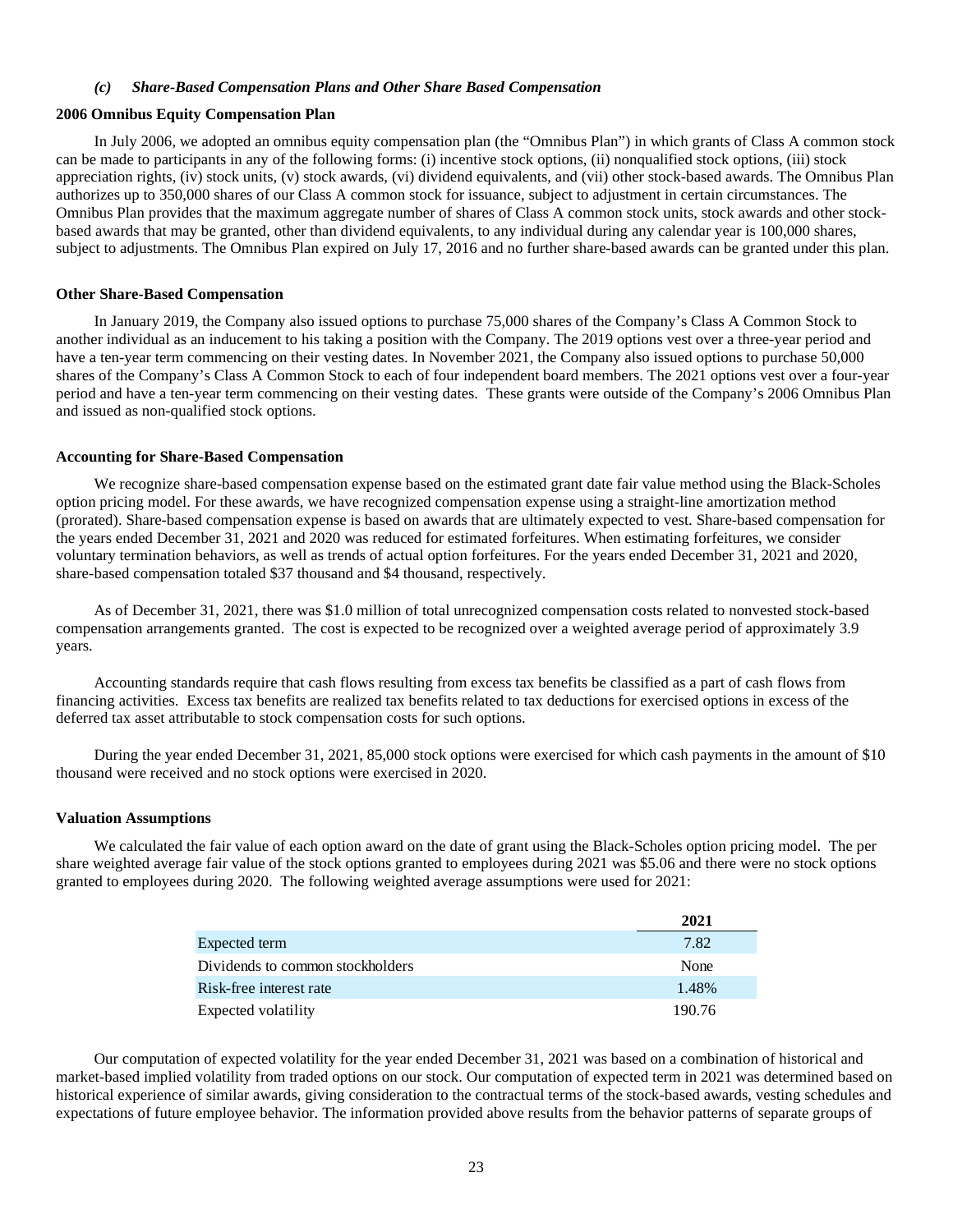employees that have similar historical experience. The interest rate for periods within the contractual life of the award is based on the U.S. Treasury yield curve in effect at the time of grant.

# **Stock Options**

Stock options have only been granted to employees or directors. Our stock options have various vesting schedules and are subject to the employees' continuing service. A summary of the status of our stock options, as of December 31, 2021 and 2020, and changes during the years ended December 31, 2021 and 2020, is presented below (in thousands, except per share data and contractual life): **Weighted**

|                                  |               |                 |                  | vveignieu        |
|----------------------------------|---------------|-----------------|------------------|------------------|
|                                  |               | Weighted        |                  | Average          |
|                                  |               | Average         | Aggregate        | <b>Remaining</b> |
|                                  |               | <b>Exercise</b> | <b>Intrinsic</b> | Contractual      |
|                                  | <b>Shares</b> | Price           | <b>Value</b>     | Life (Years)     |
| Outstanding at December 31, 2019 | 435           | \$<br>2.84      |                  |                  |
| Granted                          |               |                 |                  |                  |
| Exercised                        |               |                 |                  |                  |
| Forfeited                        | (15)          | 11.10           |                  |                  |
| Outstanding at December 31, 2020 | 420           | \$<br>2.54      |                  |                  |
| Granted                          | <b>200</b>    | 5.10            |                  |                  |
| Exercised                        | (85)          | 2.76            |                  |                  |
| Forfeited                        |               |                 |                  |                  |
| Outstanding at December 31, 2021 | 535           | \$<br>3.47      | \$<br>841,075    | 6.8              |
| Exercisable at December 31, 2021 | 335           | \$<br>2.49      | \$<br>841,075    | 5.0              |

The following table summarizes information about our stock options outstanding and exercisable at December 31, 2021 (in thousands, except per share data and contractual life):

|                                 |                |                 |              |                          | Weighted     |                |    |                 |
|---------------------------------|----------------|-----------------|--------------|--------------------------|--------------|----------------|----|-----------------|
|                                 |                |                 |              | Weighted                 | Average      |                |    | Weighted        |
|                                 |                |                 |              | Average                  | Remaining    |                |    | Average         |
|                                 | <b>Vested</b>  | <b>Unvested</b> |              | <b>Exercise</b>          | Contractual  | <b>Options</b> |    | <b>Exercise</b> |
| <b>Range of Exercise Prices</b> | <b>Options</b> | <b>Options</b>  |              | Price                    | Life (Years) | Exercisable    |    | Price           |
| $$0.22 - 0.99$                  | 75             |                 | $\mathbb{S}$ | 0.22                     | 8.6          | 75             | S  | 0.22            |
| $1.00 - 1.99$                   |                |                 |              |                          |              |                |    |                 |
| $2.00 - 2.99$                   | _              |                 |              | $\overline{\phantom{a}}$ |              | _              |    | _               |
| $3.00 - 4.99$                   | 260            |                 |              | 3.14                     | 3.9          | 260            |    | 3.14            |
| $5.00 - 9.99$                   |                | 200             |              | 5.10                     | 9.9          |                |    |                 |
|                                 | 335            | 200             | \$           | 3.47                     | 6.8          | 335            | \$ | 2.49            |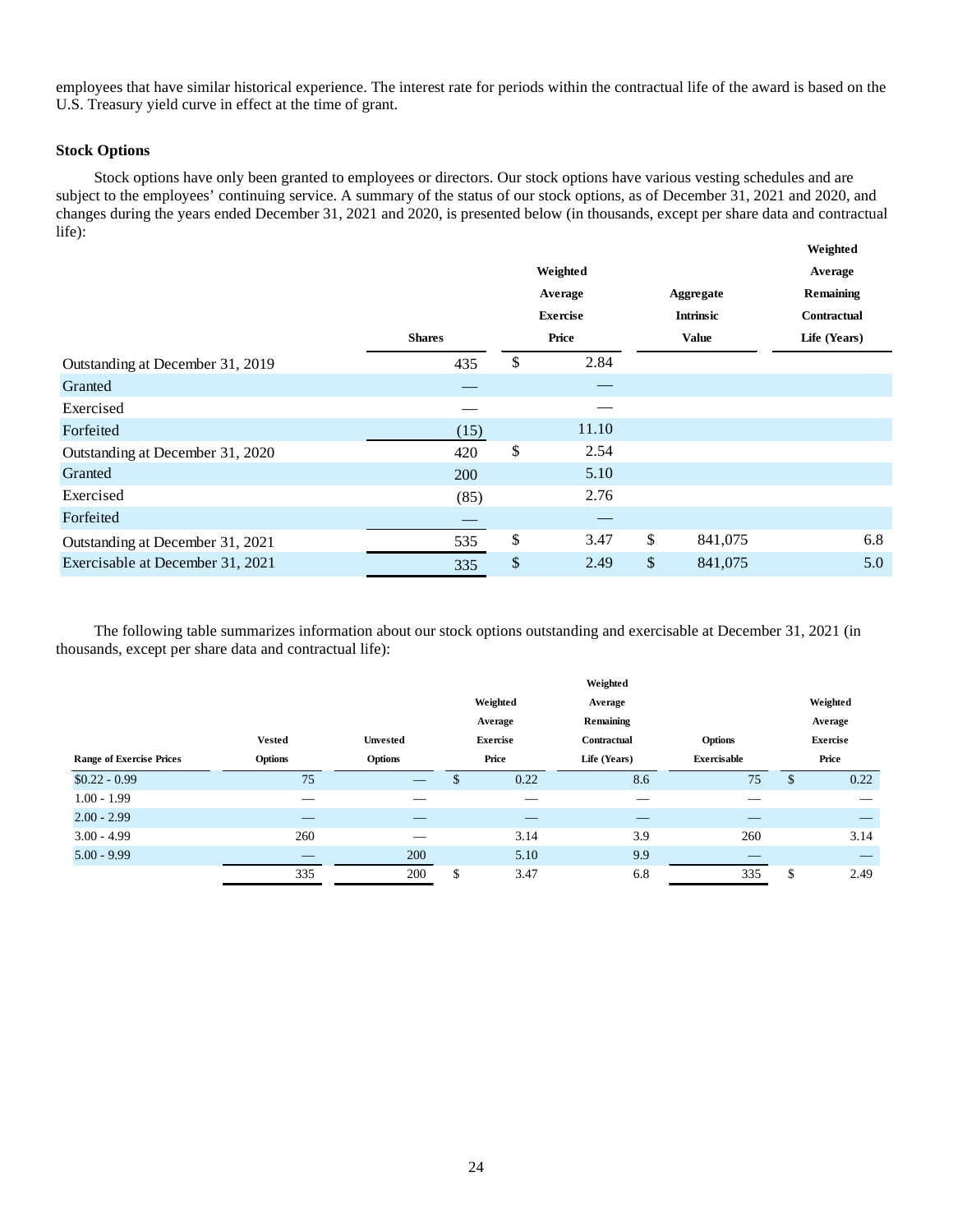## **(10) Commitments and Contingencies**

#### *(a) Employment and Service Agreements*

At December 31, 2021, we are committed to employment and service contracts for certain executives, on-air talent, general managers, and others expiring through 2026. Future payments under such contracts are as follows (in thousands):

| Year ending December 31: |          |
|--------------------------|----------|
| 2022                     | \$11,427 |
| 2023                     | 6,227    |
| 2024                     | 4,315    |
| 2025                     | 2,391    |
| 2026                     | 978      |
|                          | \$25,338 |

#### *(b) Other Commitments*

At December 31, 2021, we have commitments to vendors that provide us with goods or services. These commitments included services for rating services, programming contracts, software contracts and others expiring through 2028. Future payments under such commitments are as follows (in thousands):

| Year ending December 31: |             |
|--------------------------|-------------|
| 2022                     | \$<br>9,562 |
| 2023                     | 6,445       |
| 2024                     | 6,182       |
| 2025                     | 6,101       |
| 2026                     | 6,283       |
| Thereafter               | 6,518       |
|                          | 41,091      |

#### **(c) Contingencies - Local Tax Assessment**

The Company received an audit assessment (the "Assessment") wherein it was proposed that the Company underpaid a local tax for the tax periods between June 1, 2005 and May 31, 2015 totaling \$1,993,624 in underpaid tax, applicable interest and penalties. The Company disagreed with the assessment and related calculations and pursued a settlement strategy with the taxing jurisdiction with the hope of avoiding a lengthy litigation process. As of December 31, 2020, an accrual of \$775,302, based upon our current best estimate of probable loss, had been charged to operations since the second quarter of 2016 because we were uncertain as to whether the jurisdiction would accept our offer. The Company settled the Assessment for \$576,252 with the taxing jurisdiction during the quarter ended March 31, 2021.

### **(d) Litigation**

From time to time, we are involved in various routine legal and administrative proceedings and litigation incidental to the conduct of our business, such as contractual matters and employee-related matters. In the opinion of management, such litigation is not likely to have a material adverse effect on our business, operating results or financial condition.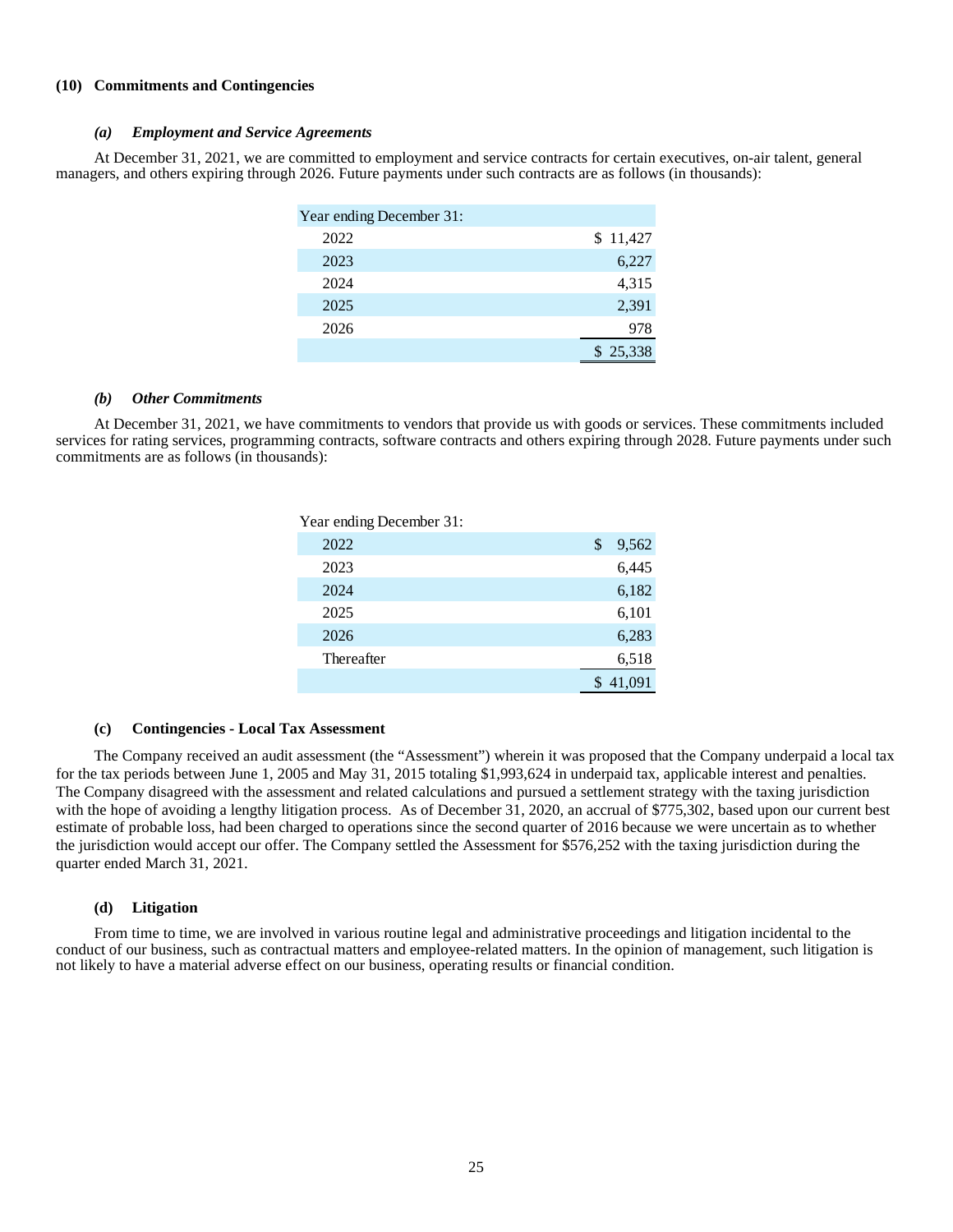# **(11) Income Taxes**

Total income tax benefit, from continuing operations, for the years ended December 31, 2021 and 2020 were as follows (in thousands):

|                              | 2021  | 2020  |
|------------------------------|-------|-------|
| Income tax expense (benefit) | 3.583 | 2,389 |

For the years ended December 31, 2021 and 2020, loss before income tax (benefit) expense consists of the following (in thousands):

|                    | 2021 |         |          | 2020      |
|--------------------|------|---------|----------|-----------|
| U.S. operations    |      | 6.644   | <b>D</b> | (28, 169) |
| Foreign operations |      | (1,330) |          | 661       |
|                    |      | 5.314   |          | (27, 508) |

The components of the provision for income tax (benefit) expense from continuing operations included in the consolidated statements of operations are as follows for the years ended December 31, 2021 and 2020 (in thousands):

|                                                               | 2021        | 2020     |
|---------------------------------------------------------------|-------------|----------|
| Current:                                                      |             |          |
| Federal                                                       | \$<br>3,957 | \$<br>72 |
| State and local, net of federal income tax benefit            | 1,448       | 249      |
| Foreign                                                       | 547         | (1,055)  |
|                                                               | 5,952       | (734)    |
|                                                               |             |          |
| Deferred:                                                     |             |          |
| Federal                                                       | (1,539)     | (2,517)  |
| State and local, net of federal income tax benefit            | (517)       | (1,710)  |
| Foreign                                                       | (313)       | 2,572    |
|                                                               | (2,369)     | (1,655)  |
| Total income tax expense (benefit) from continuing operations | 3,583       | (2,389)  |

For the year ended December 31, 2021 and 2020, approximately \$0.1 million and \$3.1 million, respectively, of Puerto Rico NOL carry-forwards were utilized. For the year ended December 31, 2021 and 2020, \$6.6 million and \$10.8 million, respectively, federal NOL carry-forwards were utilized. Additionally, for the year ended December 31, 2021 and 2020, approximately, \$1.0 million and \$1.2 million, respectively, of Puerto Rico film tax credits were utilized.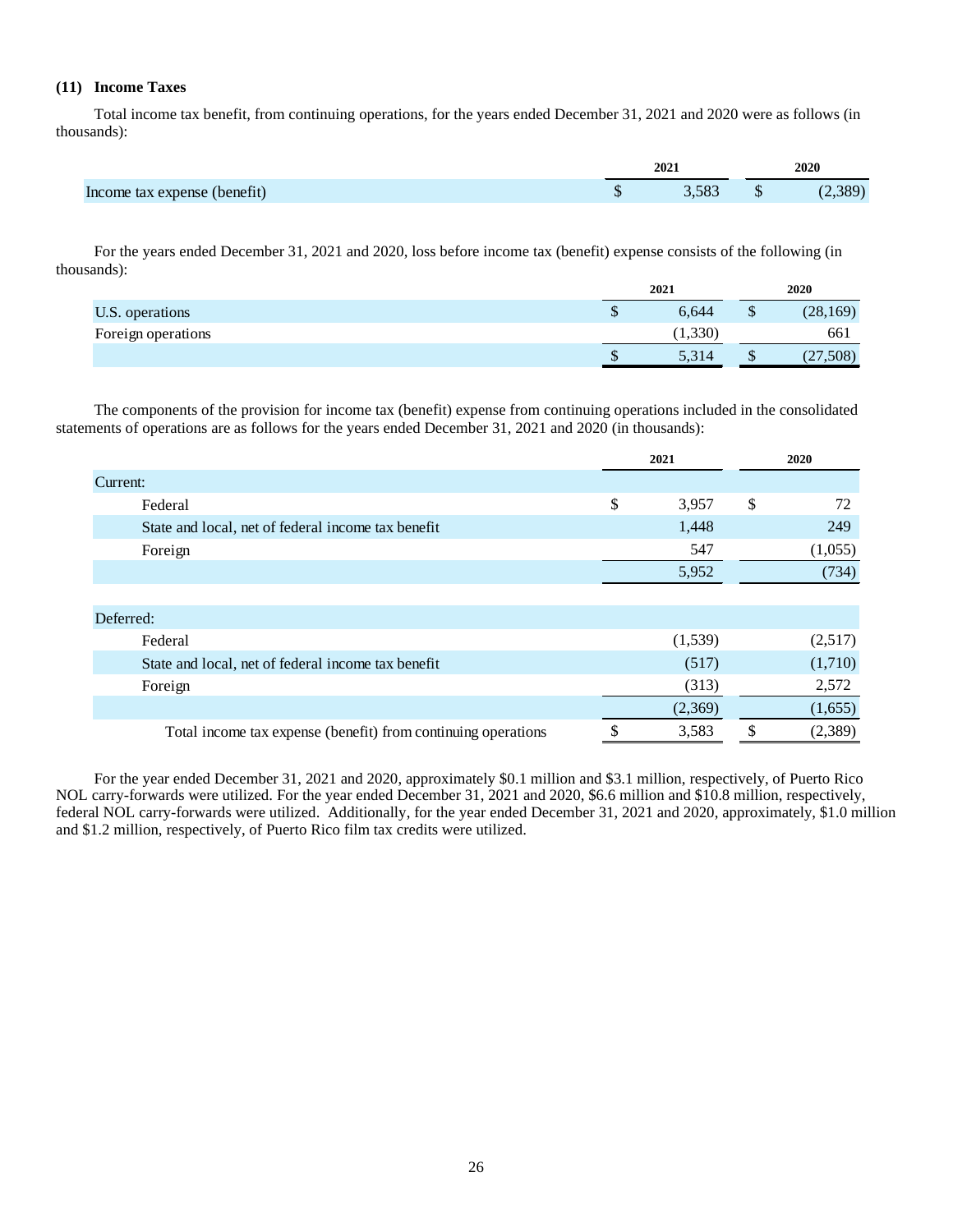The tax effect of temporary differences and carry-forwards that give rise to deferred tax assets and deferred tax liabilities at December 31, 2021 and 2020 are as follows (in thousands):

|                                      | 2021         | 2020          |           |
|--------------------------------------|--------------|---------------|-----------|
| Deferred tax assets:                 |              |               |           |
| Federal and state NOL carry-forwards | \$<br>15,252 | \$            | 28,069    |
| Foreign NOL carry-forwards           | 5,612        |               | 5,622     |
| FCC licenses                         | 6,812        |               | 6,812     |
| Allowance for doubtful accounts      | 2,175        |               | 2,046     |
| Unearned revenue                     | 452          |               | 311       |
| <b>AMT</b> credit                    | 1,495        |               | 1,479     |
| Interest disallowance                | 13,669       |               | 10,133    |
| Property and equipment               | 2,462        |               | 2,163     |
| Accrued foreign withholding          | 3,053        |               | 2,873     |
| Production costs                     | 5,922        |               | 5,794     |
| Stock-based compensation             | 128          |               | 118       |
| Intercompany expenses                | 10,449       |               | 9,288     |
| Accrued Vacation/Bonus/Payroll       | 885          |               | 747       |
| Right of use liability               | 6,289        |               | 6,466     |
| Puerto Rico film credits             | 5,365        |               | 415       |
| Other                                | 2,599        |               | 1,862     |
| Total gross deferred tax assets      | 82,619       |               | 84,198    |
| Less valuation allowance             | (51, 538)    |               | (59, 613) |
| Net deferred tax assets              | 31,081       |               | 24,585    |
| Deferred tax liabilities:            |              |               |           |
| FCC licenses and goodwill            | 82,122       |               | 82,587    |
| Right of use asset                   | 5,731        |               | 6,074     |
| Total gross deferred tax liabilities | 87,853       |               | 88,661    |
| Net deferred tax liability           | \$<br>56,772 | $\frac{1}{2}$ | 64,076    |

The net change in the total valuation allowance for the years ended December 31, 2021 and 2020 was a decrease of \$8.1 million and an increase of \$2.1 million, respectively. The valuation allowance at 2020 was primarily related to domestic pre tax reform carryforwards, future deductible amounts related to the excess tax basis over the book basis of certain FCC broadcasting licenses, intercompany expenses, production costs, and other various items. The valuation allowance at 2021 was primarily related to domestic net operating loss and interest carry-forwards. In 2021, the overall decrease in the valuation allowance was a result of the adjustment of NOLs due to limitations under Section 382 and partial release of valuation allowance on certain deferred tax assets due to a change in the future realizability of the deferred tax asset.

In assessing the realizability of deferred tax assets, management considers whether it is more likely than not that some portion or all of the deferred tax assets will not be realized. The ultimate realization of deferred tax assets is dependent upon the generation of future taxable income during the periods in which those temporary differences become deductible. Management considers the scheduled reversal of deferred tax liabilities, projected future taxable income, and tax planning strategies in making this assessment. Management also considered the company's going concern as part of their assessment. As of December 31, 2021, the valuation allowance is comprised of \$25.7 million in the US and \$25.9 million in Puerto Rico. If the realization of deferred tax assets in the future is considered more likely than not, an adjustment to the deferred tax assets would increase net income in the period such determination is made.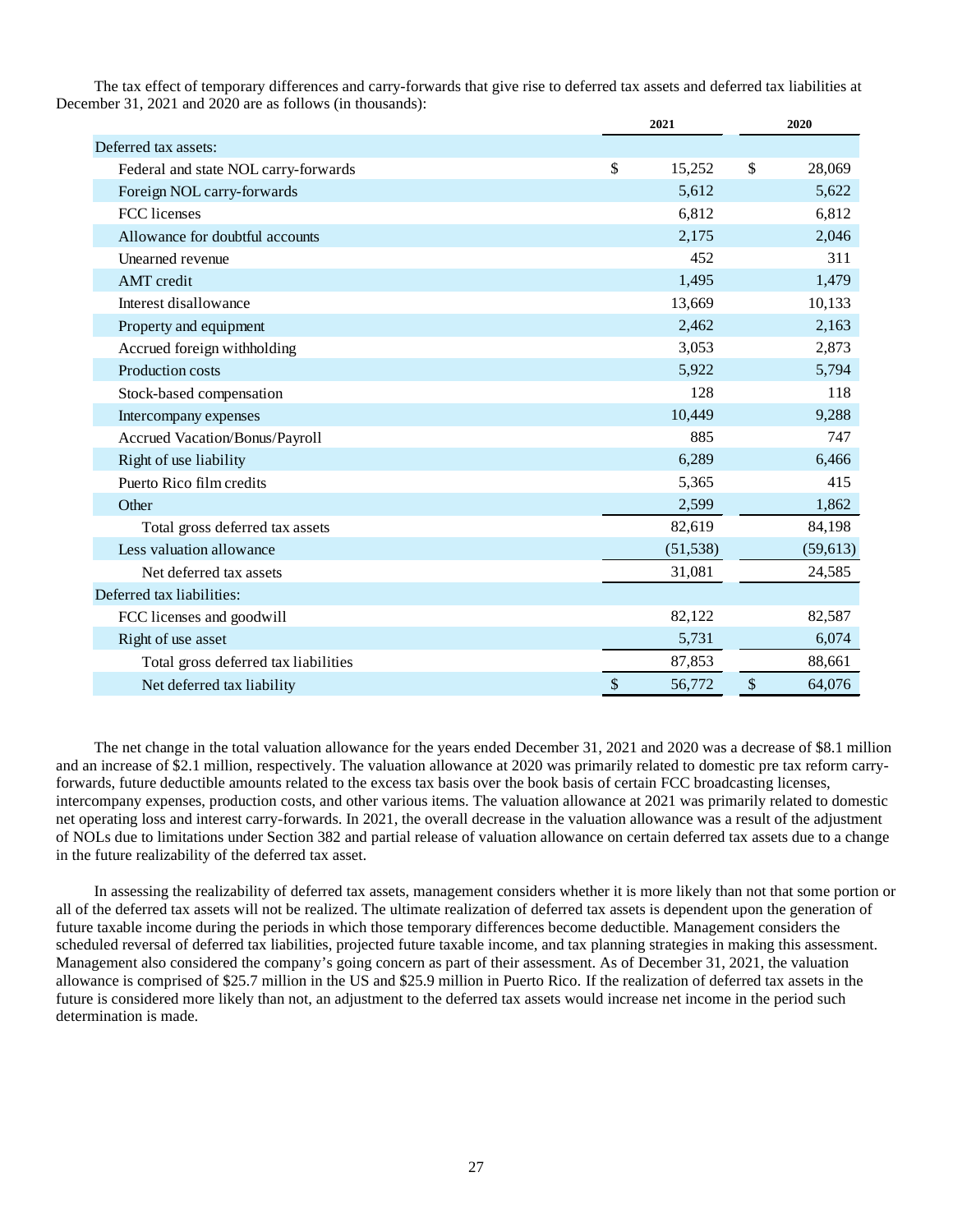Based upon the level of historical taxable income and projections for future taxable income over the periods in which the deferred tax assets are deductible, at this time, management believes it is more likely than not that we will not realize the benefits of the net operating losses and a portion of the post reform interest disallowance. As a result, we have established and maintained a valuation allowance for that portion of the deferred tax assets we believe will not be realized. At December 31, 2021, we have federal and state NOL carry-forwards available of approximately \$53.2 million and \$52.5 million, respectively. A portion of these NOL carryforwards available to offset future taxable income were generated pre-tax reform and therefore expire from the years 2022 through 2037.

As a result of the restructuring discussed, the Company underwent ownership changes (pursuant to Section 382) in 2021. As a result of the 2021 ownership change, the Company reduced its NOL carry-forwards by \$6.9 million as of December 31, 2021 because of ownership changes under Section 382, all of which was adjusted against the corresponding valuation allowance. Therefore, there was no impact to our income statement or balance sheet. Total income tax (benefit) expense from continuing operations differed from the amounts computed by applying the U.S. federal income tax rate of 21.0% for the years ended December 31, 2021 and 2020, as a result of the following:

|                                                      | 2021    | 2020      |   |
|------------------------------------------------------|---------|-----------|---|
| Computed "expected" tax (benefit) expense            | 21.0    | %<br>21.0 | % |
| State and local income taxes, net of federal benefit | 12.0    | 5.0       |   |
| Foreign tax differential                             | (3.2)   | (0.5)     |   |
| Prior year adjustment                                | 189.2   |           |   |
| Current year change in valuation allowance           | (142.9) | 2.6       |   |
| Nondeductible interest expense                       | 5.2     | (7.4)     |   |
| US GILTI tax inclusion                               | 2.9     |           |   |
| Non-deductible recapitalization costs                | 1.1     | (3.6)     |   |
| U.S. $162(m)$ limitation                             | 10.9    | (0.9)     |   |
| Meals and entertainment disallowance                 | 1.4     | (0.2)     |   |
| Puerto Rico management fee                           |         | (0.1)     |   |
| Change in effective rate                             | (12.9)  | 2.4       |   |
| Return to provision                                  | (20.9)  | (8.7)     |   |
| Puerto Rico withholding taxes                        | 3.4     | (0.7)     |   |
| Other                                                | 0.1     | (0.2)     |   |
|                                                      | 67.3    | %<br>8.7  | % |

The 2021 ownership change impacts the Company's NOL carryover, disallowed interest expense carryover and valuation allowance. Net operating losses and disallowed interest expense carryovers are now limited which limits the future realizability of those assets, therefore a valuation allowance was recorded against those assets. Additionally, the company reassessed the realizability on their remaining deferred tax assets and released their valuation allowance specific to those assets. The Company impaired intangible assets in 2020, which significantly reduced pre-tax book income. The impairment is non-deductible for tax purposes, therefore resulting in an unfavorable adjustment.

U.S. Federal jurisdiction and the jurisdictions of Florida, New York, California, Illinois, Texas and Puerto Rico are the major tax jurisdictions in which we file income tax returns. The tax years that remain subject to assessment of additional liabilities by the federal, state and local tax authorities are 2019 through 2020. The tax years that remain subject to assessment of additional liabilities by the Puerto Rico tax authority are 2013 through 2020.

For the years ended December 31, 2021 and 2020, we did not have any unrecognized tax benefits as a result of tax positions taken during a prior period or during the current period. No interest or penalties have been recorded as a result of tax uncertainties. Our evaluation was performed for the tax years ended December 31, 2019 through December 31, 2020, which are the tax years that remain subject to examination by the tax jurisdictions as of December 31, 2021. We do not expect any unrecognized tax benefits to significantly change over the next twelve months.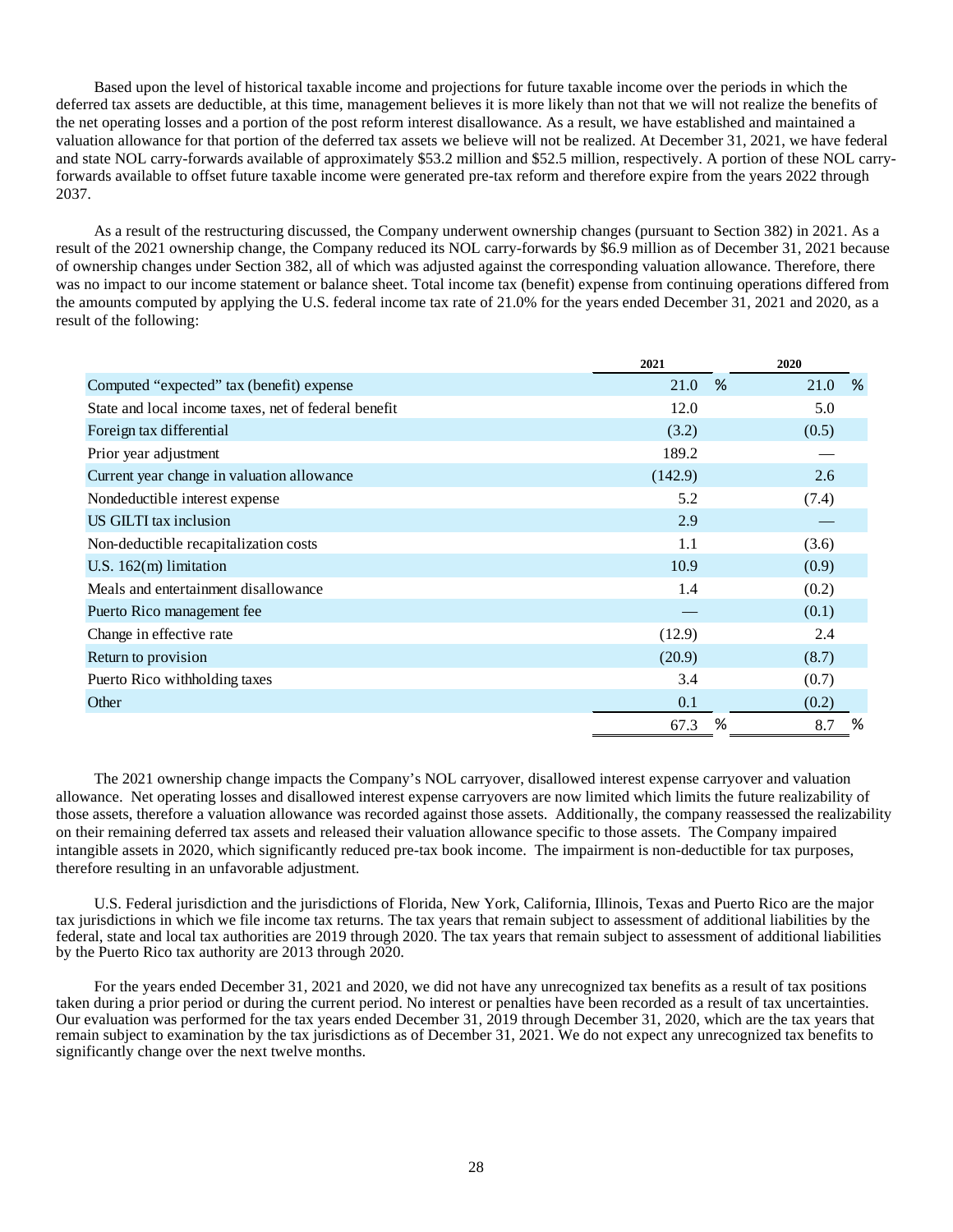# **(12) Fair Value Measurement Disclosures**

# *(a) Fair Value of Financial Instruments*

Cash and cash equivalents, receivables, as well as accounts payable and accrued expenses, and other current liabilities, as reflected in the consolidated financial statements, approximate fair value because of the short-term maturity of these instruments. The estimated fair value of our other long-term debt instruments, approximate their carrying amounts as the interest rates approximate our current borrowing rate for similar debt instruments of comparable maturity, or have variable interest rates.

Fair value estimates are made at a specific point in time, based on relevant market information and information about the financial instrument. These estimates are subjective in nature and involve uncertainties and matters of significant judgment and therefore cannot be determined with precision. Changes in assumptions could significantly affect the estimates.

The fair value of the outstanding Notes is estimated using market quotes from a major financial institution taking into consideration the most recent activity and are considered Level 2 measurements within the fair value hierarchy.

The estimated fair value of our financial instruments is as follows:

|                                              |                   | <b>December 31, 2021</b> |       |      |       |
|----------------------------------------------|-------------------|--------------------------|-------|------|-------|
|                                              | <b>Fair Value</b> | <b>Carrying</b>          |       | Fair |       |
| <b>Description</b>                           | <b>Hierarchy</b>  | Amount                   |       |      | Value |
| 9.75% senior secured notes due 2026 (Note 7) | Level 2           |                          | 310.0 |      | 321.4 |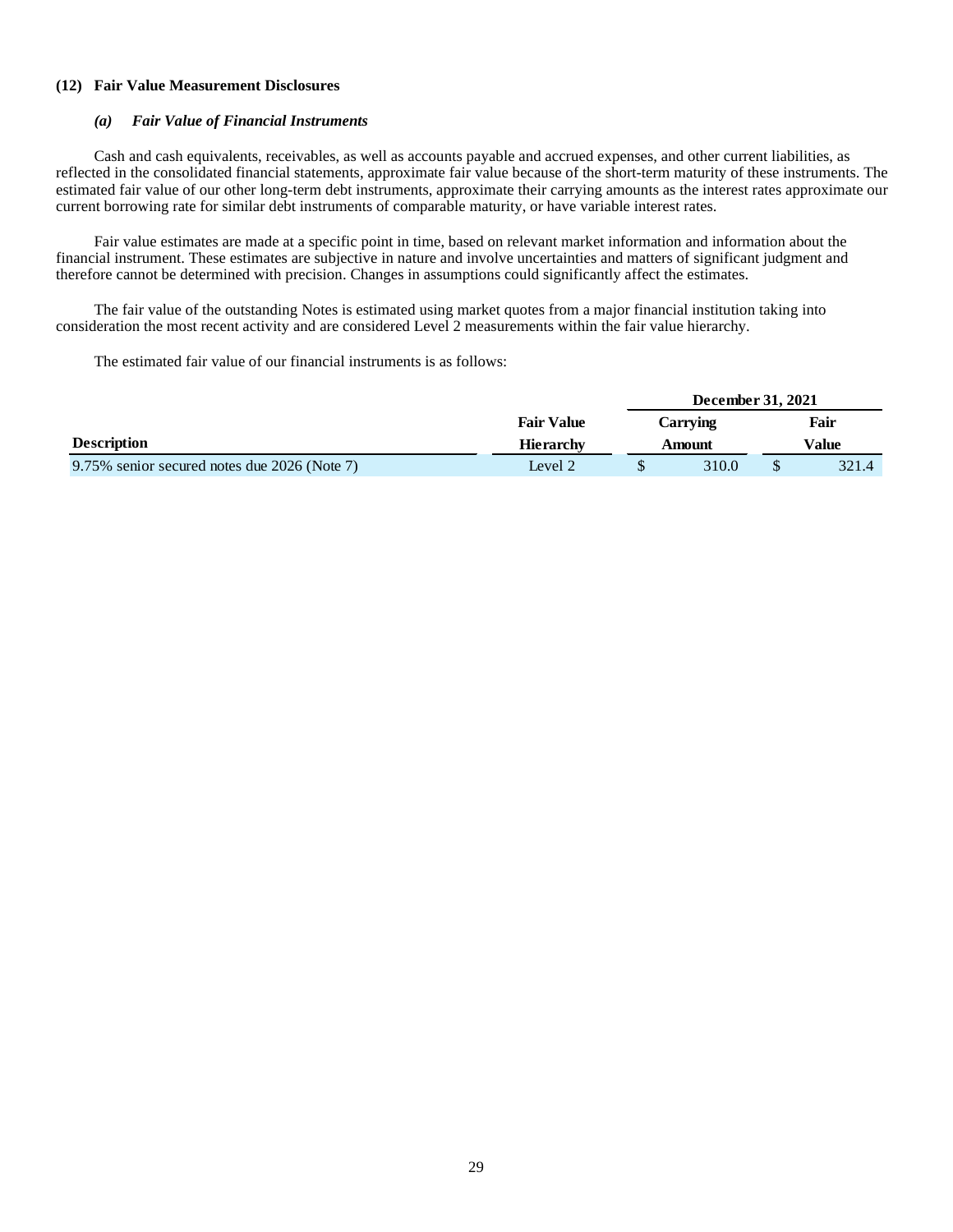# **(13) Segment Data**

The following summary table presents separate financial data for each of our operating segments. The accounting applied to determine the segment information are generally the same as those described in the summary of significant accounting polices (see Note 2(q)). We evaluate the performance of our operating segments based on separate financial data for each operating segment as provided below (in thousands): **Year Ended**

|                                               |                           | December 31, |                           |           |
|-----------------------------------------------|---------------------------|--------------|---------------------------|-----------|
|                                               |                           | 2021         |                           | 2020      |
| Net revenue:                                  |                           |              |                           |           |
| Radio                                         | \$                        | 132,894      |                           | \$104,255 |
| Television                                    |                           | 12,875       |                           | 17,684    |
| Consolidated                                  | \$                        | 145,769      |                           | \$121,939 |
| <b>Engineering and programming expenses:</b>  |                           |              |                           |           |
| Radio                                         | \$                        | 22,268       | \$                        | 19,511    |
| Television                                    |                           | 9,316        |                           | 6,952     |
| Consolidated                                  | \$                        | 31,584       | \$                        | 26,463    |
| Selling, general and administrative expenses: |                           |              |                           |           |
| Radio                                         | \$                        | 51,123       | \$                        | 47,086    |
| Television                                    |                           | 6,072        |                           | 5,911     |
| Consolidated                                  | \$                        | 57,195       | \$                        | 52,997    |
| <b>Corporate expenses:</b>                    | \$                        | 14,740       | \$                        | 8,533     |
| <b>Depreciation and amortization:</b>         |                           |              |                           |           |
| Radio                                         | \$                        | 1,423        | \$                        | 1,628     |
| Television                                    |                           | 1,312        |                           | 1,385     |
| Corporate                                     |                           | 393          |                           | 248       |
| Consolidated                                  | \$                        | 3,128        | \$                        | 3,261     |
| (Gain) loss on the disposal of assets, net:   |                           |              |                           |           |
| Radio                                         | \$                        | (7)          | \$                        | 68        |
| Television                                    |                           | (169)        |                           | (3,329)   |
| Corporate                                     |                           |              |                           |           |
| Consolidated                                  | $\boldsymbol{\mathsf{S}}$ | (176)        | $\boldsymbol{\mathsf{S}}$ | (3,261)   |
| <b>Recapitalization costs:</b>                |                           |              |                           |           |
| Radio                                         | \$                        |              | \$                        |           |
| Television                                    |                           |              |                           |           |
| Corporate                                     |                           | 420          |                           | 4,679     |
| Consolidated                                  | \$                        | 420          | \$                        | 4,679     |
| <b>Impairment charges:</b>                    |                           |              |                           |           |
| Radio                                         | \$                        |              | \$                        | 14,352    |
| Television                                    |                           |              |                           |           |
| Corporate                                     |                           |              |                           |           |
| Consolidated                                  | \$                        |              | \$                        | 14,352    |
| Other operating (income) expenses:            |                           |              |                           |           |
| Radio                                         | \$                        | 137          | \$                        | 1,139     |
| Television                                    |                           | 20           |                           | (37)      |
| Corporate                                     |                           | (76)         |                           |           |
| Consolidated                                  | $\boldsymbol{\$}$         | 81           | $\,$                      | 1,102     |
| <b>Operating income (loss):</b>               |                           |              |                           |           |
| Radio                                         | \$                        | 57,950       | \$                        | 20,471    |
| Television                                    |                           | (3,676)      |                           | 6,802     |
| Corporate                                     |                           | (15, 477)    |                           | (13, 460) |
| Consolidated                                  | \$                        | 38,797       | $\$\,$                    | 13,813    |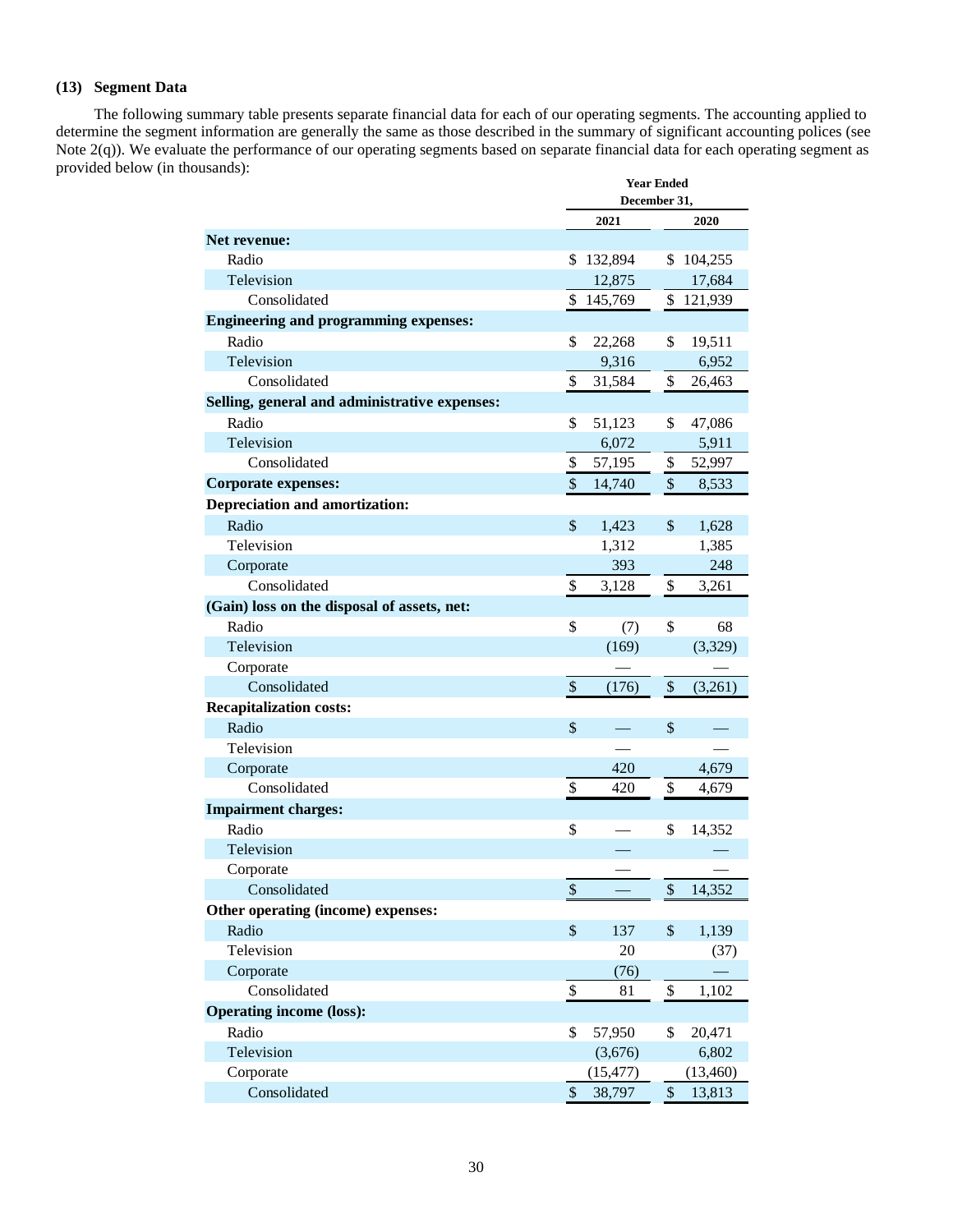|                              |         | <b>Year Ended</b><br>December 31, |  |  |
|------------------------------|---------|-----------------------------------|--|--|
|                              | 2021    | 2020                              |  |  |
| <b>Capital expenditures:</b> |         |                                   |  |  |
| Radio                        | \$1,485 | 1,514<br>\$                       |  |  |
| Television                   | 1,035   | 560                               |  |  |
| Corporate                    | 446     | 461                               |  |  |
| Consolidated                 | 2,966   | 2.535                             |  |  |

|                      | December 31,<br>2021 |    | December 31,<br>2020 |
|----------------------|----------------------|----|----------------------|
| <b>Total Assets:</b> |                      |    |                      |
| Radio                | \$<br>401,235        | S  | 406,320              |
| Television           | 34,903               |    | 41,283               |
| Corporate            | 8,446                |    | 3,616                |
| Consolidated         | \$<br>444.584        | \$ | 451.219              |

## **(14) 401(k) Profit-Sharing Plan**

In September 1999, we adopted a tax-qualified employee savings and retirement plan (the "401(k) Plan"). We can make matching and/or profit-sharing contributions to the 401(k) Plan on behalf of all participants at our sole discretion. All full-time employees are eligible to voluntarily participate in the  $401(k)$  Plan after their 90 day introductory period. To date, we have not made contributions to this plan.

### **(15) Impairment of FCC Broadcasting Licenses**

The Company generally performs its annual impairment test of its indefinite-lived intangibles during the fourth quarter of the fiscal year. However, in 2020, given the outbreak of the COVID-19 pandemic and the declining performance for total market revenues in the Company's radio and television markets, the Company determined that a triggering event had occurred and performed an interim impairment test as of March 31, 2020 of its radio and television FCC broadcasting licenses.

The Company performs valuations using the discounted cash flow methodology. This income approach consists of a quantitative model, which assumes the FCC broadcasting licenses are acquired and operated by a third-party. This valuation method is based on the premise that the only asset that an unbuilt start-up station possesses is the FCC broadcasting license. Such method isolates the income attributable to an FCC broadcasting license by modeling a hypothetical greenfield build-up to a normalized enterprise that, by design, lacks inherent goodwill and whose only other assets have essentially been paid for as part of the build-up process. Consequently, the resulting accretion in value is solely attributed to the FCC broadcasting license.

In the discounted cash flow projections, a ten year period is deemed an appropriate time period for the analysis. The yearly cash flow streams were adjusted to present value using an after-tax discount rate calculated for the radio and television broadcast industries as of March 31, 2020. Additionally, it is necessary to project the terminal value at the end of the ten-year projection period. The terminal value represents the hypothetical value of the licenses at the end of a ten-year period. An estimated amount of taxes are deducted from the assumed terminal value, which accordingly is discounted to net present value.

The key assumptions incorporated in the discounted cash flow model are market revenue projections, market revenue share projections, anticipated operating profit margins and risk adjusted discount rates. These assumptions vary based on the market size, type of broadcast signal, media competition and audience share. These assumptions primarily reflect industry norms for similar stations/broadcast signals, as well as historical performance and trends of the markets. In the preparation of the FCC broadcasting license appraisals, estimates and assumptions are made that affect the valuation of the intangible asset. These estimates and assumptions could differ from actual results and could have a material impact on our financial statements in the future.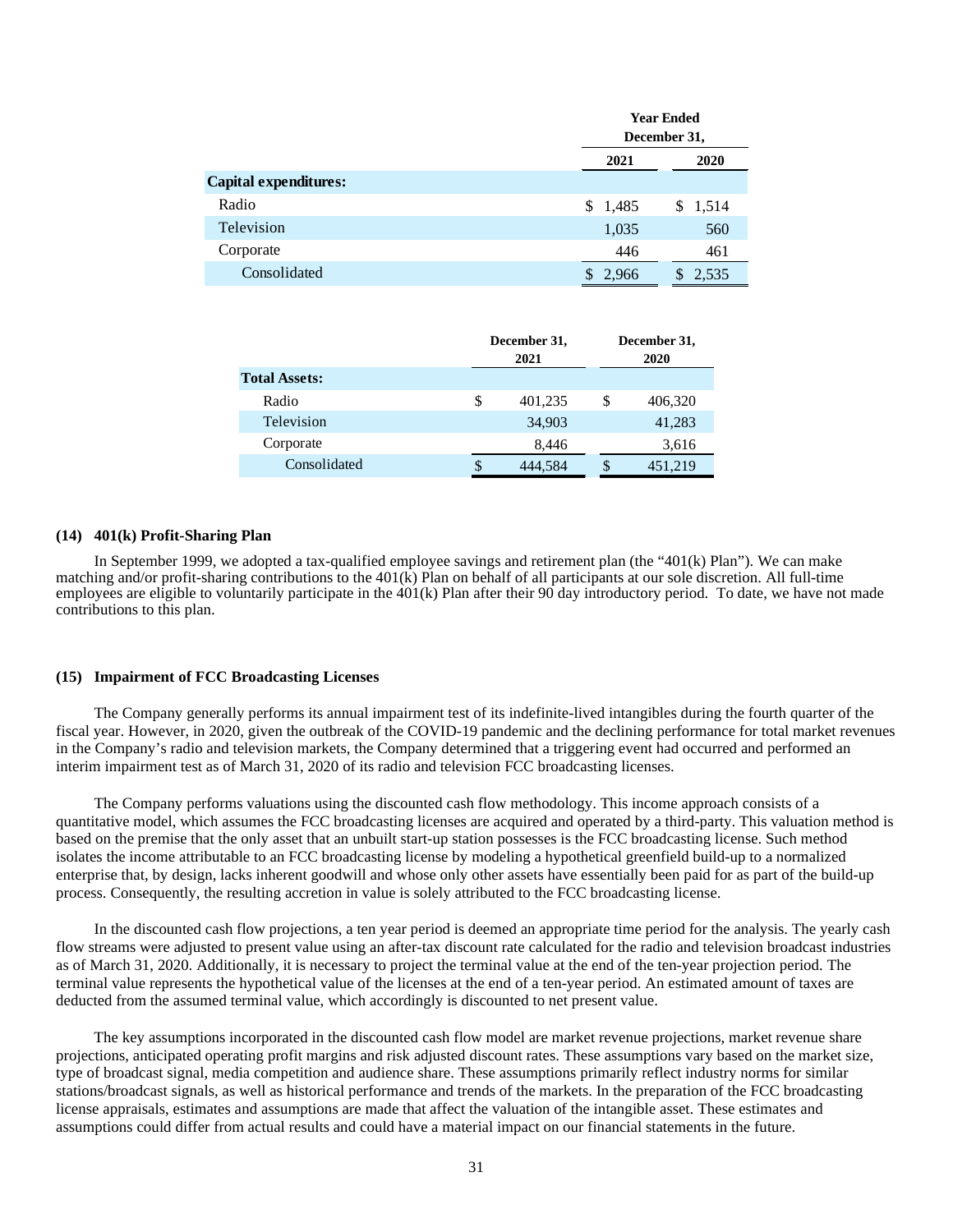The methodology used by the Company in determining its key estimates and assumptions, as of March 31, 2020, was applied consistently to the subject markets. Below are some of the key assumptions used in the Company's impairment assessment using significant unobservable inputs (Level 3 non-recurring fair value measure).

|                                | Radio FCC Licenses | <b>Television FCC Licenses</b> |
|--------------------------------|--------------------|--------------------------------|
|                                | March 31, 2020     | March 31, 2020                 |
| Discount Rate                  | 10.5%              | 11.0%                          |
| Long-term Revenue Growth Rate  | $0.1\% - 0.8\%$    | 1.0%                           |
| Mature Market Share            | $3.0\% - 18.0\%$   | $2.0\% - 2.9\%$                |
| Mature Operating Profit Margin | 28.0% - 33.6%      | 24.0%                          |

As a result of the first quarter interim impairment test, the Company determined that there was an impairment to various of its radio FCC broadcasting licenses, primarily due to the discount rate increase and lower industry advertising revenue growth projections in the subject markets due to COVID-19. The Company recorded a non-cash impairment loss of approximately \$14.1 million that reduced the carrying value of such FCC broadcasting licenses as of March 31, 2020. During the fourth quarter of 2020, the Company performed its annual impairment test and concluded that there were no further impairments.

# **(16) Coronavirus Aid, Relief, and Economic Security Act (CARES Act) and American Rescue Plan Act**

# *(a) Paycheck Protection Program (the "PPP") Loans*

On March 27, 2020, the Coronavirus Aid, Relief, and Economic Security Act (the "CARES Act") was signed into law and subsequently amended, on June 5, 2020, when the Paycheck Protection Flexibility Act of 2020 ("Flexibility Act") was signed into law. The CARES Act provides opportunities for additional liquidity, loan guarantees, and other government programs to support companies affected by the COVID-19 pandemic and their employees. Given the uncertainty in the duration of the COVID-19 pandemic and based on the Company's analysis of the CARES Act, the Company applied for and on April 15, 2020 received an unsecured Paycheck Protection Program (the "PPP") Loan in the amount of approximately \$6.5 million to support the Company's ongoing operations which is providing vital information and entertainment to Latino communities. The funds were utilized in their entirety to pay for and maintain employment and compensation levels and pay benefits during the second quarter of 2020 as required by the CARES Act for the loan to be forgiven. For the year-ended December 31, 2020, station operating, and corporate expenses included the \$6.5 million of PPP proceeds received as a direct offset and reduction to the related eligible compensation and benefits expenses and were allocated as follows: \$5.1 million to the radio segment, \$0.8 million to the television segment and \$0.6 million to corporate expenses. Additionally, during the year-ended December 31, 2020, the Company recognized the \$6.5 million cash impact of the PPP Loan within cash flows from operations on its consolidated statement of cash flows as the nature of the expenses for which the loan was used are operational in nature. On April 6, 2021, the SBA informed the Company that its Paycheck Protection Program Loan of \$6.5 million had been forgiven in its entirety.

The Company applied for and during the quarter ended June 30, 2021 was granted a Second Draw PPP Loan in the amount of \$2.0 million, which was utilized to pay for and maintain employment and compensation levels as required by the CARES Act for the loan to be forgiven. As in the prior year, the Company has accounted for the PPP Loan under International Accounting Standard 20 *Accounting for Government Grants and Disclosure of Government Assistance* ("IAS 20") as the Company believed it had met the eligibility criteria and that the PPP loan represents, in substance, a grant that is expected to be forgiven as it has used the proceeds to maintain employment and compensation levels and pay benefits and in accordance with the IAS 20 guidance. On December 22, 2021, the SBA informed the Company that its Paycheck Protection Program Loan of \$2.0 million had been forgiven in its entirety.

For the year-ended December 31, 2021, engineering, programming, selling, general and administrative, and corporate expenses included the \$2.0 million of Second Draw PPP proceeds received as a direct offset and reduction to the related eligible compensation and benefits expenses and were allocated as follows: \$1.6 million to the radio segment, \$0.3 million to the television segment and \$0.1 million to corporate expenses. Additionally, during the year-ended December 31, 2021, the Company recognized the \$2.0 million cash impact of the PPP Loan within cash flows from operations on its consolidated statement of cash flows as the nature of the expenses for which the loan was used are operational in nature.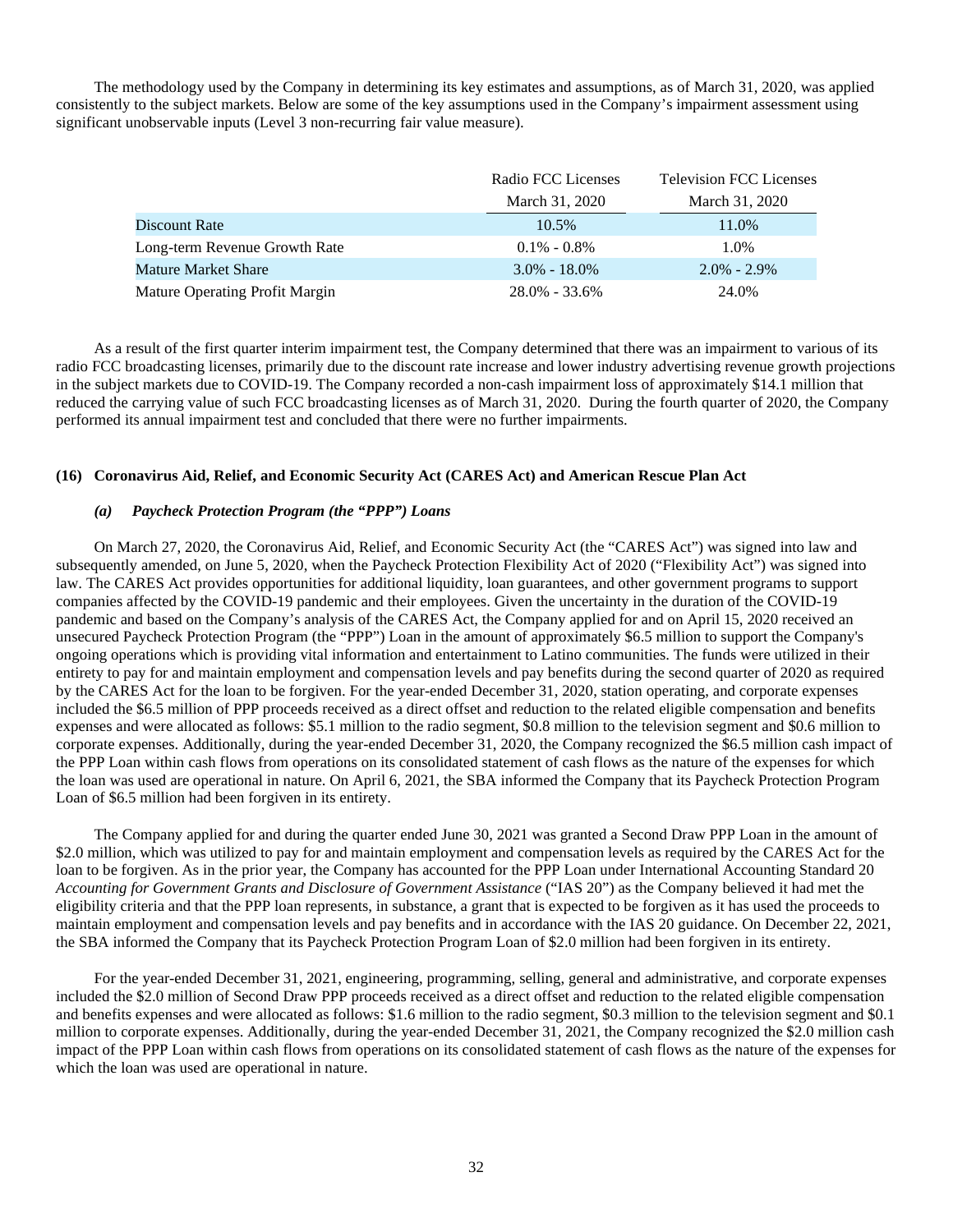# *(b) Employee Retention Credit (ERC)*

The Employee Retention Credit (the "ERC") was established by the CARES Act, P.L. 116-136, in March 2020. It was intended to help businesses retain their workforces and avoid layoffs during the coronavirus pandemic. It provides a per employee credit to eligible businesses based on a percentage of qualified wages and health insurance benefits paid to employees. It works as a refundable payroll tax credit claimed quarterly, and it can provide reductions to payroll taxes or cash refunds. The ERC is available to both forprofit and not-for-profit (NFP) entities, but not every business is eligible. Sections 7001 and 7003 of the Family First Coronavirus Relief Act (FFCRA), states that only employers with fewer than 500 employees that provide paid sick and family leave, up to specified limits, to employees unable to work or telework due to certain circumstances related to COVID-19 may claim tax credits. In addition, two critical tests for eligibility exist — a partial or total government-ordered shutdown, or a decline in gross receipts. The decline in gross receipts test is based on a "significant" decline in gross receipts in quarters of 2020 (more than 50%) and 2021 (more than 20%) compared with the same quarters in 2019.

The CARES Act did not allow businesses that received PPP loans to also claim the ERC, but the Consolidated Appropriations Act, 2021, P.L. 116-260, which was enacted at the end of 2020, retroactively removed the limitation so entities that had applied for or received PPP loans could still get the ERC. The American Rescue Plan Act, P.L. 117-2, provided that the ERC would go through December 31, 2021; however, the ERC was terminated a quarter early by the enactment of the Infrastructure Investment and Jobs Act, P.L. 117-58, at the end of the third calendar quarter of 2021 (for entities other than recovery startup businesses under Sec. 3134(c)(2)).

The Company determined that it could claim a refundable tax credit against its share of Social Security tax equal to 70% of the qualified wages it paid to its employees after December 31, 2020 through May 27, 2021, limited to \$10,000 per employee per calendar quarter in 2021. The Company filed amendments to its payroll tax returns under various Forms 941-X for ERC eligible wages during the period of January 1, 2021 through May 27, 2021 which are still pending review and acceptance by the IRS. The Company expects the IRS will review the amended returns in 2022 and return the paid taxes to the Company.

The Company has accounted for the ERC under International Accounting Standard 20 *Accounting for Government Grants and Disclosure of Government Assistance* ("IAS 20") as the Company believes it has met the eligibility criteria as there was a significant decline in gross receipts during the test period and that the refundable payroll tax credit will be received.

For the year-ended December 31, 2021, engineering, programming, selling, general and administrative, and corporate expenses included the \$4.7 million of ERC assistance benefit as a direct offset and reduction to the related eligible compensation and benefits expenses and were allocated as follows: \$3.8 million to the radio segment, \$0.7 million to the television segment and \$0.2 million to corporate expenses. Additionally, during the year-ended December 31, 2021, the Company recognized a \$4.7 million asset on its consolidated balance sheet within prepaid expenses and other current assets and its respective benefit from the ERC within cash flows from operations on its consolidated statement of cash flows as the nature of the expenses for which the assistance benefit was used are operational in nature.

# **(17) Related Party Transaction**

#### *(a) Local Marketing and Programming Agreements*

On April 9, 2021, the Company entered into a local marketing agreement ("LMA") with South Broadcasting System, Inc. ("South Broadcasting"), a company wholly owned by our Chairman and CEO, Raúl Alarcón. Pursuant to the LMA, South Broadcasting agrees to broadcast certain agreed upon programming provided by the Company on FM translator W292GE serving Miami, Florida ("the LMA Station"). The Company paid an initial fee of \$0.3 million and are required to pay the operating costs of the LMA Station and in exchange, we retain all revenues from the sale of the commercial advertising time inventory. The LMA commenced on April 10, 2021, for one year, through April 9, 2022 and renews for subsequent one-year terms unless earlier terminated by the parties.

On April 23, 2021, the Company entered into a local programming and marketing agreement with South Broadcasting. Pursuant to the agreement, South Broadcasting agrees to broadcast certain agreed upon programming provided by the Company on WMFM(FM) and WRAZ(FM) serving Key West, Florida and Leisure City, Florida. The Company is required to pay the operating costs of the stations and in exchange, we retain all revenues from the sale of the commercial advertising time inventory. The agreement commenced on April 23, 2021 through March 31, 2022 and renews for subsequent one-year terms unless earlier terminated by the parties.

During the year ended December 31, 2021, the Company recognized expenses of \$0.2 million related to the operating costs of the two stations.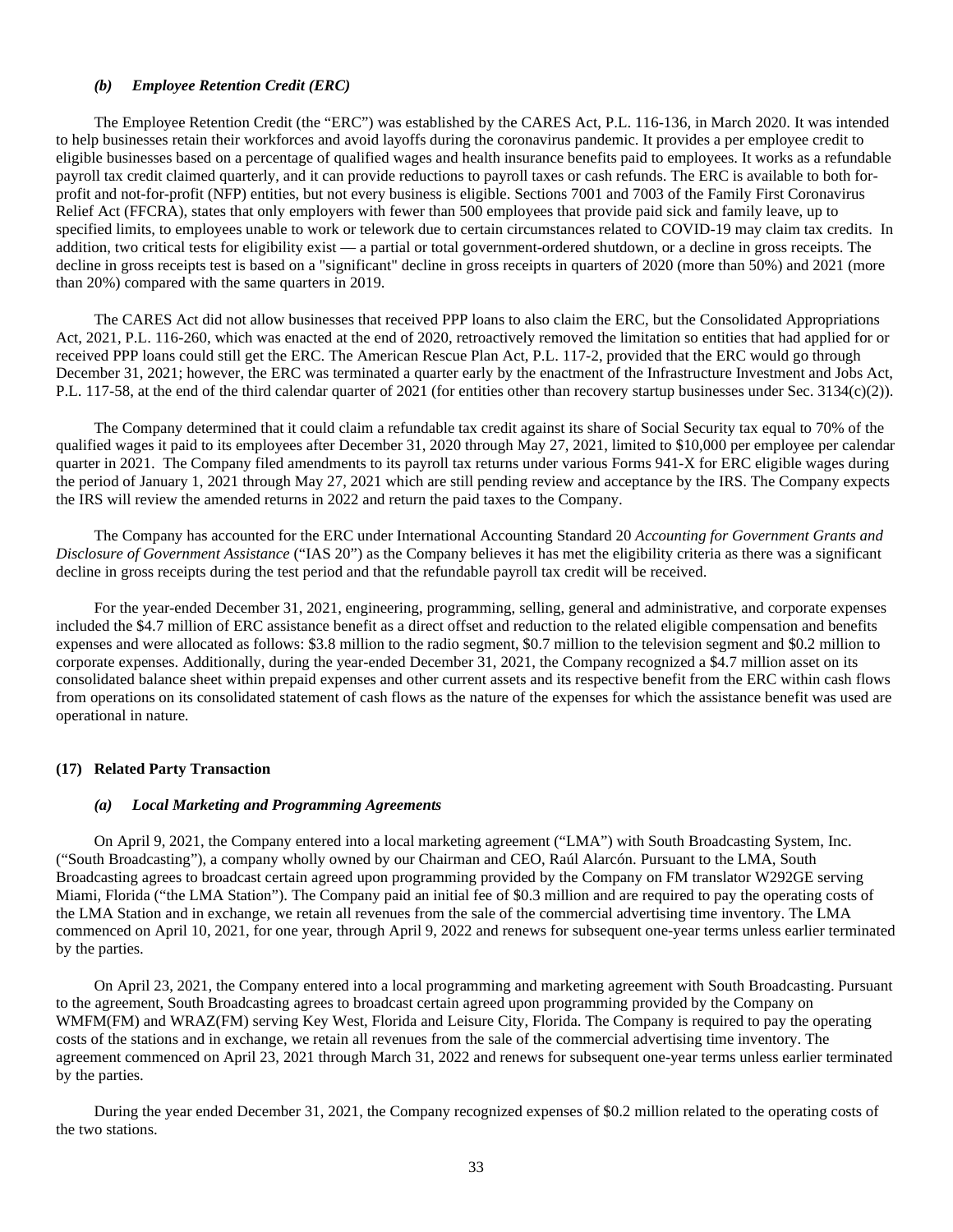## *(b) Certain Relationships*

Alessandra Alarcón, the daughter of Raúl Alarcón, our Chief Executive Officer, is employed by us as President of SBS Entertainment. Ms. Alarcón's total compensation paid during the fiscal years 2021 and 2020 was \$0.3 million.

## **(18) Subsequent Events**

#### *Acquisition of FM Radio Station Assets*

On February 10, 2022, the Company announced that it entered into an asset purchase agreement (the "Purchase Agreement") to acquire WPYO(FM) and WSUN(FM), two FM radio broadcast stations (together the "Radio Stations") serving the Orlando and Tampa radio markets, from CXR Radio LLC as divestiture trustee and COX Radio LLC. The stations are held in trust by CXR Radio as a result of a divestiture trust mandate by the Federal Communications Commission (the "FCC"), which arose from FCC ownership limitations and the sale of Cox Radio in 2019. Pursuant to the Purchase Agreement, Cox Radio, which has supported the trust's operation of the Radio Stations, will also convey certain assets, including licenses, permits and authorizations issued by the FCC, leases and contracts used in or related to the operation of the Radio Stations to the Company as part of the transaction.

The purchase price is equal to \$12.5 million plus or minus certain customary prorations and adjustments. At closing, the Company will pay the remaining balance, net of \$1.25 million of escrowed funds, with immediately available funds. The Purchase Agreement contains customary representations, warranties and covenants. The transaction is subject to customary closing conditions, including FCC regulatory approval and expected to close on a mutually agreed business day within fifteen (15) days of the grant of the FCC Consent, unless the parties otherwise agree to a different closing date.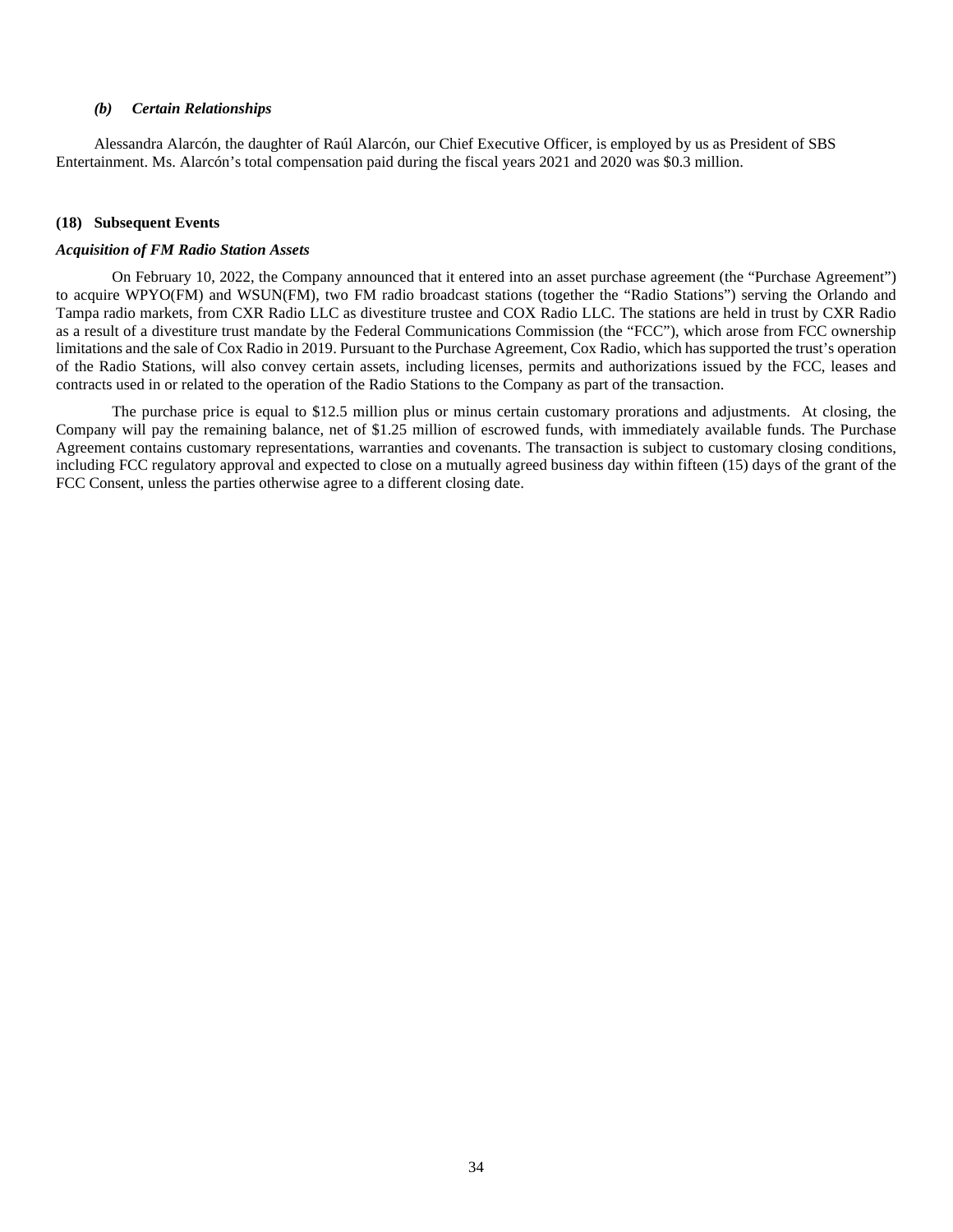# <span id="page-34-0"></span>**Management's Discussion and Analysis of Financial Condition and Results of Operations**

#### *General Overview*

We are a leading Spanish-language media and entertainment company with radio and television operations, together with live concerts and events, mobile, digital and interactive media platforms, which reach the growing U.S. Hispanic population, including Puerto Rico. We produce and distribute original Spanish-language content, including radio programs, television shows, music and live entertainment through our multi-media platforms. We operate in two reportable segments: radio and television.

We own and operate radio stations located in some of the top Hispanic markets in the United States: Los Angeles, New York, Puerto Rico, Chicago, Miami and San Francisco. The Los Angeles and New York markets have the largest and second largest Hispanic populations and are also the largest and second largest radio markets in the United States measured by advertising revenue, respectively. We format the programming of each of our radio stations to capture a substantial share of the Hispanic audience in their respective markets. The U.S. Hispanic population is diverse, consisting of numerous identifiable ethnic groups from many different countries of origin, and each ethnic group has its own musical and cultural heritage. Since the music, culture, customs and Spanish dialects vary from one radio market to another, we strive to maintain familiarity with the musical tastes and preferences of each of the various Hispanic ethnic groups. To accommodate and monetize such diversity, we customize our programming to match the local preferences of our target demographic audience in each market we serve. In addition to our owned and operated radio stations, we operate AIRE Radio Networks, which covers 95% of the coveted U.S. Hispanic market and reaches 15 million listeners in an average week. AIRE Radio Networks is comprised of top-rated stations and shows attracting a broad range of quality listeners allowing advertisers to efficiently reach their target audience. AIRE Radio Networks has over 290 affiliate radio stations serving 80 of the top 100 U.S. Hispanic markets, including 47 of the top 50 U.S. Hispanic markets. For the years ended 2021 and 2020, our radio revenue was generated primarily from the sale of local, national, network and digital advertising, and our radio segment generated 91% and 85% of our consolidated net revenue, respectively.

Our television stations and related affiliates operate under the "MegaTV" brand. During 2021, we broadcasted via our owned and operated television stations in South Florida and Puerto Rico and through programming and/or distribution agreements, including nationally on a subscriber basis, which allow us to serve markets representing over 6.9 million households, including over 3.0 million Hispanic households. We have created a unique television format which focuses on entertainment, current events and variety with high-quality content. Our programming is formatted to capture a larger share of the U.S. Hispanic audience by focusing on our core strengths as an "entertainment" company, thus offering a new alternative compared to the traditional Hispanic television channels. MegaTV's programming is based on a strategy designed to showcase a combination of programs, ranging from televised radiobranded shows to general entertainment programs, such as music, celebrity, news, debate, interviews and personality-based shows. As part of our strategy, we have incorporated certain of our radio on-air personalities into our television programming. In addition, we have included interactive elements in our programming to complement our Internet websites. We produce over 100 hours of original programming per week. For the years ended 2021 and 2020, our television revenue was generated primarily from the sale of local advertising and paid programming and generated 9% and 15% of our consolidated net revenues, respectively.

As part of our operating business, we also maintain multiple Spanish and bilingual websites, including [www.lamusica.com,](http://www.lamusica.com/)  Mega.tv and various station websites that provide content related to Latin music, entertainment, news and culture, as well as the LaMusica mobile app. The LaMusica mobile app is a music and entertainment video and audio app, that programs an extensive series of short form videos, simultaneously live streams our radio stations, includes hundreds of curated playlists and has tools that enable users to personalize their mobile radio streaming experience. The new video enhancements to our mobile app significantly enhance the audience's engagement level and increases the reach of our mobile offering. In addition, we produce live concerts and events in the United States and Puerto Rico. Concerts generate revenue from ticket sales, sponsorship and promotions, raise awareness of our brands in the surrounding communities and provide our advertising partners additional opportunities to reach their target audience.

#### *Impact of the COVID-19 Pandemic*

In March 2020, the World Health Organization declared the outbreak of COVID-19 a global pandemic. The responses by federal, state and local governments to restrict public gatherings and travel rapidly grew to include stay-at-home orders, school closures and mandatory restrictions on non-essential businesses and services adversely affected workforces, economies, and financial markets resulting in a significant economic downturn. The COVID-19 pandemic resulted in the temporary disruptions of many of our advertisers' businesses thereby impacting our core source of revenue, which had a material impact on our operations and financial condition. In 2021, the Company benefited from a general economic recovery from the COVID-19 pandemic; however, the continuing impact of subsequent COVID-19 variants may result in general economic conditions deteriorating again in the future. Although the Company has evidenced steady improvements during 2021, if local, state and federal governments or public and private entities begin to implement additional precautionary or restrictive measures in 2022 or the pandemic does not end, as the case may be, there may be material adverse effects on our business, results of operations, financial condition and cash flows.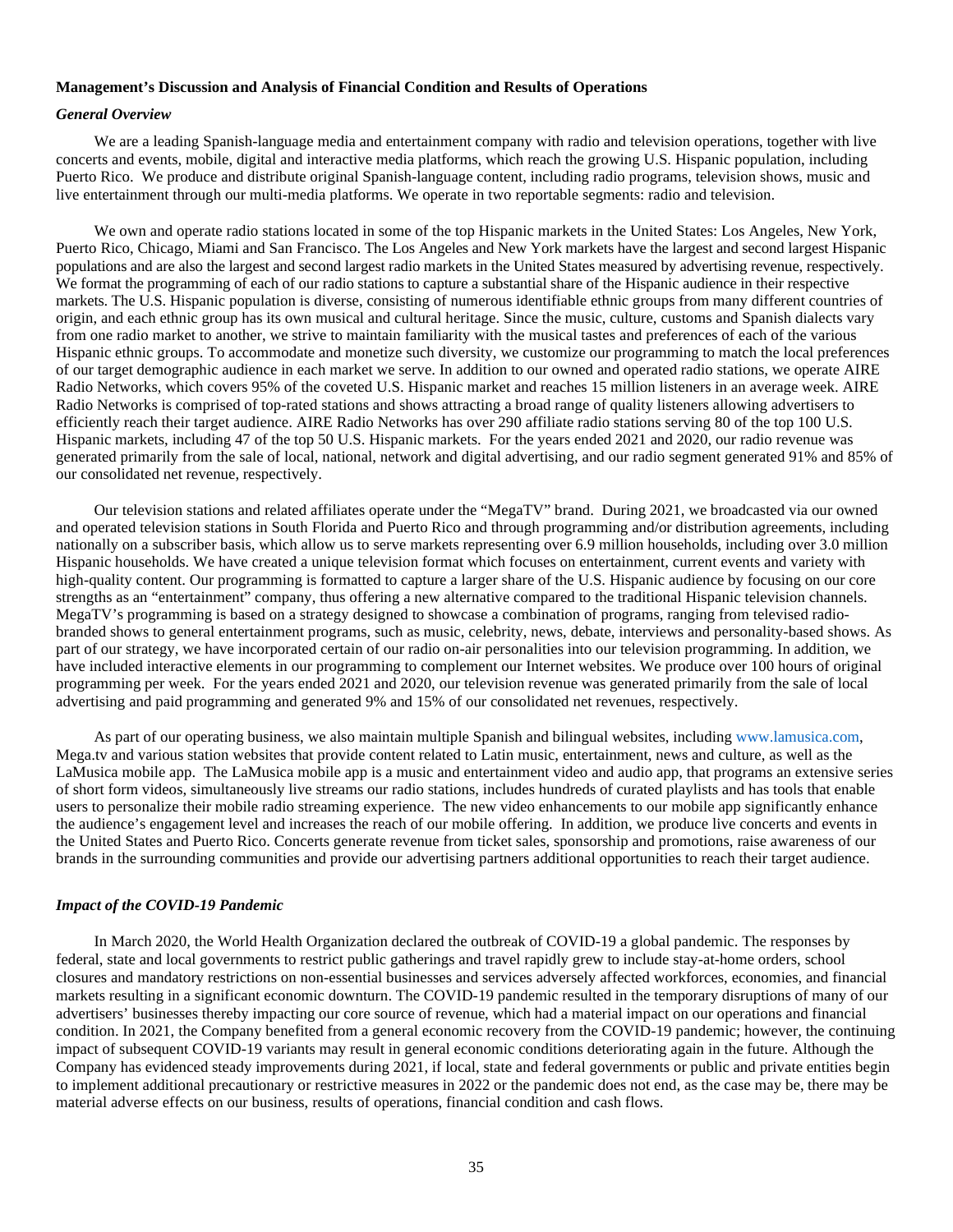During 2020, the Company initiated various strategies to reduce expenses and preserve cash. If the general economic conditions commence to deteriorate once again, additional cost management actions will be considered to protect our long-term financial health and ensure our ability to continue serving our viewers, listeners and advertisers.

As discussed in Note 16 to our 2021 financial statements that are included elsewhere in this Annual Reporting Package, during the years ended December 31, 2021 and 2020, the Company recognized \$6.5 million and \$6.7 million, respectively, of proceeds related to the Second Draw Paycheck Protection Program (the "Second Draw PPP) Loan and the Employee Retention Credit (the "ERC") in 2021 and from the Paycheck Protection Program Loan (the "PPP") in 2020 which were a direct offset and reduction to the related eligible compensation and benefits expenses.

# *Business Drivers and Financial Statement Presentation*

The following discussion provides a brief description of certain key items that appear in our consolidated financial statements and general business factors that impact these items.

# *Net Revenue Description and Factors*

Our net revenue is primarily derived from the sale of advertising airtime to local, national and network advertisers. Net revenue is gross revenue less agency commissions, which are generally 15% of gross revenue.

- Local and digital revenue generally consists of advertising airtime sold in a station's local market, as well as the sale of advertising airtime during the streaming of our radio stations, the LaMusica application and our websites either directly to the advertiser or through an advertiser's agency. Local revenue includes local spot sales, integrated sales, sponsorship sales and paid-programming (or infomercials). For the years ended 2021 and 2020, local and digital revenue comprised 69% and 66% of our gross revenues, respectively.
- National and network revenue generally consists of advertising airtime sold to agencies purchasing advertising for multiple markets. National sales are generally facilitated by our outside national representation firm, which serves as our agent in these transactions. Network sales consist of advertising airtime sold on our AIRE Radio Network platform by our network sales staff. For the years ended 2021 and 2020, national and network revenue comprised 25% and 23% of our gross revenues, respectively.

Our net revenue is generally determined by the advertising rates that we are able to charge and the number of advertisements that we can broadcast without jeopardizing listenership/viewership levels. Each station broadcasts a predetermined number of advertisements per hour with the actual number depending upon the format of a particular station and any programming strategy we are utilizing to attract an audience. The number of advertisements we decide to broadcast hourly is intended to maximize the station's revenue without negatively impacting its audience listener/viewer levels. While there may be shifts from time to time in the number of advertisements broadcast during a particular time of the day, the total number of advertisements broadcast on a particular station generally does not vary significantly from year to year.

Our advertising rates are primarily based on the following factors:

- a station's audience share in the demographic groups targeted by advertisers which are measured by ratings agencies, primarily Nielsen;
- the number of stations, as well as other forms of media, in the market competing for the attention of the same demographic groups;
- the supply of, and demand for, advertising time; and
- the size of the market.

Our net revenue is also affected by general economic conditions, competition and our ability to improve operations at our market clusters. Seasonal revenue fluctuations are also common in the broadcasting industry and are primarily due to variations in advertising expenditures by local and national advertisers. Our net revenue is typically lowest in the first calendar quarter of the year.

In addition to advertising revenue, we also generate revenue from barter sales, special events revenue, and other revenue.

• *Barter sales.* We use barter sales agreements to reduce cash paid for operating costs and expenses by exchanging advertising airtime for goods or services. However, we endeavor to minimize barter revenue in order to maximize cash revenue from our available airtime. For the years ended 2021 and 2020, barter revenue comprised 4% of our gross revenues.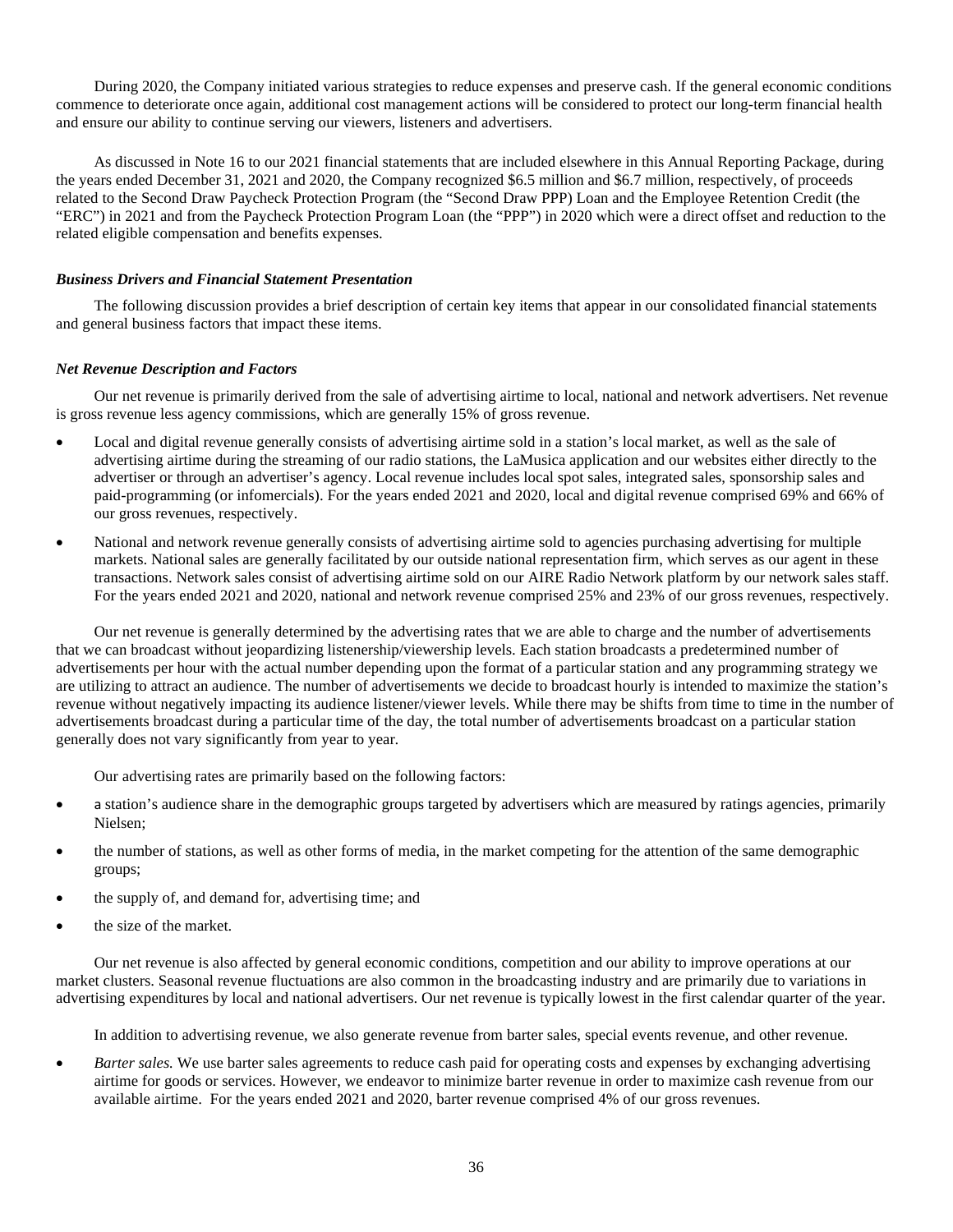- *Special events revenue.* We generate special events revenue from ticket sales, as well as profit-sharing arrangements by producing or co-producing live concerts and events promoted by our radio and television stations. For the year ended 2021 special event revenue was not significant and for the year ended 2020 special events revenue comprised 5% of our gross revenues.
- *Other revenue.* We receive other ancillary revenue such as syndication revenue from licensing various MegaTV content, subscriber revenue paid to us by cable and satellite providers, rental income from renting available tower space or sub-channels and various other non-broadcast related revenues. For the years ended 2021 and 2020, other revenue comprised 2% of our gross revenues.

# *Operating Expenses Description and Factors*

Our operating expenses consist primarily of (1) engineering and programming expenses, (2) selling, general and administrative and (3) corporate expenses.

- *Engineering and programming expenses*. Engineering and programming expenses are related to the delivery and creation of our programming content on the air. These expenses include compensation and benefits for employees involved in engineering and programming, transmitter-related expenses, originally produced content, on-air promotions, acquired programming, music license fees, and other expenses.
- *Selling, general and administrative expenses*. Selling, general and administrative expenses are related to the costs of selling our programming content and administrative costs associated with operating and managing our stations. These expenses include compensation and benefits for employees involved in selling and administrative functions, commissions, rating services, advertising, barter expenses, facilities expenses, special events expenses, professional fees, insurance, allowance for doubtful accounts, affiliate station compensation and other expenses.
- *Corporate expenses*. Corporate expenses are related to the operations of our corporate offices and matters. These expenses include compensation and benefits for our corporate employees, professional fees, insurance, corporate facilities expenses and other expenses.

We strive to control our operating expenses by centralizing certain functions at our corporate offices and consolidating certain functions in each of our market clusters. In our pursuit to control our operating expenses, we work closely with our local station management and vendors.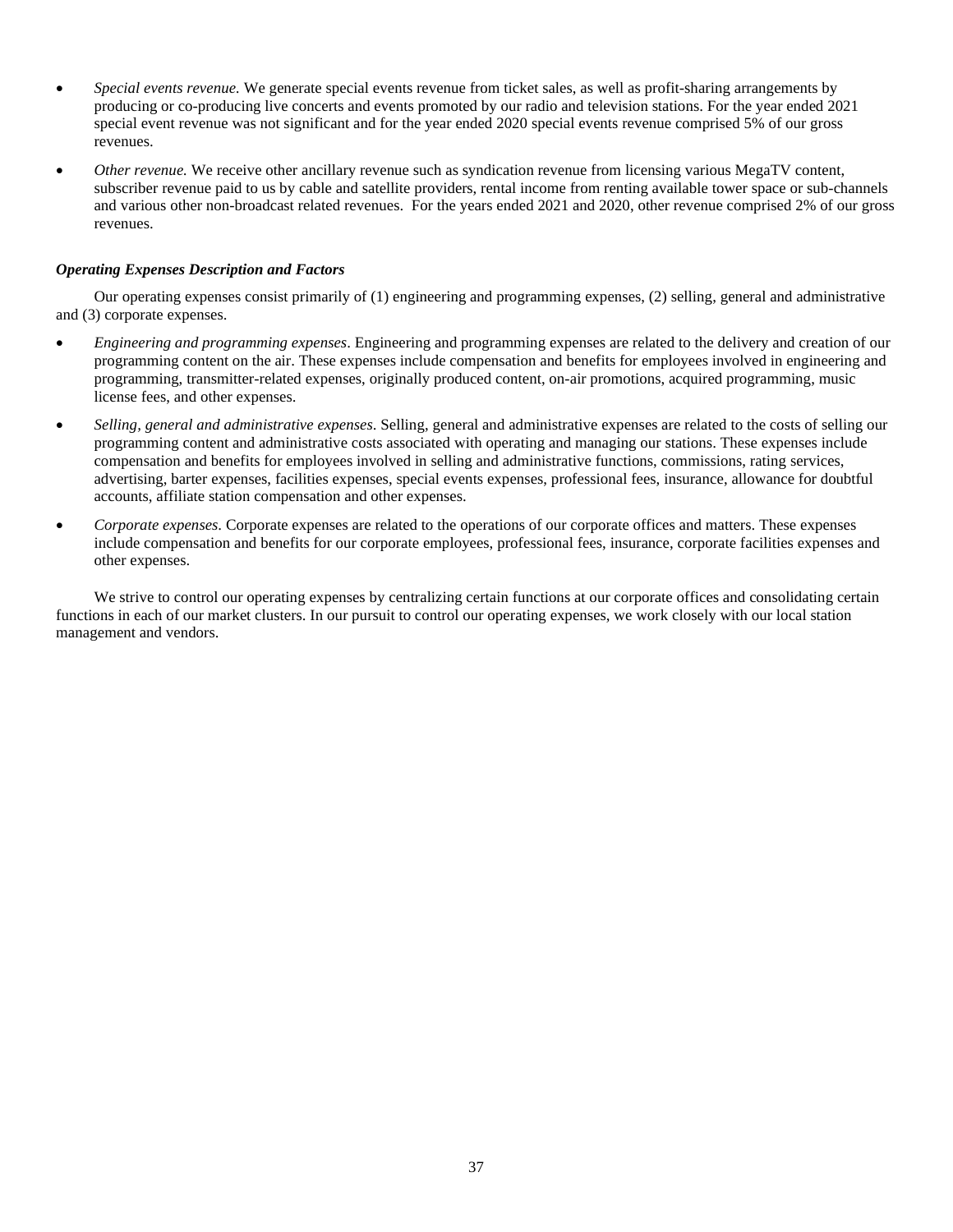## *Year Ended 2021 Compared to Year Ended 2020*

The following summary table presents separate financial data for each of our operating segments (in thousands).

|                                               | <b>Year Ended</b><br>December 31. |           |               |           |
|-----------------------------------------------|-----------------------------------|-----------|---------------|-----------|
|                                               |                                   | 2021      |               | 2020      |
| <b>Net revenue:</b>                           |                                   |           |               |           |
| Radio                                         | \$                                | 132,894   |               | \$104,255 |
| Television                                    |                                   | 12,875    |               | 17,684    |
| Consolidated                                  | \$                                | 145,769   |               | \$121,939 |
| <b>Engineering and programming expenses:</b>  |                                   |           |               |           |
| Radio                                         | \$                                | 22,268    | \$            | 19,511    |
| Television                                    |                                   | 9,316     |               | 6,952     |
| Consolidated                                  | \$                                | 31,584    | \$            | 26,463    |
| Selling, general and administrative expenses: |                                   |           |               |           |
| Radio                                         | \$                                | 51,123    | \$            | 47,086    |
| Television                                    |                                   | 6,072     |               | 5,911     |
| Consolidated                                  | \$                                | 57,195    | \$            | 52,997    |
| <b>Corporate expenses:</b>                    | \$                                | 14,740    | \$            | 8,533     |
| <b>Depreciation and amortization:</b>         |                                   |           |               |           |
| Radio                                         | $\mathbb{S}$                      | 1,423     | \$            | 1,628     |
| Television                                    |                                   | 1,312     |               | 1,385     |
| Corporate                                     |                                   | 393       |               | 248       |
| Consolidated                                  | \$                                | 3,128     | \$            | 3,261     |
| (Gain) loss on the disposal of assets, net:   |                                   |           |               |           |
| Radio                                         | \$                                | (7)       | \$            | 68        |
| Television                                    |                                   | (169)     |               | (3,329)   |
| Corporate                                     |                                   |           |               |           |
| Consolidated                                  | $\boldsymbol{\mathsf{S}}$         | (176)     | $\mathcal{S}$ | (3,261)   |
| <b>Recapitalization costs:</b>                |                                   |           |               |           |
| Radio                                         | \$                                |           | \$            |           |
| Television                                    |                                   |           |               |           |
| Corporate                                     |                                   | 420       |               | 4,679     |
| Consolidated                                  | \$                                | 420       | \$            | 4,679     |
| <b>Impairment charges:</b>                    |                                   |           |               |           |
| Radio                                         | \$                                |           | \$            | 14,352    |
| Television                                    |                                   |           |               |           |
| Corporate                                     |                                   |           |               |           |
| Consolidated                                  | \$                                |           | \$            | 14,352    |
| Other operating (income) expenses:            |                                   |           |               |           |
| Radio                                         | \$                                | 137       | \$            | 1,139     |
| Television                                    |                                   | 20        |               | (37)      |
| Corporate                                     |                                   | (76)      |               |           |
| Consolidated                                  | \$                                | 81        | \$            | 1,102     |
| <b>Operating income (loss):</b>               |                                   |           |               |           |
| Radio                                         | \$                                | 57,950    | \$            | 20,471    |
| Television                                    |                                   | (3,676)   |               | 6,802     |
| Corporate                                     |                                   | (15, 477) |               | (13, 460) |
| Consolidated                                  | \$                                | 38,797    | \$            | 13,813    |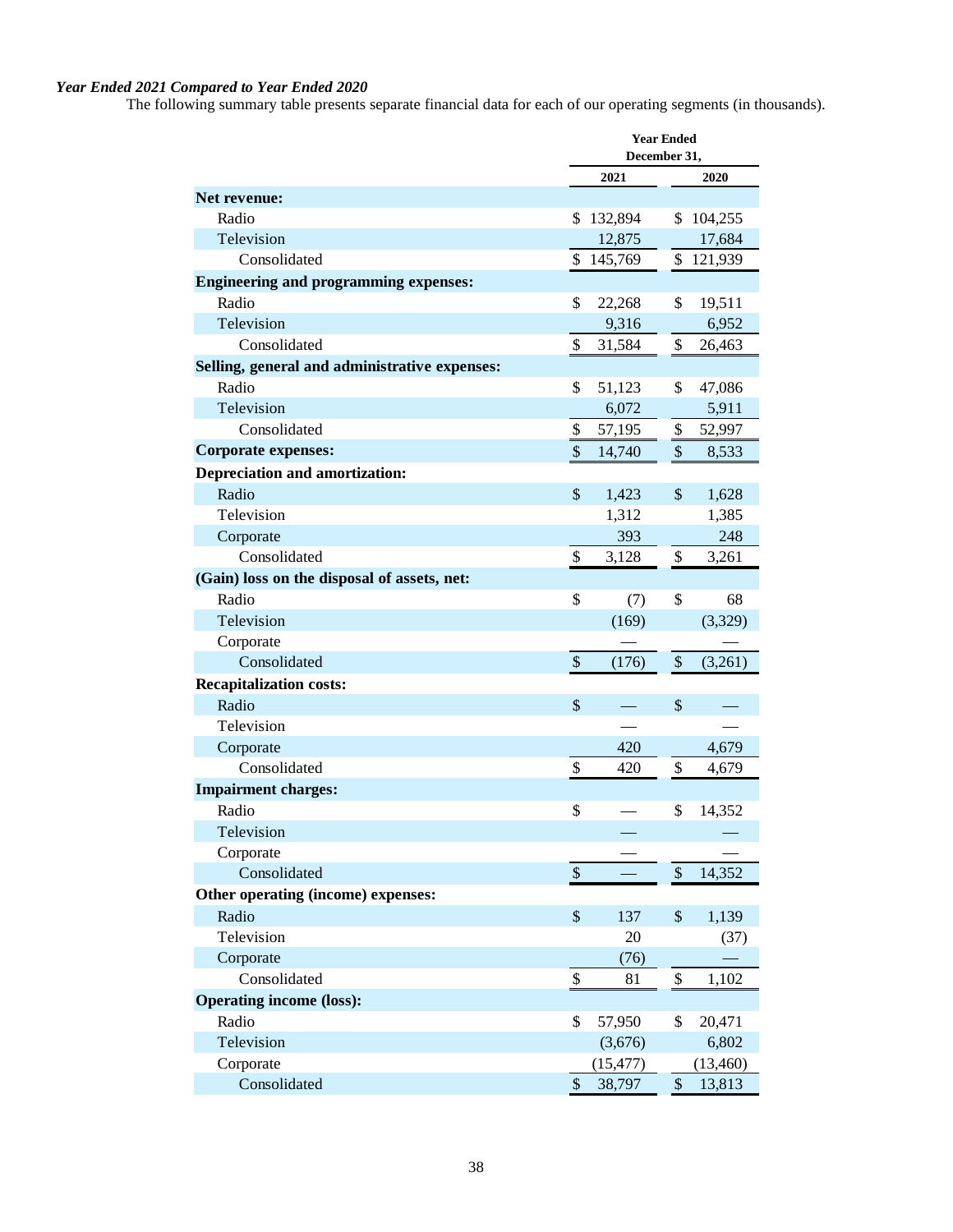The following summary table presents a comparison of our operating results of operations for the years ended December 31, 2021 and 2020. Various fluctuations illustrated in the table are discussed below. This section should be read in conjunction with our consolidated financial statements and related notes. **Year Ended**

|                                                                      | - Year-Ended<br>December 31, |          |               |           |  |
|----------------------------------------------------------------------|------------------------------|----------|---------------|-----------|--|
|                                                                      | 2021                         |          |               | 2020      |  |
| Net revenue                                                          | \$                           | 145,769  | $\mathcal{S}$ | 121,939   |  |
| Engineering and programming expenses                                 |                              | 31,584   |               | 26,463    |  |
| Selling, general and administrative expenses                         |                              | 57,195   |               | 52,997    |  |
| Corporate expenses                                                   |                              | 14,740   |               | 8,533     |  |
| Depreciation and amortization                                        |                              | 3,128    |               | 3,261     |  |
| Gain on the disposal of assets                                       |                              | (176)    |               | (3,261)   |  |
| Recapitalization costs                                               |                              | 420      |               | 4,679     |  |
| Impairment charges                                                   |                              |          |               | 14,352    |  |
| Other operating expenses                                             |                              | 81       |               | 1,102     |  |
| Operating income                                                     |                              | 38,797   |               | 13,813    |  |
| Interest expense                                                     |                              | (32,160) |               | (31,587)  |  |
| Dividends on Series B preferred stock classified as interest expense |                              | (1,323)  |               | (9, 734)  |  |
| Income tax expense (benefit)                                         |                              | 3,583    |               | (2,389)   |  |
| Net income (loss)                                                    | \$                           | 1,731    | \$            | (25, 119) |  |

# *Net Revenue*

The increase in our consolidated net revenues of \$23.8 million or 20% was primarily due to an increase in our radio segment. Our radio net revenue increased \$28.6 million or 27% due to increases in all cash advertising revenue streams. Our television net revenue decreased \$4.8 million due to lower local and national sales revenue primarily related to a decrease in political sales.

# *Engineering and Programming Expenses*

Our consolidated engineering and programming expenses increased \$5.1 million or 19% due to increases in both radio and television expenses. Radio expenses increased \$2.8 million, mainly due to increases in music license fees, outside services, and a decrease in production tax credits. Television expenses increased \$2.3 million primarily due to a lack production tax credits in 2021. For the year ended December 31, 2021 and 2020, consolidated engineering and programming related expenses of \$31.6 million and \$26.5 million, respectively, were directly offset and reduced using PPP proceeds and the ERC for eligible compensation and benefits expenses. Respectively, benefits from PPP proceeds and the ERC of \$2.1 million and \$1.8 million were used in radio and \$0.6 million and \$0.5 million in television, for the year ended December 31, 2021 and 2020.

# *Selling, General, and Administrative Expenses*

Our consolidated selling, general and administrative expenses increased \$4.2 million or 8% due to increases in both radio and television expenses. Radio expenses increased \$4.0 million, primarily due to increases in commissions, rating services, barter, and prizes and contests, partially offset by decreases in special events expenses, our allowance for doubtful accounts and professional fees. Television expenses increased by \$0.2 million primarily due to increases in facilities expenses, professional fees and advertising partially offset by a decrease in commissions expense. For the year ended December 31, 2021 and 2020, consolidated selling, general and administrative related expenses of \$57.2 million and \$53.0 million, respectively, were directly offset and reduced using PPP proceeds and the ERC for eligible compensation and benefits expenses. Respectively, benefits from PPP proceeds and the ERC of \$3.3 million and \$3.3 million were used in radio and \$0.4 million and \$0.3 million in television, for the year ended December 31, 2021 and 2020.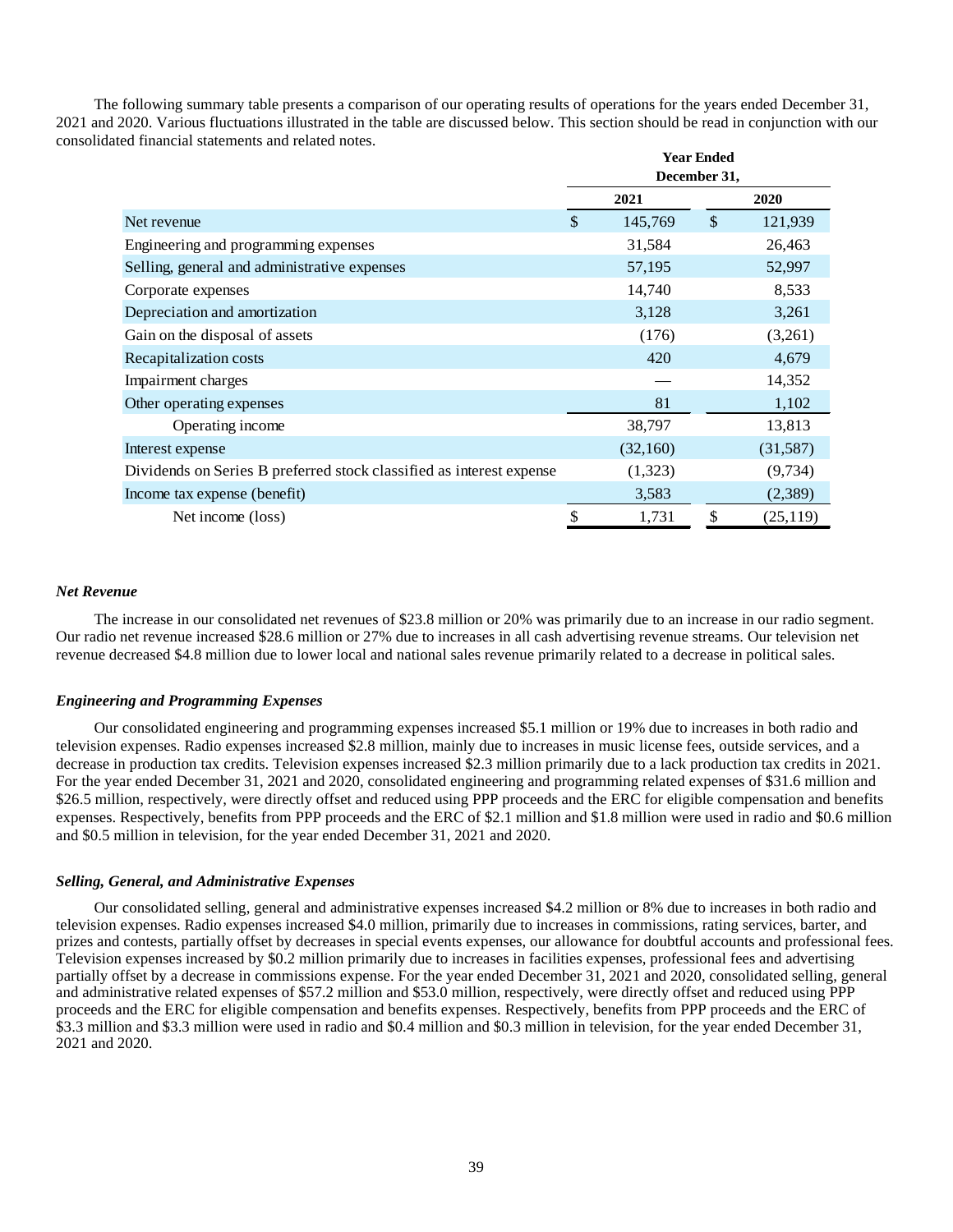## *Corporate Expenses*

Corporate expenses increased \$6.2 million primarily due to increases in compensation and benefits and outside services, partially offset by a decrease in directors' and officers' insurance. For the year ended December 31, 2021 and 2020, benefits from PPP proceeds and the ERC of \$0.3 million and \$0.6 million, respectively, were used to offset and reduce eligible corporate compensation and benefits expenses.

#### *Gain on the Disposal of Assets*

The decrease of \$3.1 million in gain on disposal of assets was primarily related to the sale of our Houston television assets in the prior year.

#### *Recapitalization Costs*

The decrease of \$4.3 million in recapitalization costs was due to our successful refinancing efforts which concluded in February 2021.

#### *Impairment Charges*

The decrease in impairment charges of \$14.4 million was due to having recognized impairment charges related to various of our radio FCC broadcasting licenses in the prior year during the early stages of the COVID pandemic.

# *Operating Income*

The increase in operating income of \$25.0 million was primarily due to the increase in net revenues, the lack of impairment charges during the period and the decrease in recapitalization costs, which were partially offset by increases in engineering and programming, selling, general and administrative, corporate expenses, and the decrease in gains on the disposal of assets.

#### *Interest Expense*

The decrease in interest expense of \$1.1 million or 3% was primarily due to the decrease in the interest associated with the new 9.75% senior secured notes due 2026 as compared to the interest expense associated with the 12.5% senior secured notes that were previously outstanding.

#### *Dividends on Series B Preferred Stock Classified as Interest Expense*

The decrease of dividends on Series B preferred stock classified as interest expense of \$8.4 million was due to the repurchase and redemption of the Series B preferred stock during the first quarter of 2021.

## *Amortization of Deferred Financing Costs*

The increase in amortization of deferred financing costs of \$1.7 million was due to the amortization of deferred financing costs, which is recognized as interest, associated with the new 9.75% senior secured notes due 2026.

#### *Income Tax Expense (Benefit)*

The company recognized income tax expense of \$3.6 million in 2021 compared to an income tax benefit of \$2.4 million in the 2020. The \$6.0 million change from a benefit in 2020 to an expense in 2021 was primarily a result of the adjustment of NOLs due to limitations under Section 382 offset by a partial release of valuation allowance on certain deferred tax assets due to a change in the future realizability of the deferred tax asset.

## *Net Income (Loss)*

The decrease in net loss of \$26.9 million was primarily due to the increase in operating income, the reduction of the dividends on Series B preferred stock which were previously classified as interest expense and the reduction of interest expense, which were partially offset by increases in income tax expense and the amortization of deferred financing costs.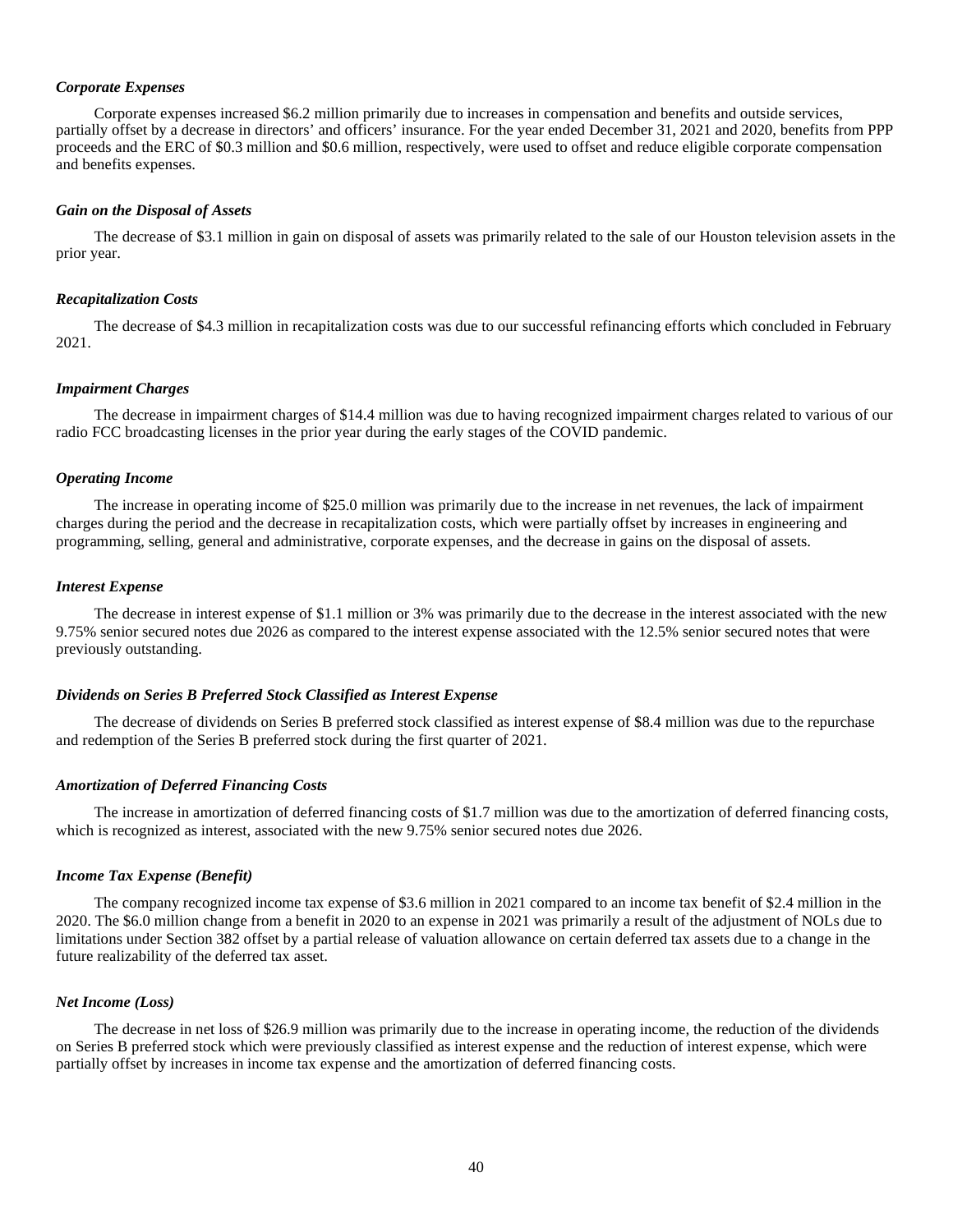# *Liquidity and Capital Resources*

The most important aspects of our liquidity and capital resources as of December 31, 2021 and, as of the date of this Annual Financial Reporting Package, are as follows:

- The Company fully repaid the outstanding Notes balance of \$249.9 million on February 17, 2021, when it completed its offering of \$310 million, in aggregate principal amount of 9.75% Senior Secured Notes due 2026 (the "2026 Notes").
- On February 5, 2021, the Company entered into the Series B Settlement Agreement and Series B Purchase Agreement with holders owning 85,265 shares, or 94.16%, of our Series B Preferred Stock (the "Selling Series B Preferred Holders"). Pursuant to the Series B Settlement Agreement, we, together with the Selling Series B Preferred Holders, agreed to fully resolve and settle all claims and causes of action arising out of, or related to, the Preferred Holder Complaint or the Series B Preferred Stock. We entered into the Series B Purchase Agreement with the Selling Series B Preferred Holders whereby we purchased from the Selling Series B Preferred Holders 85,265 shares of Series B Preferred Stock for: (i) their pro rata share of an aggregate cash purchase price of \$60 million (pro rata share calculated based upon 90,548 shares of Series B Preferred Stock) and (ii) their pro rata share of 1,939,365 (adjusted for fractional shares) shares, or 19.99%, of our Class A Common Stock (pro rata share calculated based upon 85,265 shares of Series B Preferred Stock). We originally reserved the 1,939,365 (adjusted for fractional shares) shares of Class A Common Stock and will issue to each Selling Series B Preferred Stockholder their pro rata shares subject to receipt of appropriate certifications and/or requisite regulatory approval; to date 771,797 shares of the reserved Class A common stock have been issued. With respect to the remaining 5.84%, or 5,283 shares, of Series B Preferred Stock, on March 18, 2021, we redeemed such shares of Series B Preferred Stock at a price equal to 100% of the liquidation preference plus all accumulated and unpaid dividends per share to, but excluding, the date of redemption in accordance with the Certificate of Designations.
- Concurrently with the completion of the Notes offering, we entered a new senior secured asset-based revolving credit facility, providing for borrowings of up to \$15.0 million which is currently undrawn. We intend to use these funds to finance working capital needs and other general corporate purposes, as necessary.
- During the year ended December 31, 2021, the SBA informed the Company that both the previously granted Paycheck Protection Program Loan of \$6.5 million and the Second Draw PPP Loan in the amount of \$2.0 million had been forgiven in their entirety, which were both utilized to pay for and maintain employment and compensation levels as required by the CARES Act for the loans to be forgiven. The Company also determined that it was eligible, under the American Rescue Plan Act, and filed amendments to its payroll tax returns for \$4.7 million of ERC assistance benefit as a direct offset and reduction to the related eligible compensation and benefits expenses. The Company expects the IRS will review the amended ERC eligible returns in 2022 and return the paid taxes to the Company. These funds and benefits helped support the Company's ongoing operations which provide vital information and entertainment to Latino communities.
- The Company announced that it entered into an asset purchase agreement to acquire WPYO(FM) and WSUN(FM), two FM radio broadcast stations serving the Orlando and Tampa radio markets for purchase price equal to \$12.5 million plus or minus certain customary prorations and adjustments. The Company intends to use cash on hand to fund the transaction at closing. For more information regarding the acquisition, see Note 18 to our 2021 financial statements that are included elsewhere in this Annual Reporting Package.

Although we have access to a \$15 million revolving credit facility, our primary source of liquidity is our current cash and our cash flows from operations. Our cash flows from operations are subject to factors impacting our customers and target audience, such as overall advertising demand, shifts in population, listenership and viewership, demographics, audience tastes and fluctuations in preferred advertising media.

Our strategy is to primarily utilize cash flows from operations to meet our ordinary course operating obligations, as well as availability under the revolving credit facility (as needed). Assumptions which underlie management's beliefs with respect to operating activities include the following:

- the significant deterioration in economic conditions and demand for advertising within the broadcasting industry due to the COVID-19 pandemic has continued to steadily improve. The Company has experienced sequential improvements during the current year.
- we will continue to successfully implement our business strategy
- we will use cash flows from operating activities to fund our operations and pay our expenses (including interest on the Notes), and
- we will not incur any material unforeseen liabilities, including but not limited to taxes, environmental liabilities, regulatory matters, or legal judgments.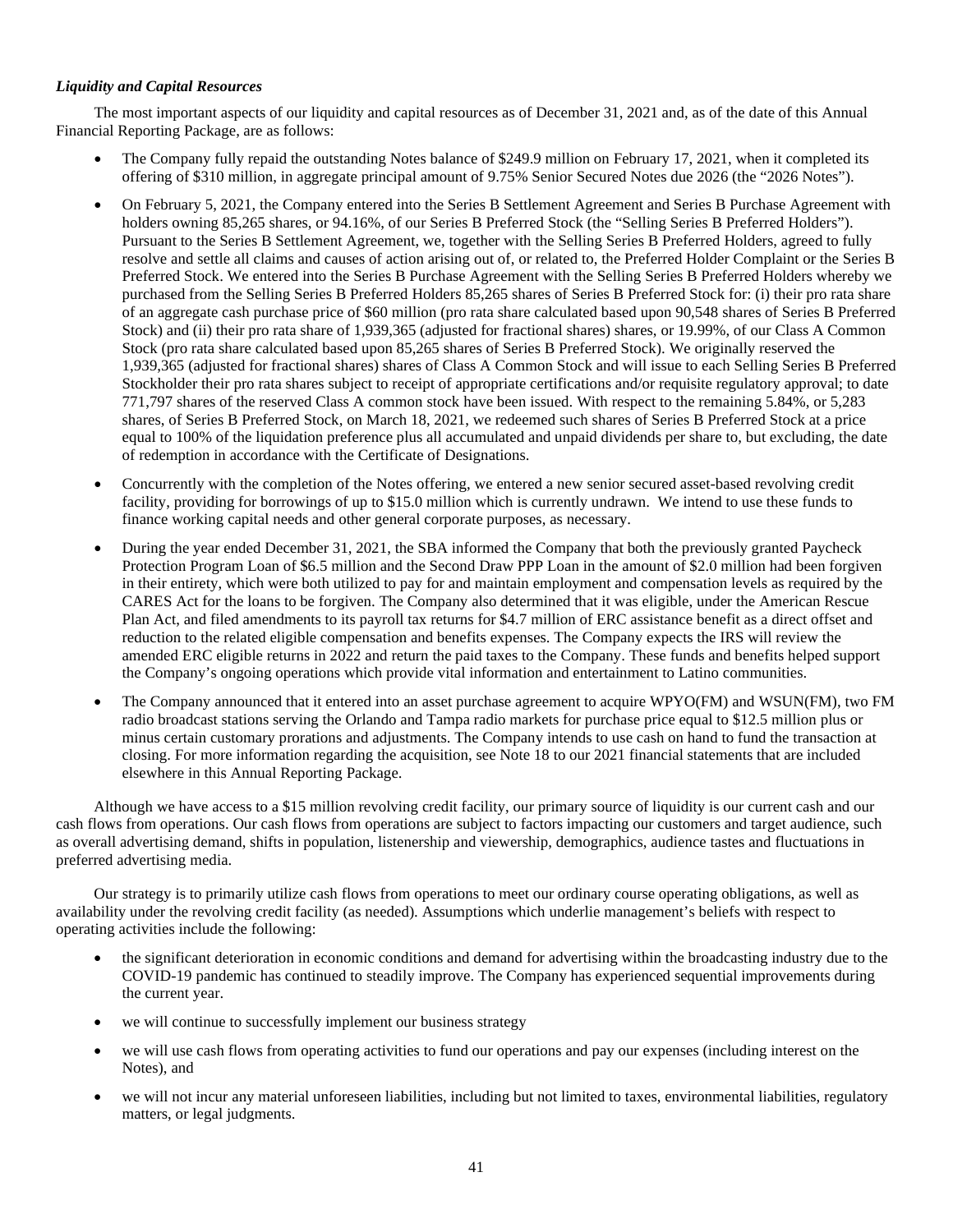We cannot assure you that these assumptions will be realized.

We have evaluated and will continue to evaluate strategic media acquisitions and/or dispositions and strive to expand our media content through distribution, programming, and affiliation agreements in order to achieve a significant presence with clusters of stations in the top U.S. Hispanic markets. We have engaged and will continue to discuss potential acquisitions and/or dispositions and expansion of our content through media outlets from time to time in the ordinary course of business.

#### *Series C Preferred Stock*

As of December 31, 2021, 380,000 shares of Series C preferred were outstanding. Raúl Alarcón, our Chairman of the Board and Chief Executive Officer, is the beneficial owner of all the shares of Series C preferred stock which are convertible into 760,000 shares of Class A common stock, subject to certain adjustments.

## *Class A Common Stock*

As of December 31, 2021, we had 5,041,878 shares of Class A common stock outstanding.

# *Class B Common Stock*

As of December 31, 2021, 2,340,353 shares of Class B common stock were outstanding, which have ten votes per share. Raúl Alarcón, our Chairman of the Board and Chief Executive Officer, has voting control over all but 350 shares of the Class B common stock.

#### *Record Holders*

As of December 31, 2021, there were approximately 100 record holders of our Class A common stock, three record holders of our Class B common stock and one record holder of our Series C preferred stock. These figures do not include an estimate of the indeterminate number of beneficial holders whose shares may be held of record by brokerage firms and clearing agencies. There is no established public trading market for our Class B common stock or our Series C preferred stock. Our Class B common stock is convertible into our Class A common stock on a share-for-share basis, and each share of the Series C preferred stock is convertible into two shares of Class A common stock.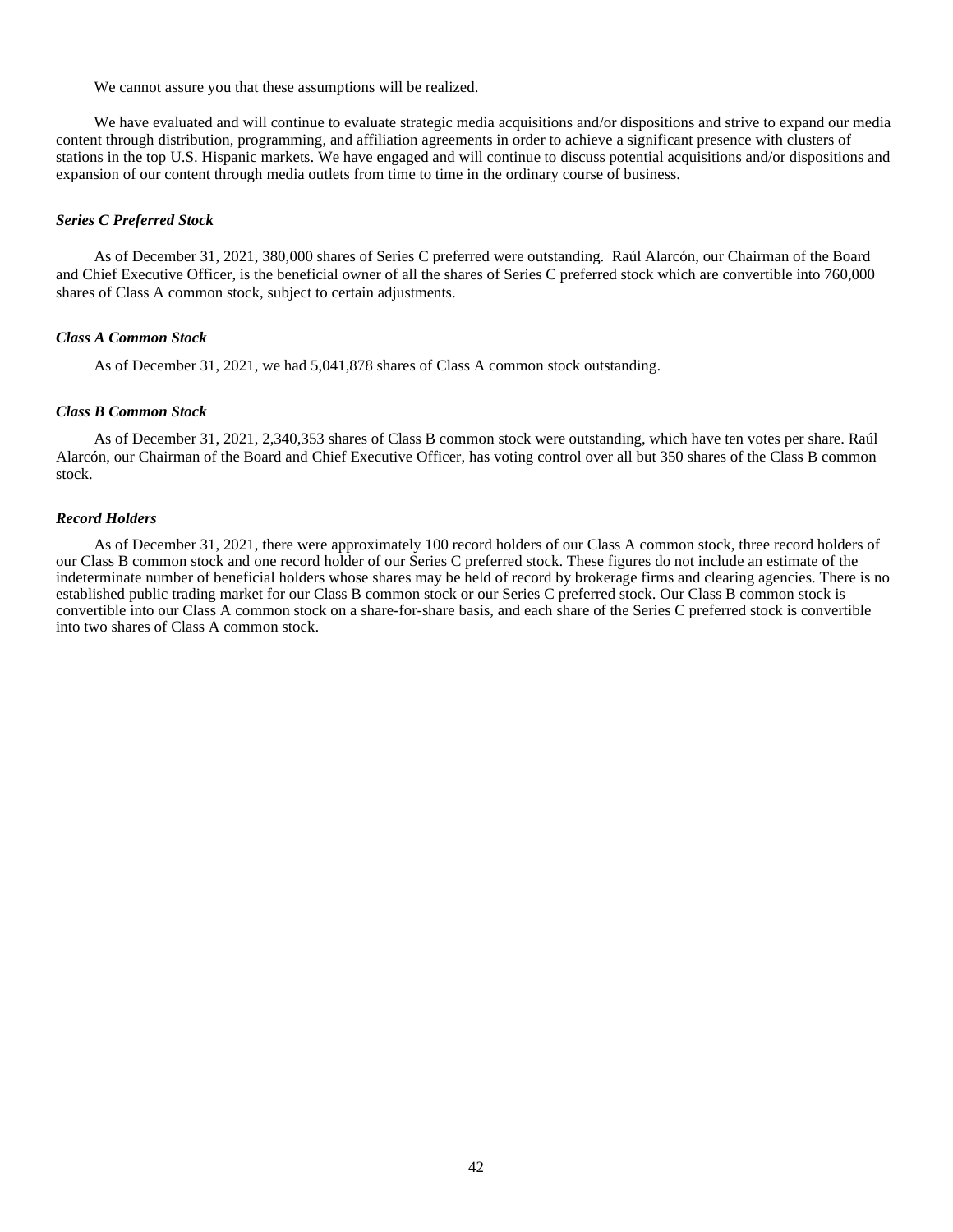# **Summary of Capital Resources**

The following summary table presents a comparison of our capital resources for the years ended December 31, 2021 and 2020, with respect to certain of our key measures affecting our liquidity. The changes set forth in the table are discussed below. This section should be read in conjunction with the consolidated financial statements and accompanying notes.

|                                                           | <b>Year Ended</b><br>December 31, |           |    |         | <b>Change</b> |  |
|-----------------------------------------------------------|-----------------------------------|-----------|----|---------|---------------|--|
|                                                           |                                   |           |    |         |               |  |
|                                                           |                                   | 2021      |    | 2020    | ◡             |  |
| Capital expenditures:                                     |                                   |           |    |         |               |  |
| Radio                                                     | \$                                | 1,485     | \$ | 1,514   | (29)          |  |
| Television                                                |                                   | 1,035     |    | 560     | 475           |  |
| Corporate                                                 |                                   | 446       |    | 461     | (15)          |  |
| Consolidated                                              |                                   | 2,966     | \$ | 2,535   | 431           |  |
|                                                           |                                   |           |    |         |               |  |
| Net cash flows provided by (used in) operating activities | \$                                | 8,296     | \$ | (7,599) | 15,895        |  |
| Net cash flows (used in) provided by investing activities |                                   | (2,619)   |    | 14,921  | (17,540)      |  |
| Net cash flows used in financing activities               |                                   | (17,612)  |    |         | (17,612)      |  |
| Net (decrease) increase in cash and cash equivalents      | \$                                | (11, 935) | \$ | 7,322   |               |  |

# *Capital Expenditures*

Changes in capital expenditures are mostly attributable to the Company investing in transmitter, cybersecurity, communications, studio and technical equipment.

# *Net Cash Flows Provided by (Used in) Operating Activities*

Changes in our net cash flows provided by operating activities were primarily a result of the Company commencing to make interest payments on its new 9.75% senior secured notes on a semi-annual basis rather than monthly payments on its prior notes and the improvement to operating income.

# *Net Cash Flows (Used in) Provided by Investing Activities*

Changes in our net cash provided by investing activities were primarily a result of having sold assets related to our Houston television station in March 2020.

# *Net Cash Flows Used in Financing Activities*

Changes in our net cash used in financing activities were a result of the paydown of our 12.5% senior secured notes, the repurchase and redemption of our Series B preferred stock and the issuance of our 9.75% senior secured notes due 2026.